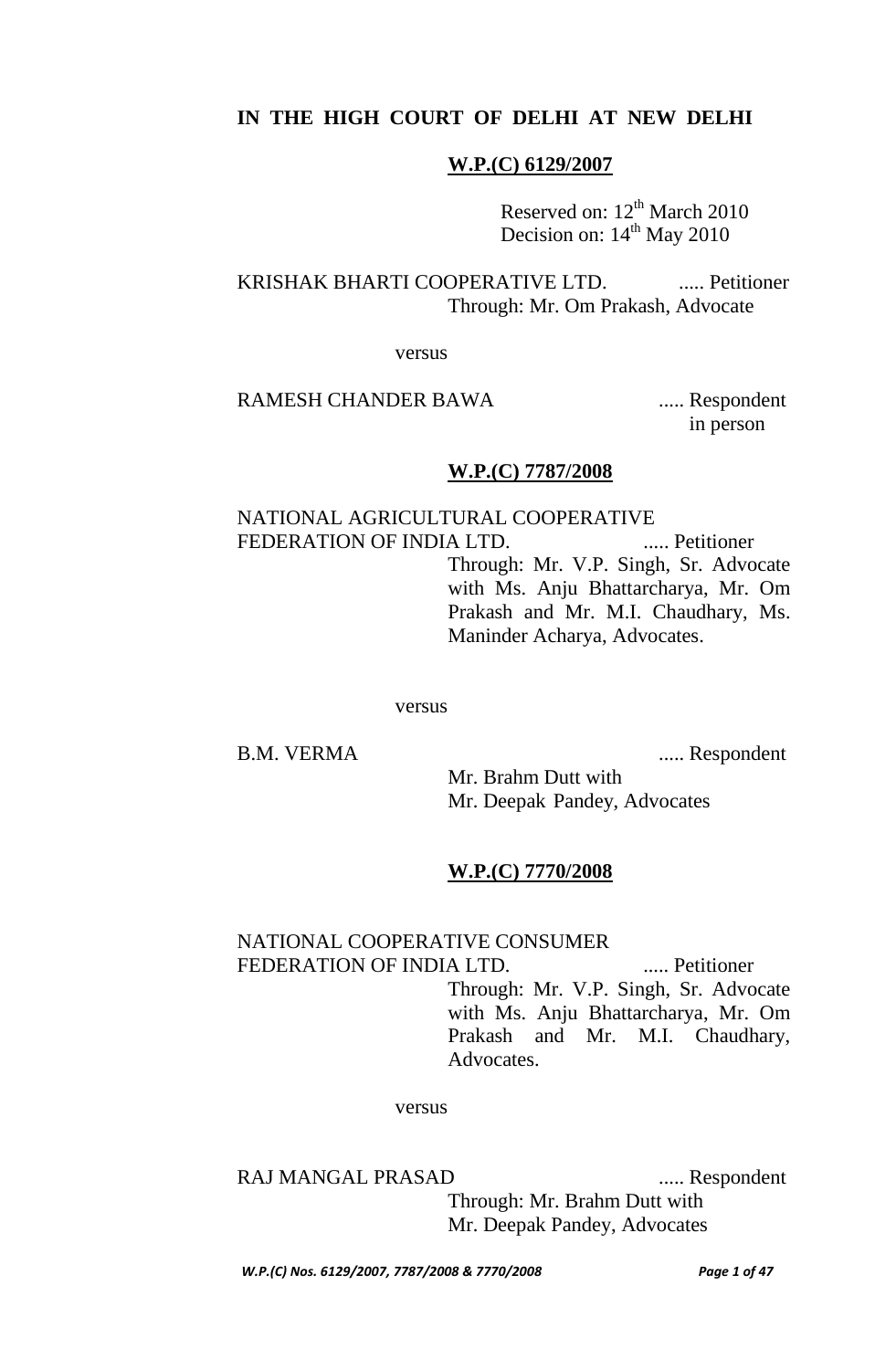### **CORAM: JUSTICE S. MURALIDHAR**

| 1. Whether reporters of local paper may be allowed |      |
|----------------------------------------------------|------|
| to see the judgment?                               | Yes. |
| 2. To be referred to the report or not?            | Yes. |

3. Whether the judgment should be referred in the digest? Yes

## **JUDGMENT 14.05.2010**

### *The Question*

1. A feature common to the three petitioners - the Krishak Bharti Co-operative Ltd. (KRIBHCO) [the petitioner in W.P. (C) No. 6129/2007], the National Cooperative Consumer Federation of India Ltd. (NCCF) [the petitioner in W.P. (C) No. 7770/2008] and the National Agricultural Cooperative Federation of India Ltd (NAFED) [the petitioner in W.P.(C) No.  $7787/2008$ ] – is that each is a society deemed to be registered under the Multi-State Cooperative Societies Act, 2002 ("MSCS Act"). The question for consideration is whether each petitioner is a "public authority" within the meaning of Section 2(h) of the Right to Information Act, 2005 (RTI Act)? The Central Information Commission (CIC) has, by an order dated 9<sup>th</sup> September 2008 (in the case of NAFED and NCCF) and by an order dated  $10<sup>th</sup>$  July 2007 (in the case of KRIBHCO) answered the question in the affirmative. The CIC"s aforementioned orders have been challenged in these petitions.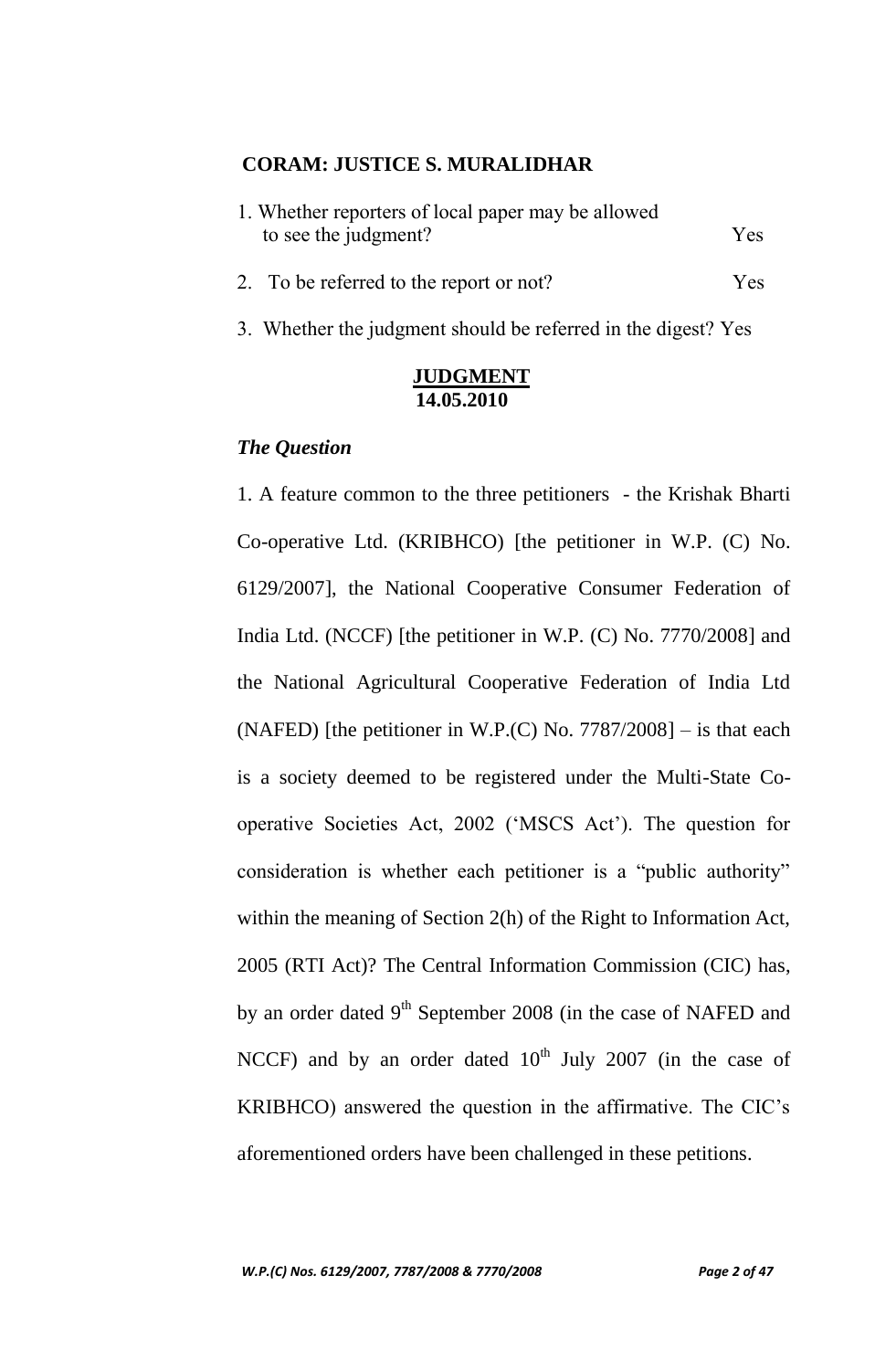## *The Context*

2. Before proceeding to notice the facts in each of the petitions, it is necessary to interpret the words "public authority" under Section 2 (h) of the RTI Act given the context of the RTI Act and in relation to the MSCS Act. The Statement of Objects and Reasons (SOR) of the RTI Act indicates that in order to ensure greater and more effective access to information, the earlier Freedom of Information Act, 2002 was extensively overhauled. It was envisaged that there would be an appellate machinery with investigating powers to review the decisions of the Public Information Officers. The RTI Act has provisions that make the failure to provide any information as per law punishable with fine. It has "provisions to ensure maximum disclosure and minimum exemptions, consistent with the constitutional provisions, and effective mechanism for access to information and disclosures by authorities."

3. The preamble to the RTI Act indicates that it is a statute to provide for "setting out the practical regime of right to information for citizens to secure access to information under the control of public authorities, in order to promote transparency and accountability in the working of every public authority, the constitution of a Central Information Commission and State Information Commissions and for matters connected therewith or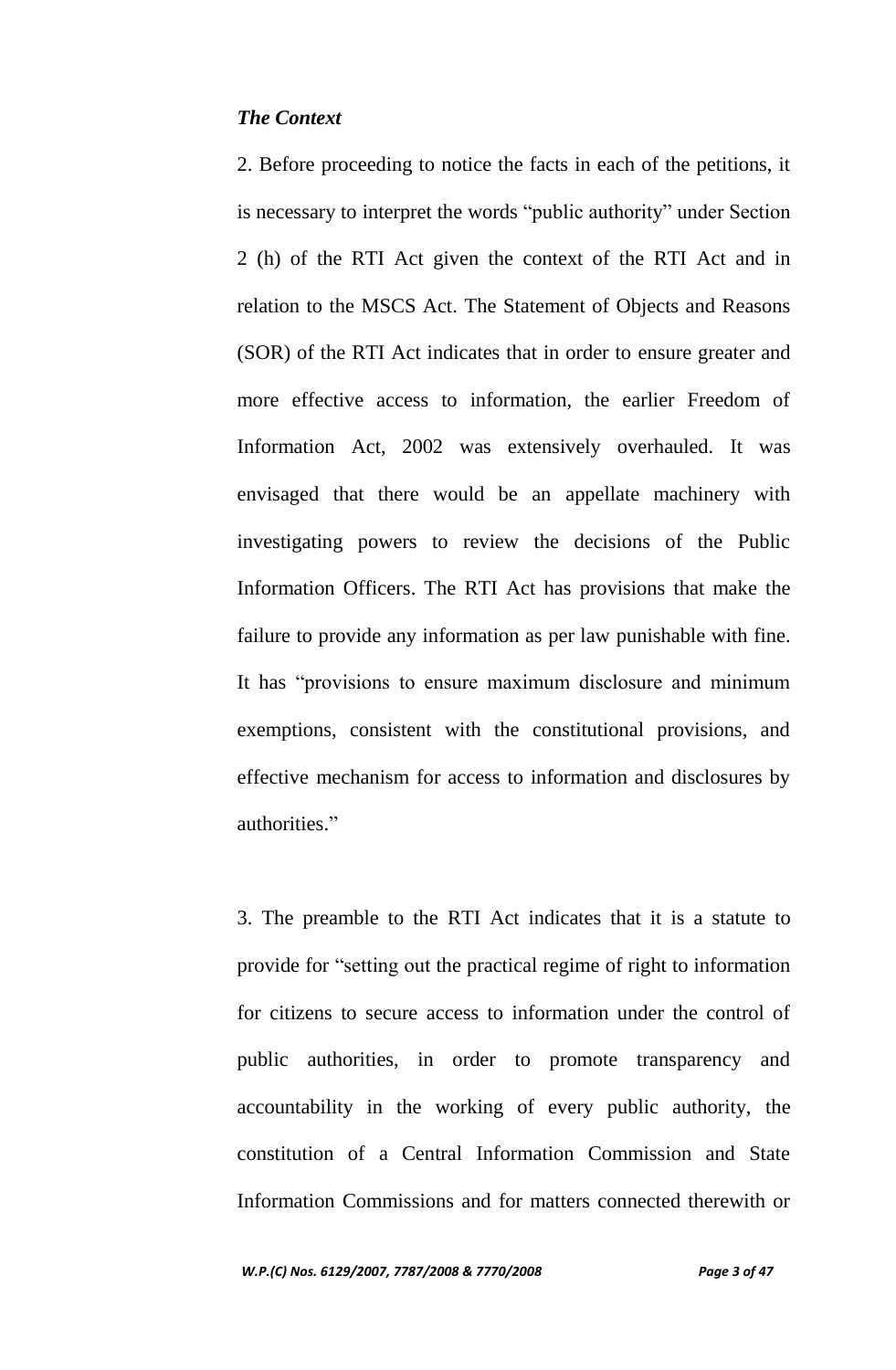incidental thereto." The preamble to the RTI Act notes that "democracy requires an informed citizenry and transparency of information which are vital to its functioning and also to contain corruption and to hold Governments and their instrumentalities accountable to the governed;".

4. It is in the background of the above "context" of the RTI Act that its provisions have to be interpreted. Section 2 which is the definition section begins with the words "In this Act, **unless the context otherwise requires**…". The learned author Justice G.P. Singh observes: "When the question arises as to the meaning of a certain provision in a statute, it is not only legitimate but proper to read that provision in its context." (G.P.Singh, **Principles of Statutory Interpretation**, 9<sup>th</sup> Edn. 2004, p.31) In *R.S. Raghunath v. State of Karnataka, (1992) 1 SCC 335* it was observed (SCC at p. 347):

"It is also well settled that the Court should examine every word of a statute in its context and to use context in its widest sense. In *Reserve Bank of India* v. *Peerless General Finance and Investment Co. Ltd.(1987) 1 SCC 424* it is observed that: "That interpretation is best which makes the textual interpretation match the contextual." In this case, Chinnappa Reddy, J. noting the importance of the context in which every word is used in the matter of interpretation of statutes held thus: (SCC p. 450, para 33)

> "Interpretation must depend on the text and the context. They are the bases of interpretation. One may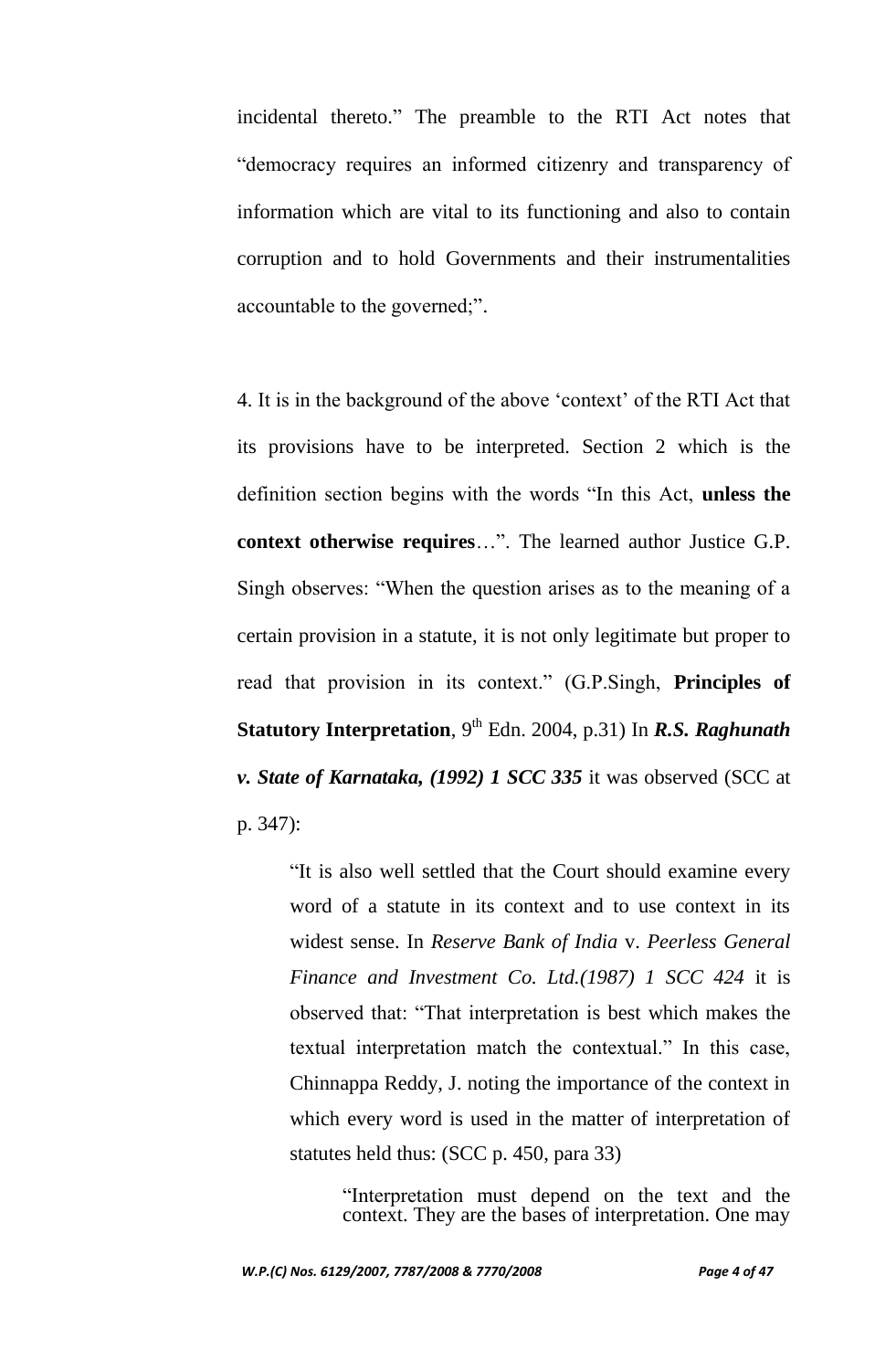well say if the text is the texture, context is what gives the colour. Neither can be ignored. Both are important. That interpretation is best which makes the textual interpretation match the contextual. A statute is best interpreted when we know why it was enacted. With this knowledge, the statute must be read, first as a whole and then section by section, clause by clause, phrase by phrase and word by word. If a statute is looked at, in the context of its enactment, with the glasses of the statute-maker, provided by such context, its scheme, the sections, clauses, phrases and words may take colour and appear different than when the statute is looked at without the glasses provided by the context. With these glasses we must look at the Act as a whole and discover what each section, each clause, each phrase and each word is meant and designed to say as to fit into the scheme of the entire Act. No part of a statute and no word of a statute can be construed in isolation. Statutes have to be construed so that every word has a place and everything is in its place.'

### 5. In *AG v. HRH Prince Ernest Augustus (1957) 1 All ER 49* (at

p. 61) it was observed by Sir John Nicholl: "The key to the opening of every law is the reason and the spirit of the law  $-$  it is the *animus imponentis*, the intention of the law-maker, expressed in the law itself, taken as a whole. Hence to arrive at the true meaning of any particular phrase in a statute, that particular phrase is not to be viewed detached from the context – meaning by this as well the title and the preamble as the purview or enacting part of the statute."

6. It is plain that the provisions of the RTI Act have to be interpreted keeping in view the SOR, the Long title and the Preamble to glean the legislative intent and the context. As observed in the above decisions, the other provisions of the RTI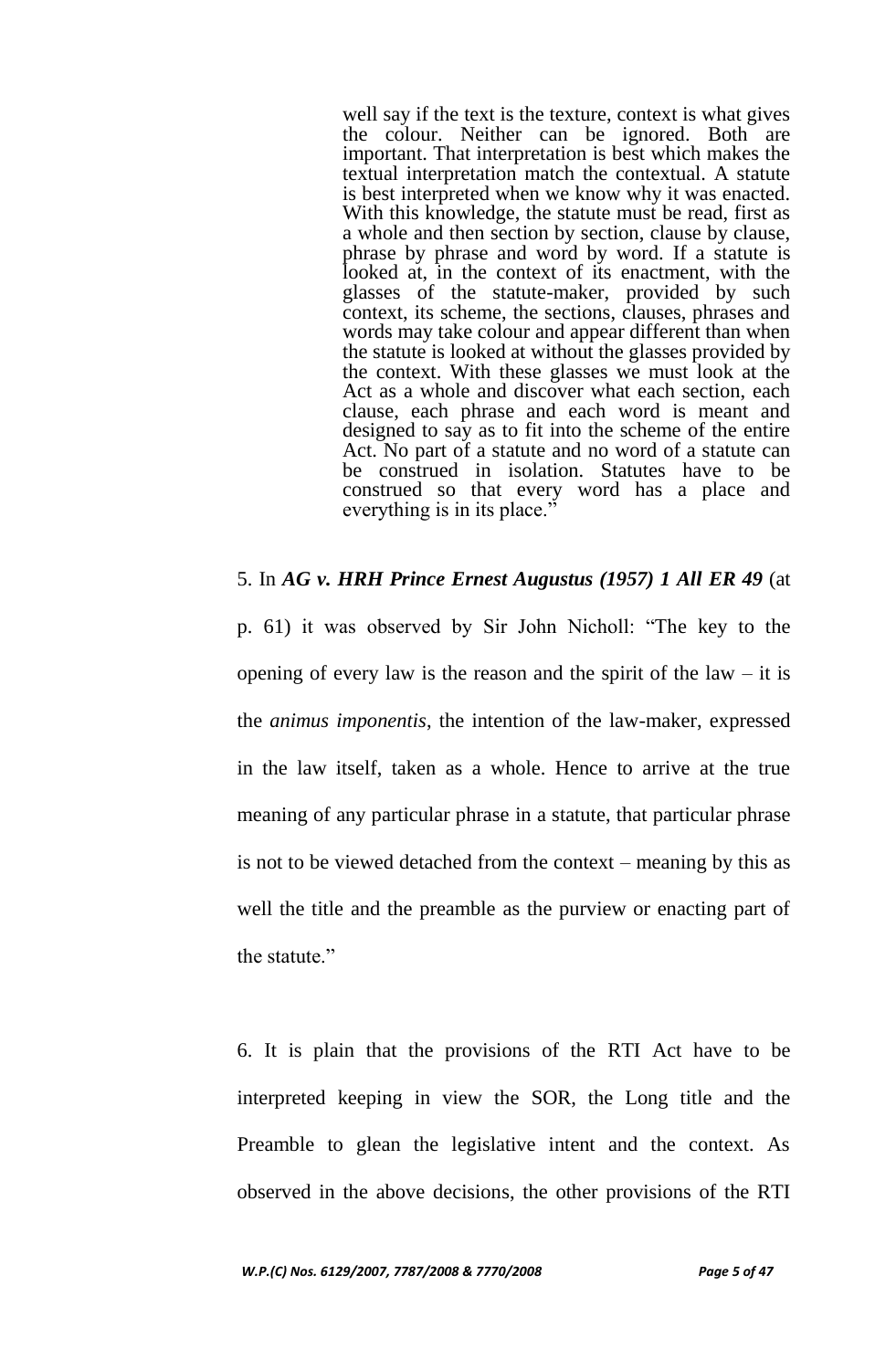Act also indicate its overall context. The expression "right to information' has been defined in Section  $2(i)$  to mean the right to information accessible under the Act "which is held by or under the control of any public authority". The expression "information" under Section 2 (f) has been defined to mean "material in any form, including records, documents, memos…..which can be accessed by a public authority under any other law for the time being in force". Section 4 spells out the obligations of public authorities which include maintenance of all its records, publishing the particulars of its organization, functions, duties, the procedure followed in the decision-making process for the discharge of its functions and so on. What is interesting in the context of the present cases, is that the obligation under Sections 4 (1)(b) (xii) includes the dissemination by such public authority of "the manner of execution of subsidy programmes, including the amounts allocated and the details of beneficiaries of such programmes". Under Section 4 (2), the public authority is expected to *suo motu*  take steps to provide as much information to the public at regular intervals through various means of communications, including internet, so that "the public have minimum resort to the use of this Act to obtain information". There can, therefore, be no manner of doubt that the RTI Act casts a statutory obligation on a public authority to disclose the information held by it which is accessible to the public. The overall purpose and context is to usher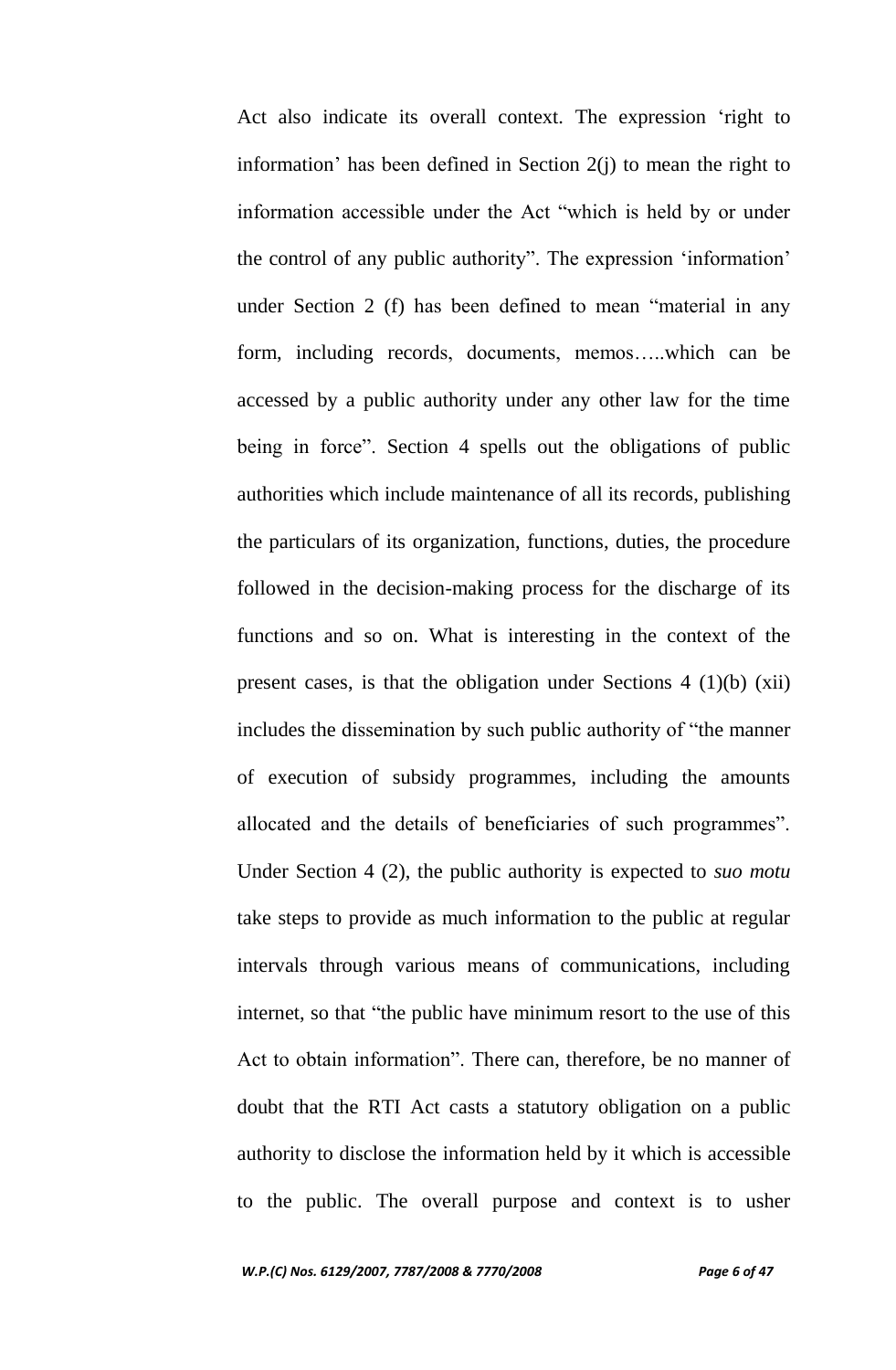transparency and accountability into the working of every public authority.

7. The RTI Act, after several amendments to its predecessor statute i.e. the Freedom of Information Act 2002, received the assent of the President and came into force on  $12<sup>th</sup>$  October, 2005. It is still the initial phase of the implementation of the RTI Act. Not surprisingly, therefore, many institutions and entities are unclear whether they are a 'public authority' and whether they are therefore required to comply with the statutory requirements under the Act. Section 24 exempts from disclosure information concerning certain organisations which are listed in the Second Schedule. Again this immunity is not a blanket one. It cannot be invoked where the information pertains to either violation of human rights or corruption.

8. The initial attempt by most organizations and entities is to avoid the obligations under the RTI Act. Since the culture of transparency has not fully set in, and old habits die hard, there is a resistance on the part of institutions and entities to avoid being declared a 'public authority'. So it is with the three petitioners, KRIBHCO, NCCF and NAFED.

## *Reading Section 2(h)*

*W.P.(C) Nos. 6129/2007, 7787/2008 & 7770/2008 Page 7 of 47* 9. Now turning to Section 2 (h) of the RTI Act, it reads as under: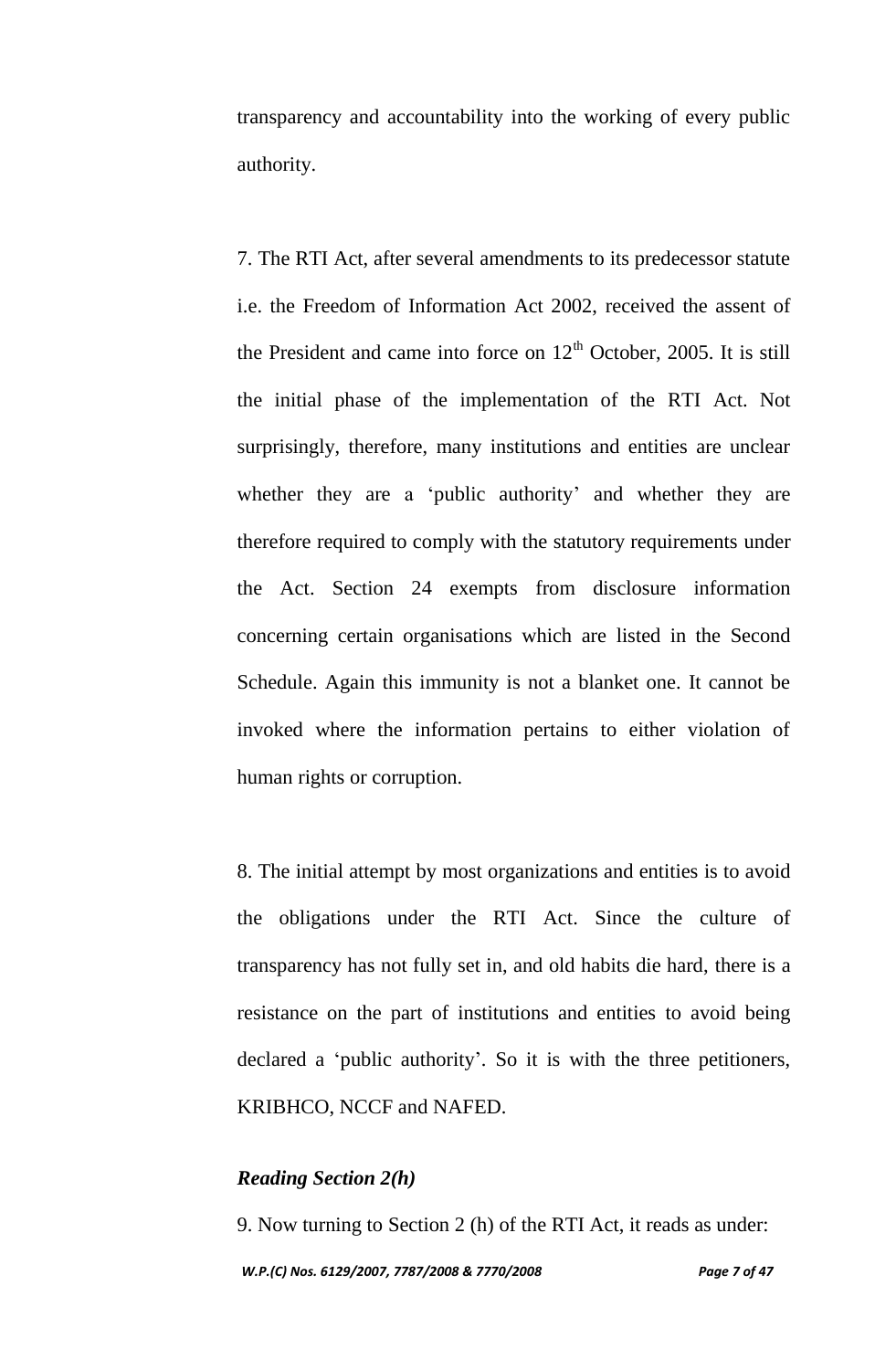"2. In this Act, unless the context otherwise requires - (h) "public authority" means any authority or body or institution of self-government established or constituted --

(a) by or under the Constitution;

(b) by any other law made by Parliament;

(c) by any other law made by State Legislature;

(d) by notification issued or made by the appropriate Government, and includes any-

(i) body owned, controlled or substantially financed;

(ii) non-Government Organisation substantially financed,

directly or indirectly by funds provided by the appropriate Government;"

10. On a plain reading of the provision, the expression "public authority" can mean:

(a) an authority or a body or an institution of self-government established or constituted by or under the Constitution,

(b) an authority or a body or an institution of self-government established or constituted by a law made by Parliament,

(c) an authority or a body or an institution of self-government established or constituted by a law made by the State legislature,

(d) an authority or a body or an institution of self-government established or constituted by a notification issued or order made by the appropriate government.

11. While there is no question that each of the three entities, KRIBHCO, NCCF and NAFED, is a "body" none of them is either an institution constituted or established "by or under" the Constitution or "by" a central or state legislation. The legislature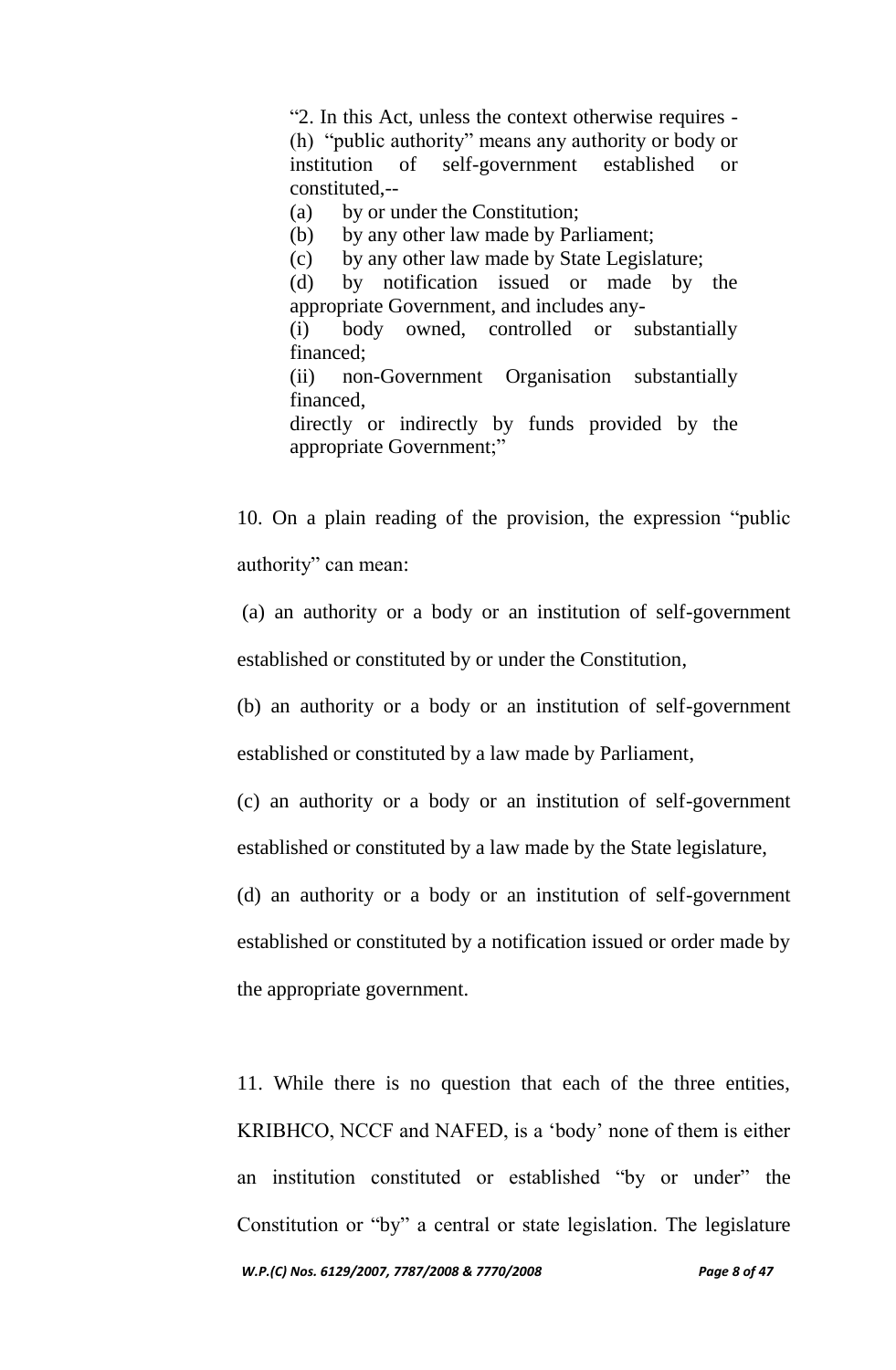has made a conscious distinction between "by or under" (which is used in relation to the Constitution) and "by" in relation to a central or state legislation. If, therefore, it was enough for the body to be established "under" a central or state legislation to become a public authority then each body registered or deemed to be registered under the MSCS Act or for that matter every company registered under the Companies Act would be a "public authority". However that is not the case here.

12. If, therefore, none of these entities is a body that answers the description of being established or constituted under a Constitution, or by a law made by the Parliament or by the State Legislature, then the question that next arises is, if any of them is a body established or constituted "by notification issued or order made by the appropriate Government" in terms of Section 2 (h) (d) of the RTI Act. It is nobody"s case that any of these entities has been established or constituted only by a notification issued or an order made by the appropriate Government. That leaves us with the remaining limb of Section 2 (h) (d) which is conjoined with the main provision by the words "and includes". Therefore, in relation to the present cases, what requires to be examined is whether each of these entities is, in terms of Section 2 (h) (d) (i), a body owned, controlled, or substantially financed by the appropriate government, or in terms of Section 2 (h) (d) (ii), a non-government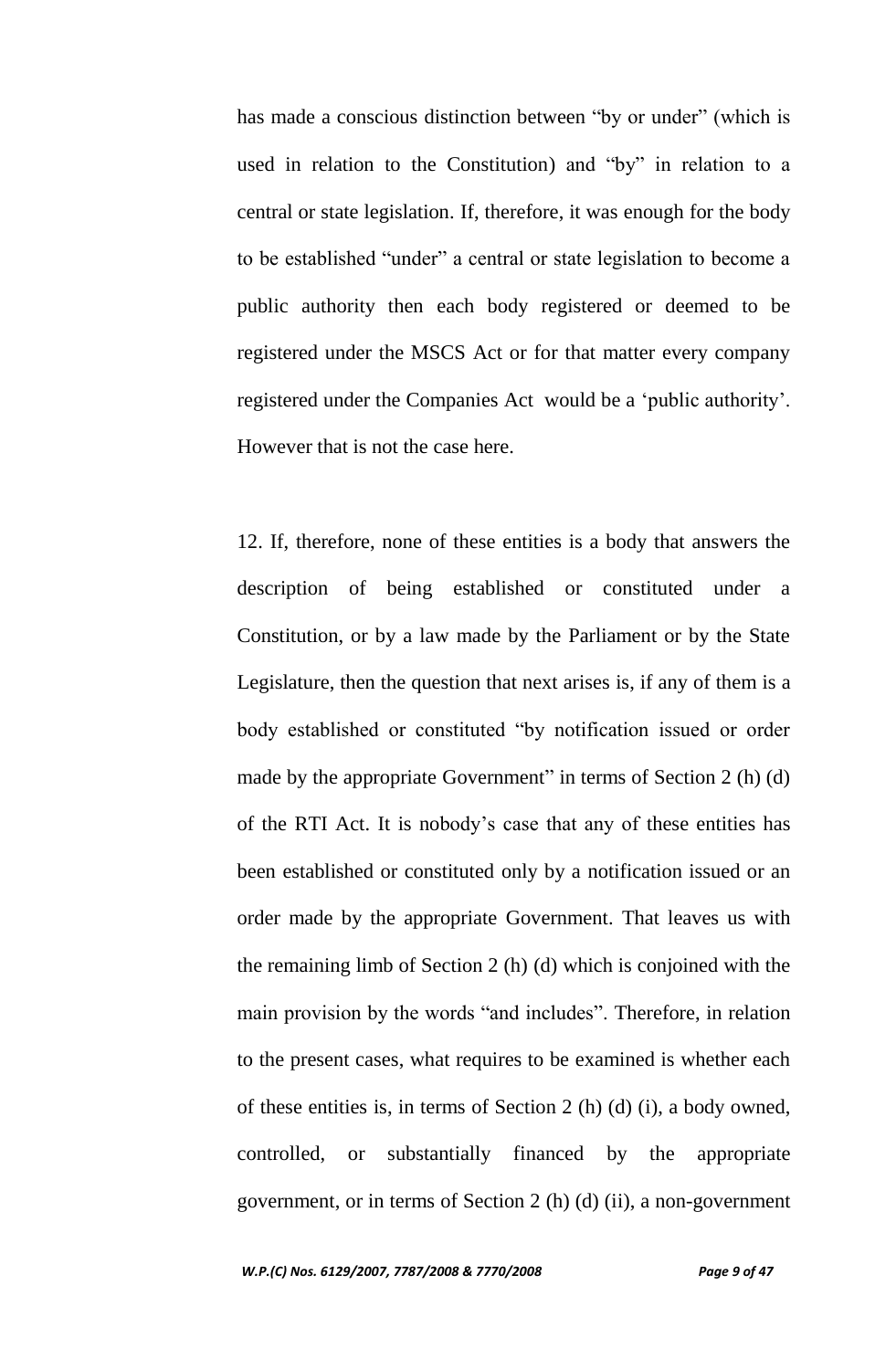organisation substantially financed directly or indirectly by funds provided by the appropriate government?

## *Implication of "includes"*

13. Before embarking on a more detailed analysis it is necessary to recapitulate the law concerning interpretation of the conjunctive "and includes". The expression "and includes" connotes that those entities which answer the description following those words need not fall within the definition of entities that precede those words. The word "includes" is generally understood in statutory interpretation as enlarging the meaning of the words or phrases in the body of the statute. In *CIT v. Taj Mahal Hotel (1971) 3 SCC 550* the Supreme Court was considering whether the word "plant" in Section 10 (2) of the Income Tax Act 1922, include sanitary pipes and fittings in a building as well? Section 10 (5) had defined 'plant' to include "vehicles, books, scientific apparatus, surgical equipment purchased for the purpose of business." The Court held:

"The word "includes" is often used in interpretation clauses in order to enlarge the meaning of the words or phrases occurring in the body of the statute. When it is so used, those words and phrases must be construed as comprehending not only such things as they signify according to their nature and import but also those things which the interpretation clause declares that they shall include."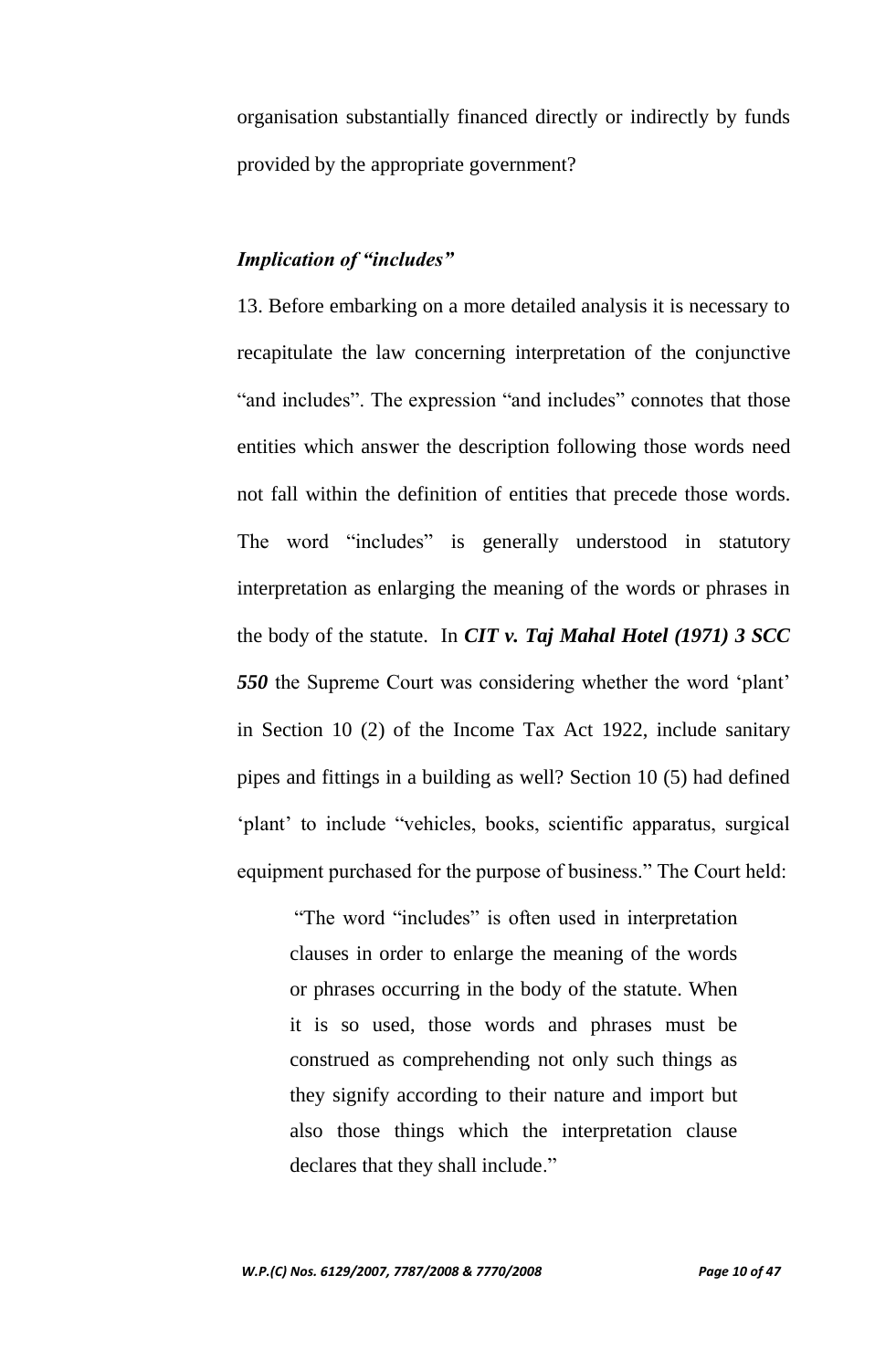14. In *Mahalakshmi Oil Mills v. State of A.P. (1989) 1 SCC 164* the Supreme Court was construing the meaning of the word "tobacco" under the Andhra Pradesh General Sales Tax Act, 1957 which by incorporation referred to definition in the Central Excises and Salt Act, 1944. The latter Act defined "tobacco" to mean "any form of tobacco, whether cured or uncured and whether manufactured or not, **and includes** the leaf, stalks and stems of the tobacco plant, **but does not include** any part of a tobacco plant while still attached to the earth." Since an exemption was granted to such products from sales tax, the assesses wanted the expression to be interpreted as widely as possible and the State as narrowly as possible. In the background of these arguments, it was held (SCC, p.168):

"We are inclined to accept the contention urged on behalf of the State that the definition under consideration which consists of two separate parts which specify what the expression means and also what it includes is obviously meant to be exhaustive. As Lord Watson observed in *Dilworth* v. *Commissioner of Stamps1899 AC 99* the joint use of the words "mean and include" can have this effect. He said, in a passage quoted with approval in earlier decisions of this Court: (AC pp. 105-06)

> "Section 2 is, beyond all question, an interpretation clause, and must have been intended by the legislature to be taken into account in construing the expression "charitable devise or bequest," as it occurs in Section 3. It is not said in terms that "charitable bequest" shall mean one or other of the things which are enumerated, but that it shall "include" them. The word "include" is very generally used in interpretation clauses in order to enlarge the meaning of words or phrases occurring in the body of the statute; and when it is so used these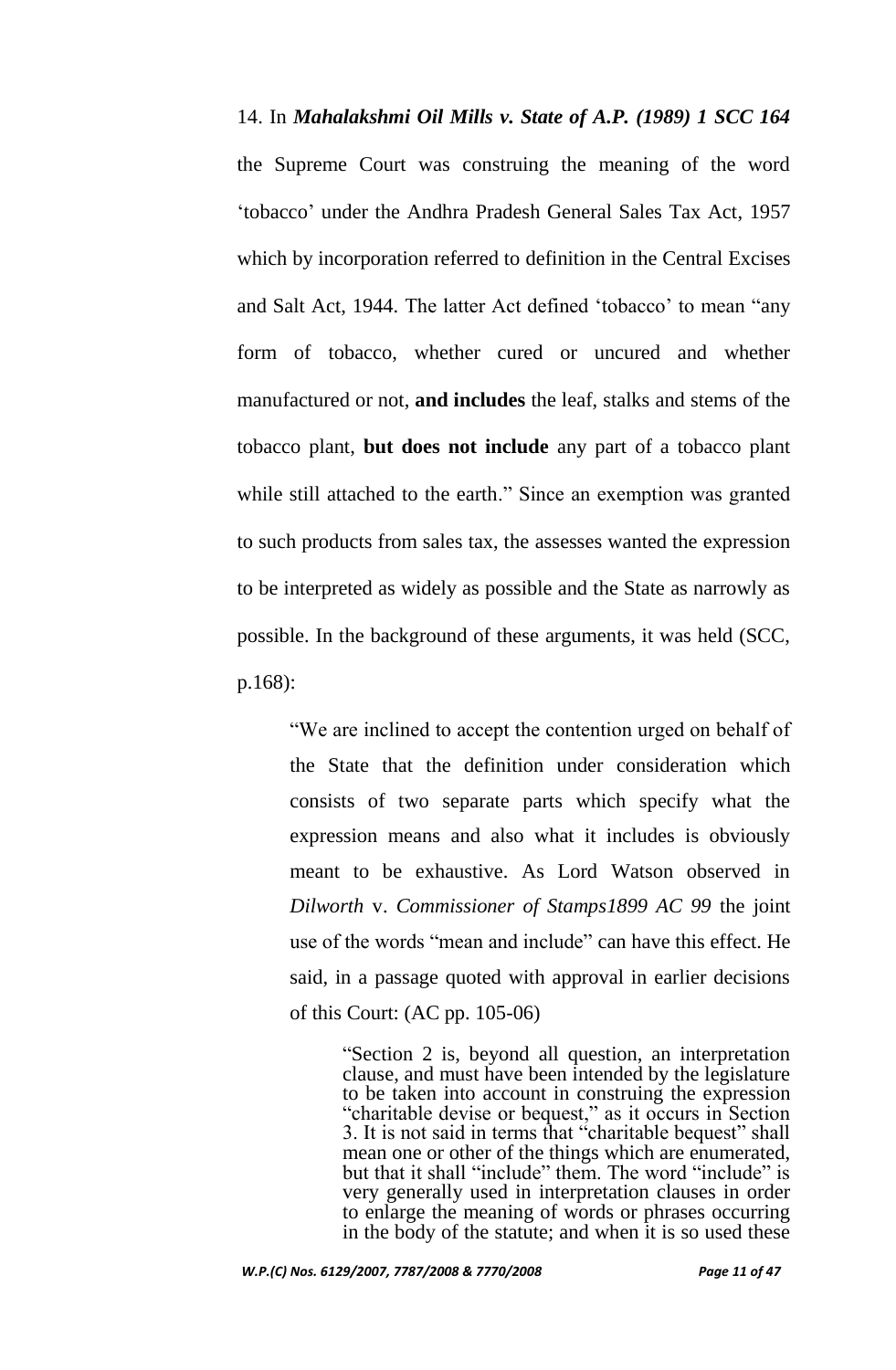words or phrases must be construed as comprehending, not only such things as they signify according to their natural import, but also those things which the interpretation clause declares that they shall include. But the word "include" is susceptible of another construction, which may become imperative, if the context of the Act is sufficient to show that it was not merely employed for the purpose of adding to the natural significance of the words or expressions defined. *It may be equivalent to "mean and include", and in that case it may afford an exhaustive explanation of the meaning which, for the purposes of the Act, must invariably be attached to these words or expressions*." (emphasis ours)"

15. It must straightway be noticed that Section 2 (h) (d) (i) and (ii) have not been happily worded. The provision has added to the confusion rather than clarifying the position. Perhaps an appropriate manner of reading the said provision would be to ask:

(i) is the entity in question a body

owned by the appropriate government? or controlled by the appropriate government? or substantially financed by the appropriate government? or

(ii) is the entity a non-government organisation substantially financed directly or indirectly by funds provided by the appropriate government?

*W.P.(C) Nos. 6129/2007, 7787/2008 & 7770/2008 Page 12 of 47* 16. It needs to be further clarified that it is not the case of the respondents here that any of these entities is a "non-government organisation substantially financed directly or indirectly by funds provided by the appropriate government". That takes them out of the purview of Section 2 (h) (d) (ii). Although it must also be noted that in relation to KRIBHCO the CIC wrongly mentions this provision. The Respondents also do not contend that any of these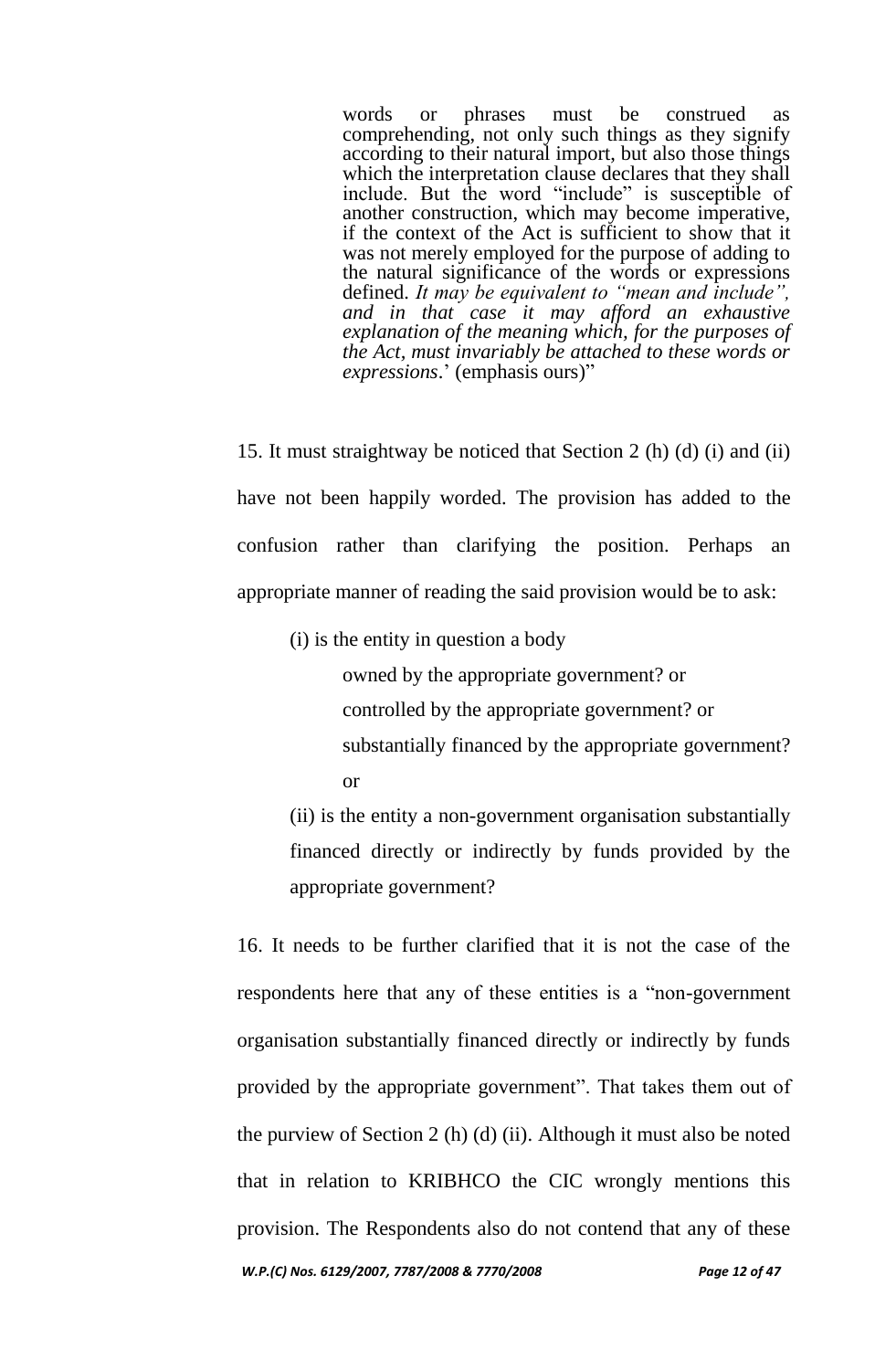entities is wholly "owned" by the appropriate government. That then leaves us with only the following question to answer in relation to these three entities: **Are KRIBHCO, NCCF and NAFED bodies that are either controlled or substantially financed by the appropriate government?** That in turn brings up the question as to when it can be said that a "body" is "controlled" by the appropriate government and when can it be said that it is "substantially financed" by the appropriate government?

### *"Controlled"*

17. The expression "appropriate government" has been defined under Section 2 (a) of the RTI Act. The government which either establishes or controls or constitutes or owns or controls or substantially finances the entity would be the "appropriate government". In the context of the entities deemed to be registered under the MSCS Act, it is possible to have more than one appropriate government. This aspect will be discussed in some detail later. However, the expressions "controlled" or "substantially financed" have not been defined. In order to understand whether a body is "controlled" by the appropriate government one would have to examine its organizational structure, its bye-laws and memorandum and articles of association, if any, and the statutory provisions which envisage control over such bodies by the appropriate government. For the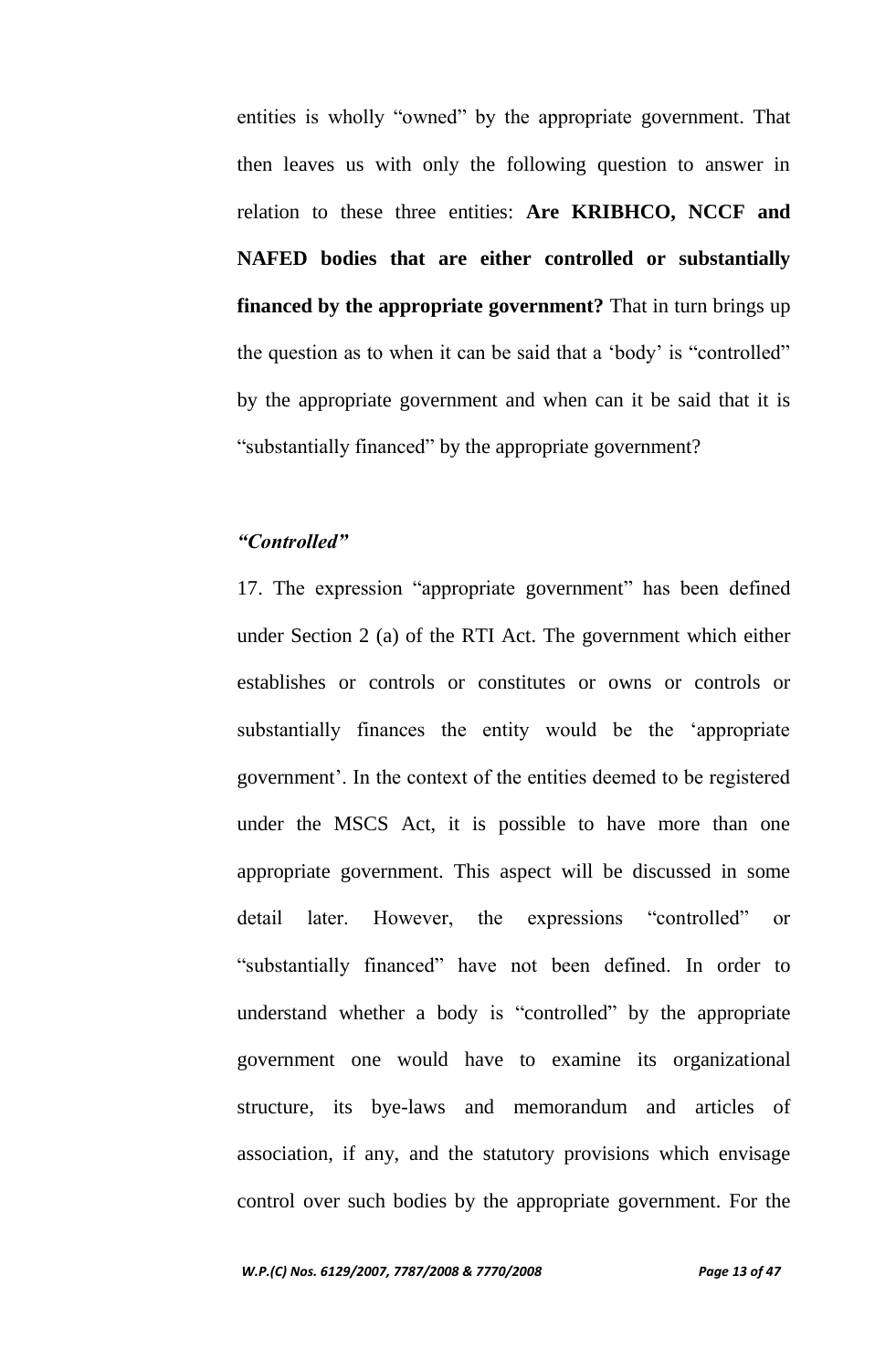limited purpose of understanding the word "controlled", an examination is also to be undertaken of the pattern of shareholding or any other form of control of such bodies by the appropriate government. It is in this last context that the provisions of the MSCS Act are relevant. These too will be discussed shortly.

18. A this juncture a brief reference may be made to the legal and ordinary meanings of the word "control". The word "control" has been defined in **Black's Law Dictionary** (6<sup>th</sup> Edn.) to mean "power or authority to manage, direct, superintend, restrict, regulate, govern, administer, or oversee. The ability to exercise a restraining or directing influence over something." The **Shorter Oxford English Dictionary**  $(5<sup>th</sup>$  Edn.) defines it as "the act of power of directing or regulating; command, regulating influence" or "a means of restraining or regulating; a check; a measure adopted to regulate prices, consumption of goods etc." In both senses therefore the key word is "influence" and not necessarily "domination".

19. The learned Senior Counsel for the petitioners referred to case law concerning the interpretation by the Supreme Court and the High Courts of the expression 'State' under Article 12 of the Constitution and whether a body is one which is discharging a public function for the purposes of Article 226 of the Constitution.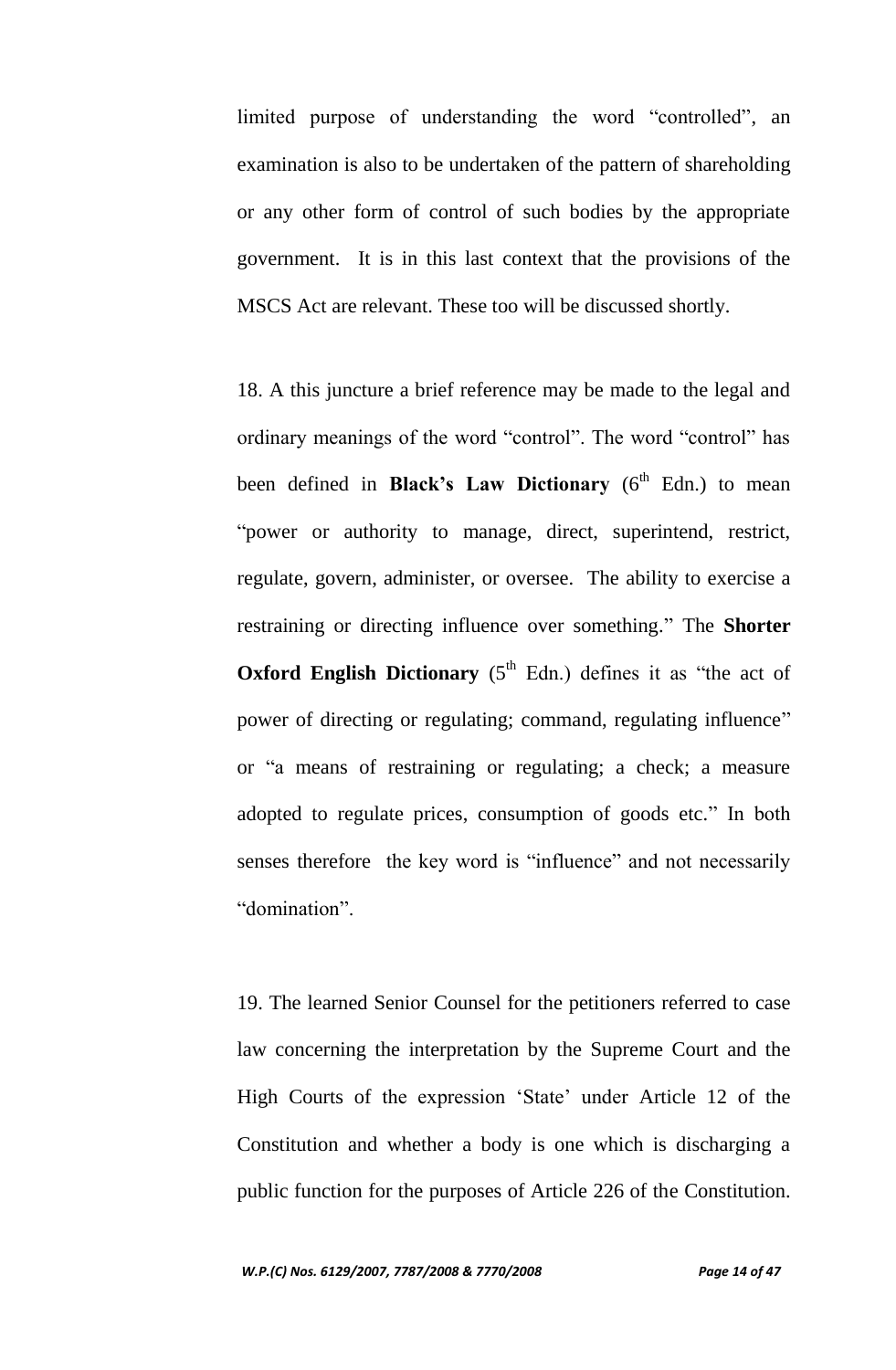In the considered view of this Court, neither case law is relevant to the questions that arise in the context of the RTI Act. That is why this Court dwelt on the principles governing "contextual" interpretation. In the context of the RTI Act it may well be that a body which is neither a "state" for the purposes of Article 12 nor a body discharging public functions for the purpose of Article 226 of the Constitution might still be a "public authority" within the meaning of Section 2 (h) (d) (i) of the RTI Act. To state it differently, while a 'body' which is either a 'state' for the purposes of Article 12 or a "body" discharging public functions for the purpose of Article 226 is likely to answer the description of "public authority' in terms of Section 2 (h) (d) (i) of the RTI Act, the mere fact that such body is neither, will not take it out of the definition of "public authority" under Section 2 (h) (d) (i) of the RTI Act. To explain further, it will be noticed that in all the decisions concerning the interpretation of the word "state" under Article 12 the test evolved is that of "deep and pervasive" control whereas in the context of the RTI Act there are no such qualifying adjectives "deep" and "pervasive" vis-à-vis the word "controlled." To illustrate, in *Pradeep Biswas v. Institute of Chemical Biology*  2002 (5) *SCC 111*, the Supreme Court summarized the 'test' as under (SCC at p.134):

"The picture that ultimately emerges is that the tests formulated in *Ajay Hasia* are not a rigid set of principles so that if a body falls within any one of them it must, ex hypothesi, be considered to be a State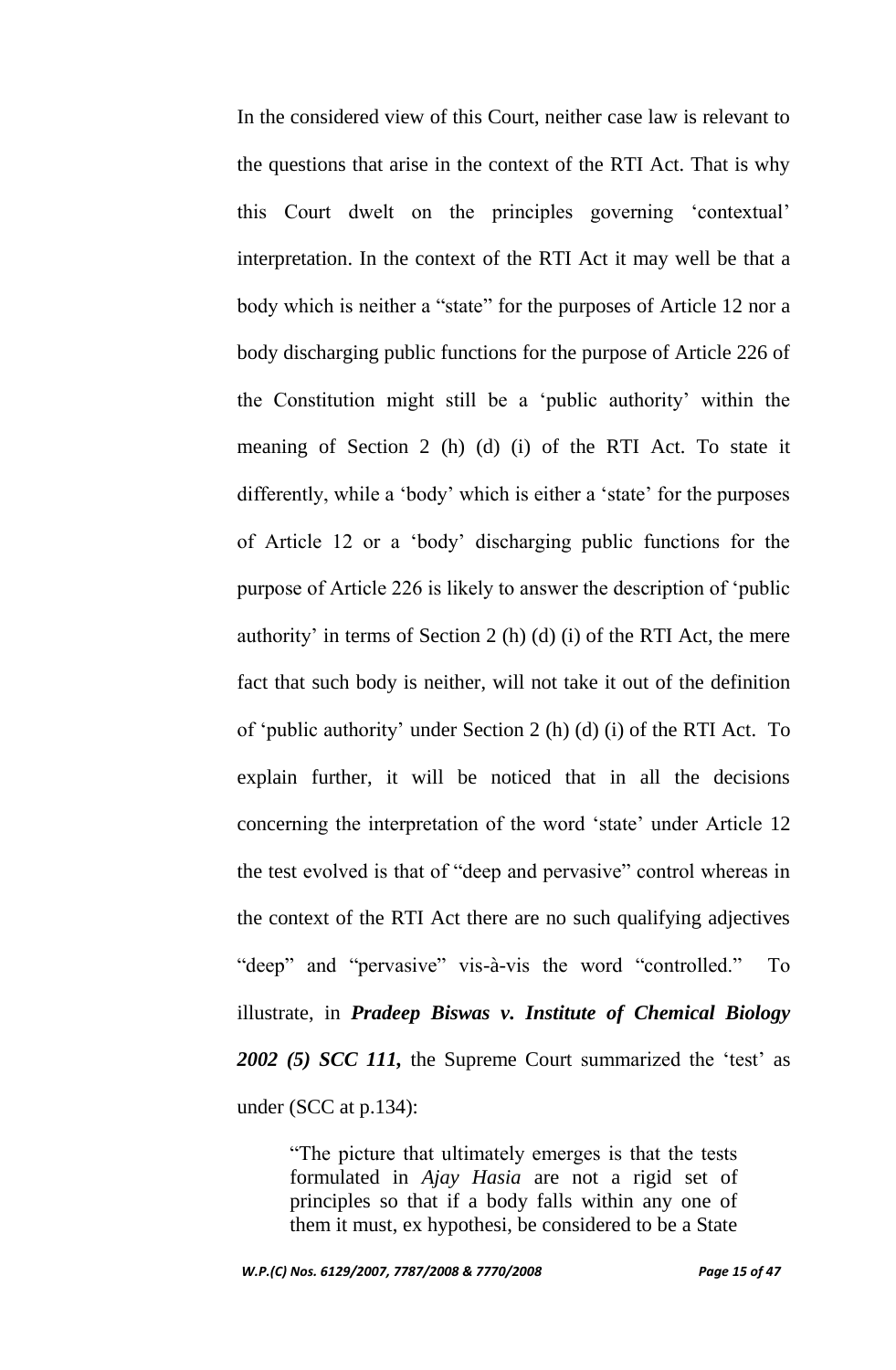within the meaning of Article 12. **The question in each case would be whether in the light of the cumulative facts as established, the body is financially, functionally and administratively dominated by or under the control of the Government**. **Such control must be particular to the body in question and must be pervasive**. If this is found them the body is a State within Article 12. On the other hand, when the control is merely regulatory whether under statute or otherwise, it would not serve to make the body a State." (emphasis supplied)

20. Therefore while applying the above test to determine if the body in question was "state" the question to be asked was whether there was "pervasive" control over the body by the appropriate government and if that was answered in the affirmative then it may "afford an indication whether a corporation is a State agency or instrumentality." In the considered view of this Court, since Section 2 (h) (d) (i) RTI Act uses the word "controlled" without any qualification as to the degree of control, it is not to enough show that there is "no deep or pervasive control" over these entities by the appropriate Government. The question is not whether there is "deep" control, whether there is "dominance" by the appropriate government or whether the government's nominee directors are in "majority". If they are, no doubt, it would indicate that the entity is a "public authority" but if they are not, that does not mean that the entity is on that ground not a public authority for the purposes of the RTI Act. What may be a "public authority" for the purposes of the RTI Act need not be "state" under Article 12 or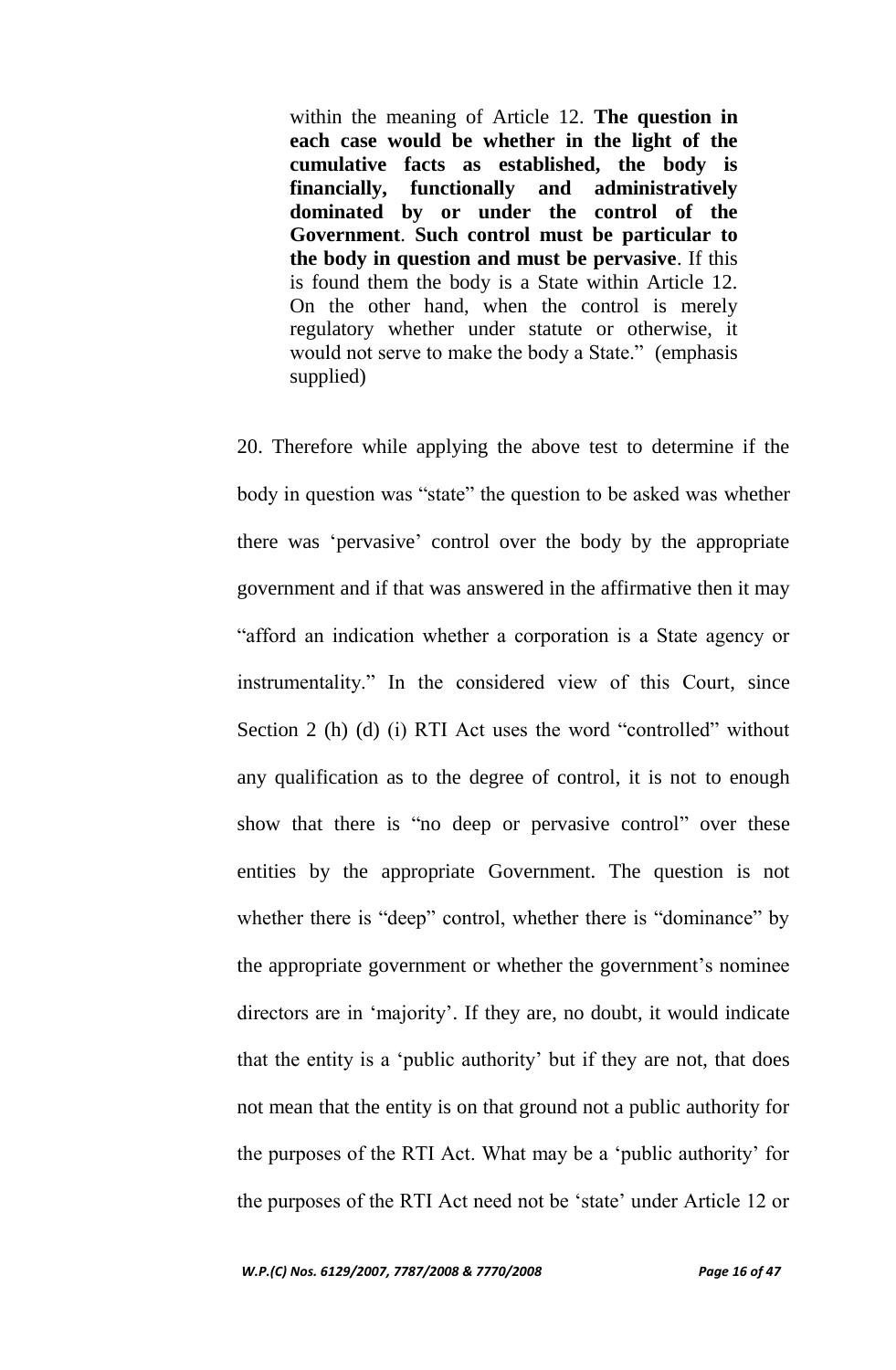amenable to Article 226 of the Constitution. It is the context of transparency and accountability, of accessibility of its working to the public that controls the interpretation of the expression "public authority", not the amenability to judicial review of its decisions. If one asks the wrong question in the context of the RTI Act one is unlikely to get the right answer. In the present cases, the petitioners would have to show that there was or is no control or there is unlikely to be any control whatsoever over their affairs by the appropriate government if they want to escape the definition of "public authority" under the RTI Act.

21. It is for the same reason that this Court does not find the judgments of the High Courts, holding these entities not to be amenable to the writ jurisdiction under Article 226 of the Constitution, to be relevant for the purpose of the present cases. While, if that question had been answered in the affirmative, it would make the task of holding them to be public authorities for the purposes of RTI Act simpler, the mere fact that for the purpose of Article 226 of the Constitution any or all of these entities are held to be not amenable to the writ jurisdiction cannot be determinative of the question whether they are 'public authorities' for the purposes of the RTI Act. To elaborate, although in *J.S. Arneja v. NCCF 1994 (28) DRJ 546* the Division Bench of this Court held the NCCF not to be "State" within the meaning of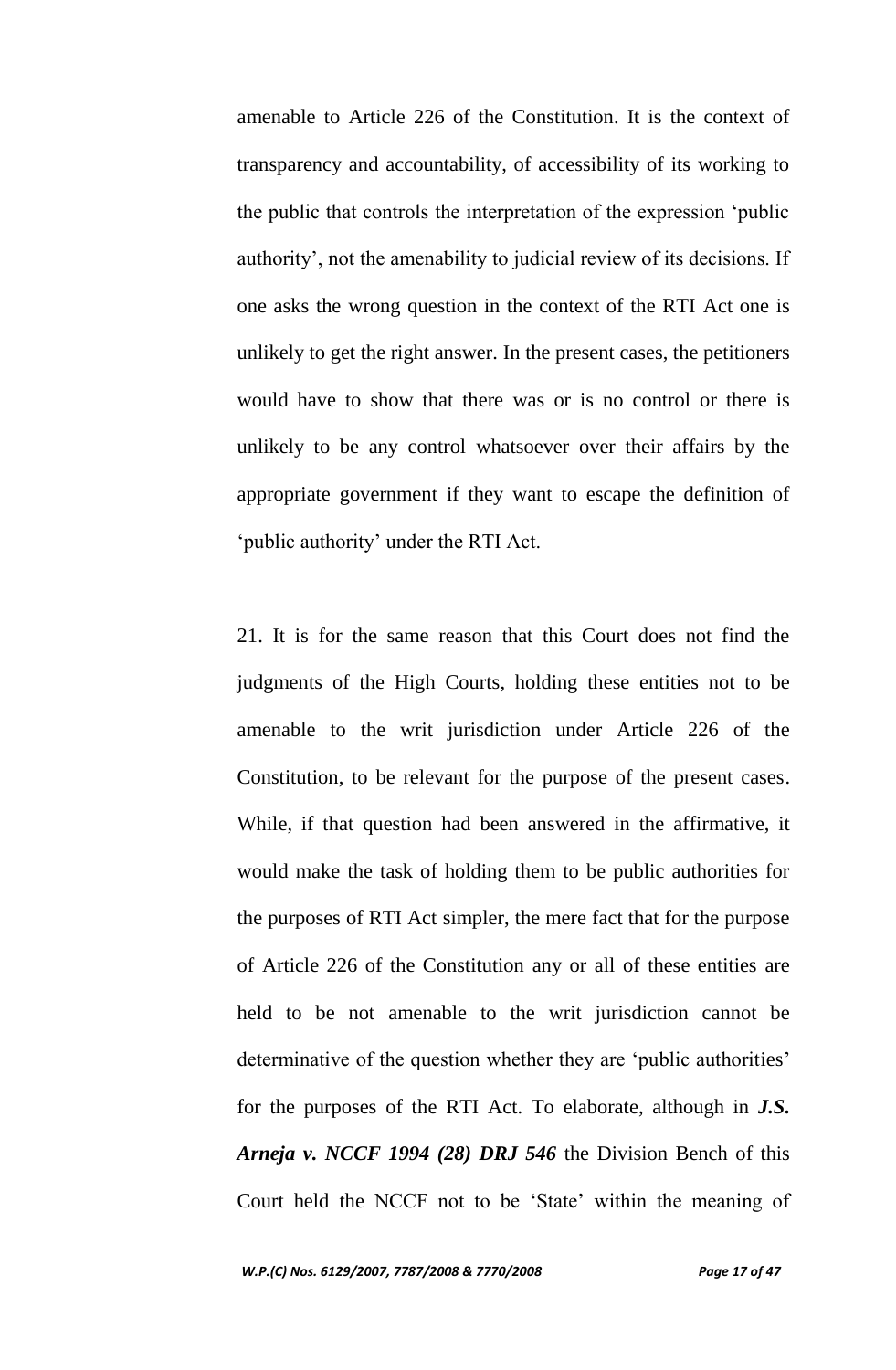Article 12, and in *NAFED v. National Processed Food Cooperative Marketing Federation of India Employees Union 2001 (58) DRJ 799 (DB)* this Court held that NAFED is not amenable to the writ jurisdiction under Article 226 of the Constitution and in *D.G. Katti Shetty v. NCCF* [judgment dated 3rd June 2003 in W.P.(C) No. 28014 of 1999 (DB)], the Karnataka High Court held likewise as regards NCCF, it is not helpful for deciding whether either entity is a "public authority" within the meaning of Section 2 (h) (d) (i) of the RTI Act.

22.The decision of this Court in *Krishak Bharati Co-operative Ltd. v. Union of India, 2008 (154) DLT 452*, quashing an order of the Government of India directing the repatriation to itself of equity held in KRIBHCO is also not relevant in the present context. As a result of the repatriation, the government's share in KRIBHCO as on  $31<sup>st</sup>$  December 2009 was reduced to 48.36%. This only meant that government did not have 'majority' shareholding in KRIBHCO. If the question was whether government had "deep and pervasive" control over KRIBHCO after this development the answer undoubtedly would be in the negative. But for the purpose of Section 2 (h) (d) (i) of the RTI Act the question to be asked is whether it can be said that the government that holds 48.6% shares of KRIBHCO has no control whatsoever over its affairs? The answer to that question cannot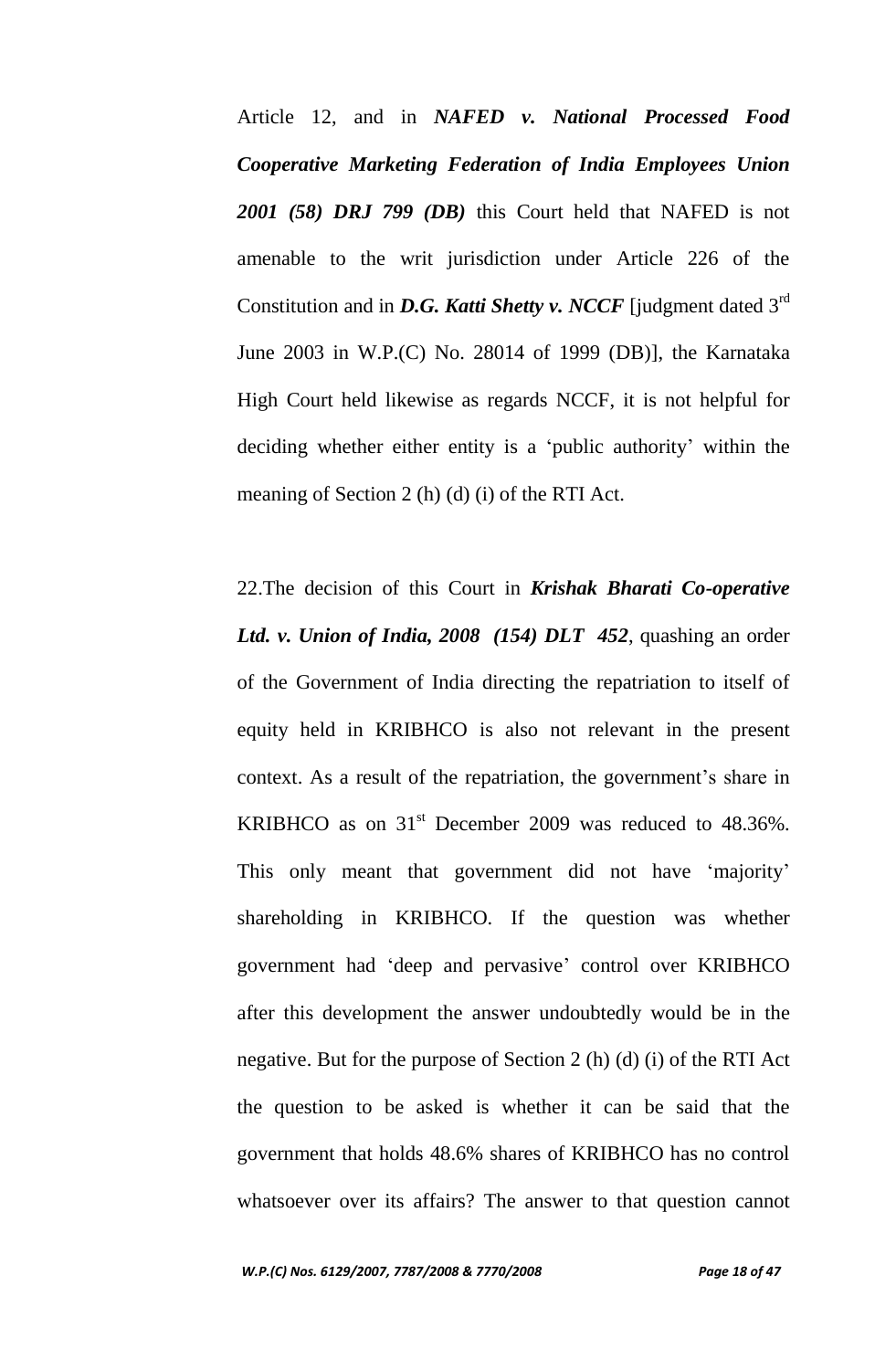certainly be in the negative. The concept of a "controlling interest" in a company or a body governed by shares is a well known one. Even a 10% shareholding in a large company that is not closely held can be construed as a 'controlling interest'.

23. Reliance was placed by learned Senior Counsel appearing for the petitioners on the decision of the Supreme Court in *Federal Bank Ltd. v. Sagar Thomas (2003) 10 SCC 733.* The issue there was about the amenability of a private bank to the jurisdiction of the High Court under Article 226 of the Constitution. The ratio of *Pradeep Biswas* and *Ajay Hasia v. Khalid Mujib (1981) 1 SCC 722* was followed. It was held that "any business or commercial activities whether bank, manufacturing units or relate to any kind of business generating resources, employment, production and resulting in circulation of money are no doubt, such which do have impact on the economy of the country in general. But such activities cannot be classified as one falling in the category of discharging duties or functions of a public nature." At the cost of repetition, this Court would like to emphasise that the above tests are not relevant for the present cases. The key words as far as the RTI Act is concerned are the opening words of Section 2 which read: "unless the context otherwise requires". Therefore, the interpretation of the words "public authority" has to be in the context that has been laid out in the SOR, the preamble, the long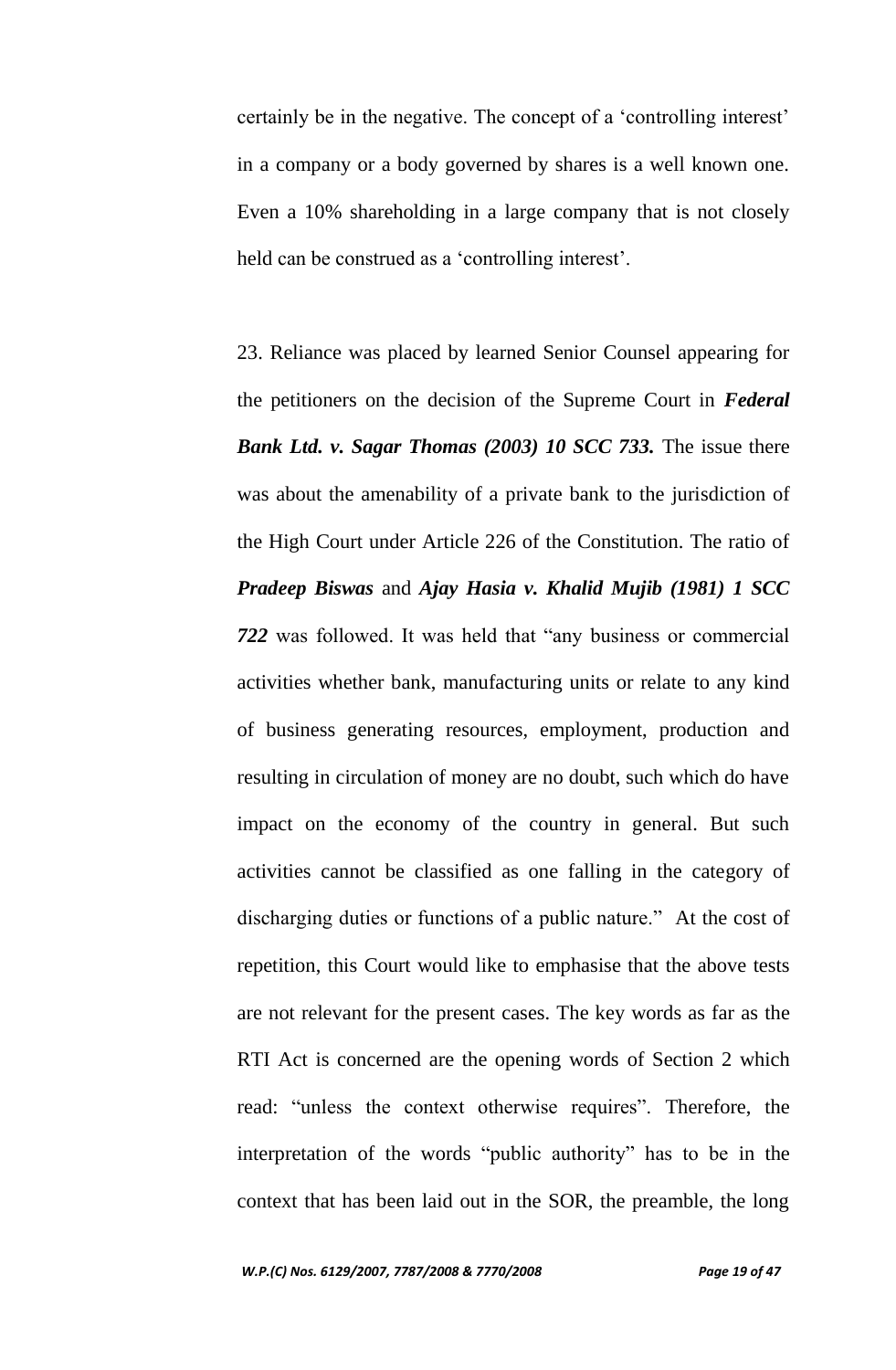title and other provisions of the RTI Act itself. The question is not whether there is "deep" and "pervasive" control of the bodies in question by the appropriate government, but whether there is the absence of any "control" over such bodies by the appropriate government.

### *"Substantially financed"*

24. The second limb of Section 2 (h) (d) (i) of the RTI Act requires an examination if any of the petitioners is "substantially financed by the appropriate government"? It is important to note that the word "financed" is qualified by the word "substantially" indicating a degree of financing. Therefore, it is not enough for such bodies to merely be financed by the government. They must be "substantially financed". In simple terms, it must be shown that the financing of the body by the government is not insubstantial. The word 'substantial' does not necessarily connote 'majority' financing. In an annual budget of Rs. 10 crores, a sum of Rs. 20 lakhs may not constitute a dominant or majority financing but is certainly a substantial sum. An initial corpus of say Rs.10 lakhs for such an organization may be 'substantial'. It will depend on the facts and circumstances of a case. Merely because percentage-wise the financing does not constitute a majority of the total finances of that entity will not mean that the financing is not "substantial". A reference may be made to two different meanings of the word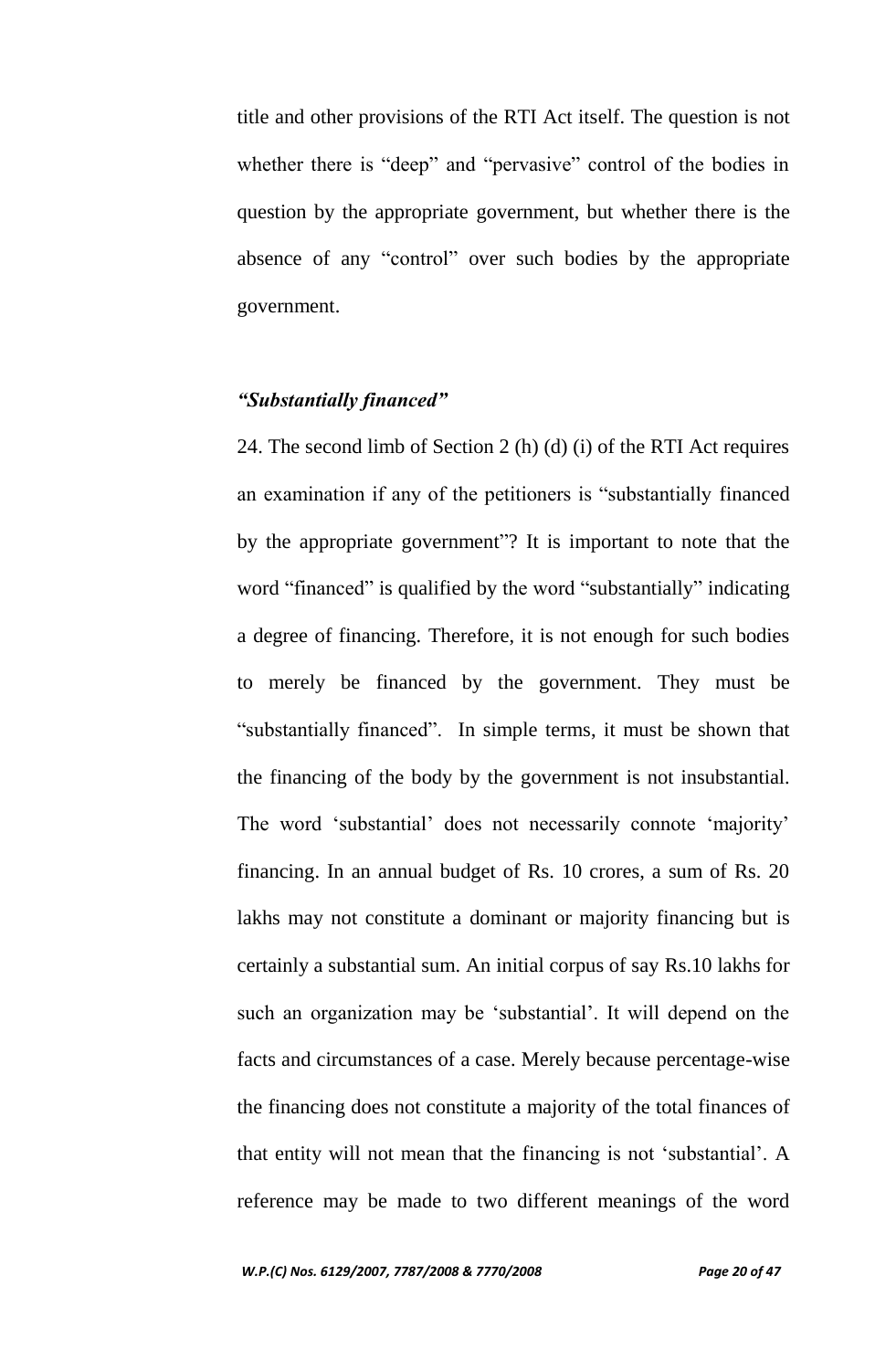'substantial'. In **Black's Law Dictionary** (6<sup>th</sup> Edn.) the word "substantial" is defined as "of real worth and importance; of considerable value; valuable. Belonging to substance; actually existing; real: not seeming or imaginary; not illusive; solid; true; veritable. Something worthwhile as distinguished from something without value or merely nominal. Synonymous with material." The word "substantially" has been defined to mean "essentially; without material qualification; in the main; in substance; materially." On the other hand in the **Shorter Oxford English Dictionary** (5<sup>th</sup> Edn.) the word 'substantial' means "of ample or considerable amount of size; sizeable, fairly large; having solid worth or value, of real significance; sold; weighty; important, worthwhile; of an act, measure etc. having force or effect, effective, thorough." The word "substantially" has been defined to mean "in substance; as a substantial thing or being; essentially, intrinsically." Therefore the word 'substantial' is not synonymous with 'dominant' or 'majority'. It is closer to "material" or "important" or "of considerable value." "Substantially" is closer to "essentially". Both words can signify varying degrees depending on the context.

25. This has been brought out well in a recent judgment of this Court in *Indian Olympic Association v. Veeresh Malik* [judgment dated  $7<sup>th</sup>$  January 2010 in W.P. (C) No. 876 of 2007]. The question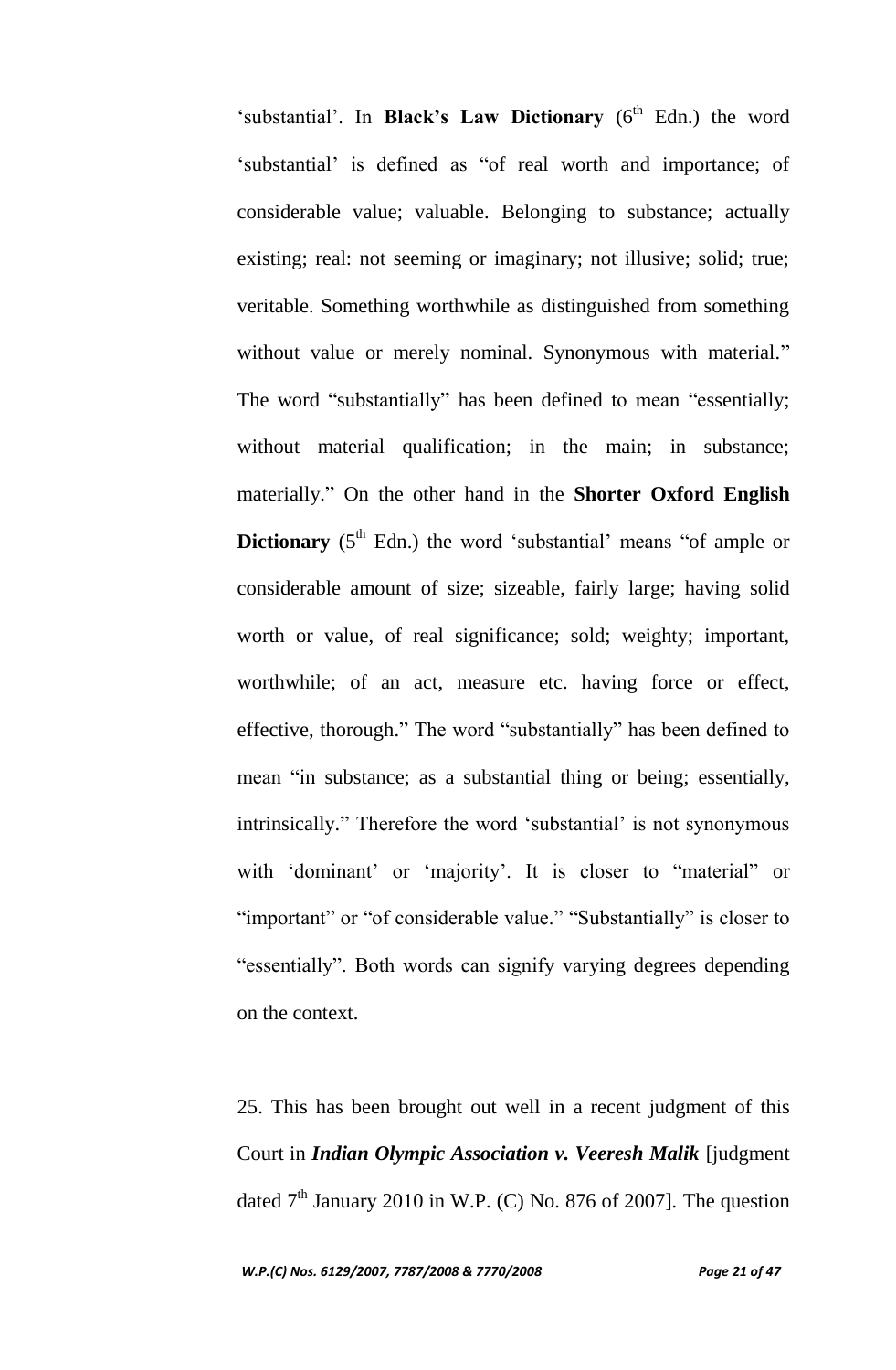before the learned Single Judge was whether the Indian Olympic Association, the Sanskriti School and Organising Committee Commonwealth Games 2010, Delhi were "public authorities" under the RTI Act. While answering that question in the affirmative, it was held as under (para 58):

"This court therefore, concludes that what amounts to "substantial" financing cannot be straight-jacketed into rigid formulae, of universal application. Of necessity, each case would have to be examined on its own facts. That the percentage of funding is not "majority" financing, or that the body is an impermanent one, are not material. Equally, that the institution or organization is not controlled, and is autonomous is irrelevant; indeed, the concept of nongovernment organization means that it is independent of any manner of government control in its establishment, or management. That the organization does not perform – or pre-dominantly perform – "public" duties too, may not be material, as long as the object for funding is achieving a felt need of a section of the public, or to secure larger societal goals. To the extent of such funding, indeed, the organization may be a tool, or vehicle for the executive government"s policy fulfillment plan."

26. The approach of other High Courts in interpreting Section 2 (h) (d) of the RTI Act is instructive. They have adopted a contextual and liberal interpretation keeping in view the purpose and object of the RTI Act. In *Diamond Jubilee Higher Secondary School v. UOI* [W.P. No. 36901 of 2006, judgment dated  $16^{th}$  March 2007] the Madras High Court held that an aided private recognized school came under the provisions of the RTI Act. It was held: "It is too late in the date to hold that the RTI Act, 2005 will not apply to the petitioner school, which is a non-governmental organisation that has been substantially funded by the State". It was found that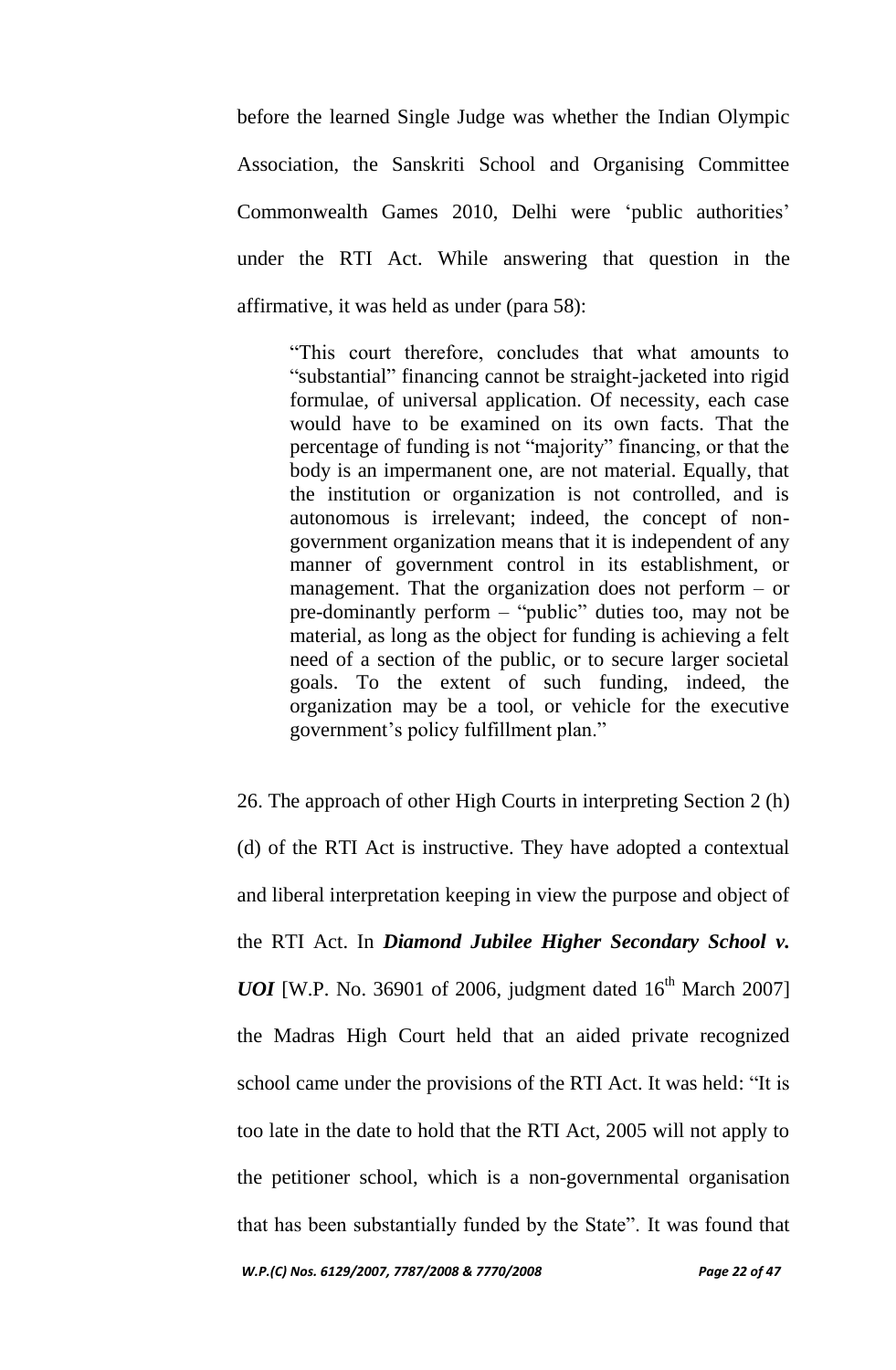there were 59 teaching staff and all of them were paid 100% salary from the aid received from the government. The management was getting about Rs.1.1 crores every year from the government for running the school. In *DAV College Trust and Managemet Society v. Director of Public Instruction AIR 2008 P & H 117*, wherein it was held that DAV College, Chandigarh was a "public authority' it was observed that merely because the grant-in-aid to the entity had reduced from 95% to 45% it would not take it out of the purview of the RTI Act. The two factors that weighed with the Court were that the entity was performing a public function affecting the life of a huge segment of society and in addition it was receiving substantial grant-in-aid. The Allahabad High Court in *Dhara Singh Girls High School v. State of Uttar Pradesh AIR 2008 All 92* likewise held that a private school receiving grant from the State Government was a public authority for the purpose of RTI Act. It was held that "whenever there is even an iota of nexus regarding control and finance of public authority over the activity of a private body or institution or an organization etc. the same would fall under the provisions of Section 2(h) of the Act." In *Committee of Management Shanti Niketan Inter College v. State of U.P. AIR 2009 All 7*, it was held by the Allahabad High Court that the RTI Act would apply to that institution.

27. The Karnataka High Court in *Dattaprasad Co-operative*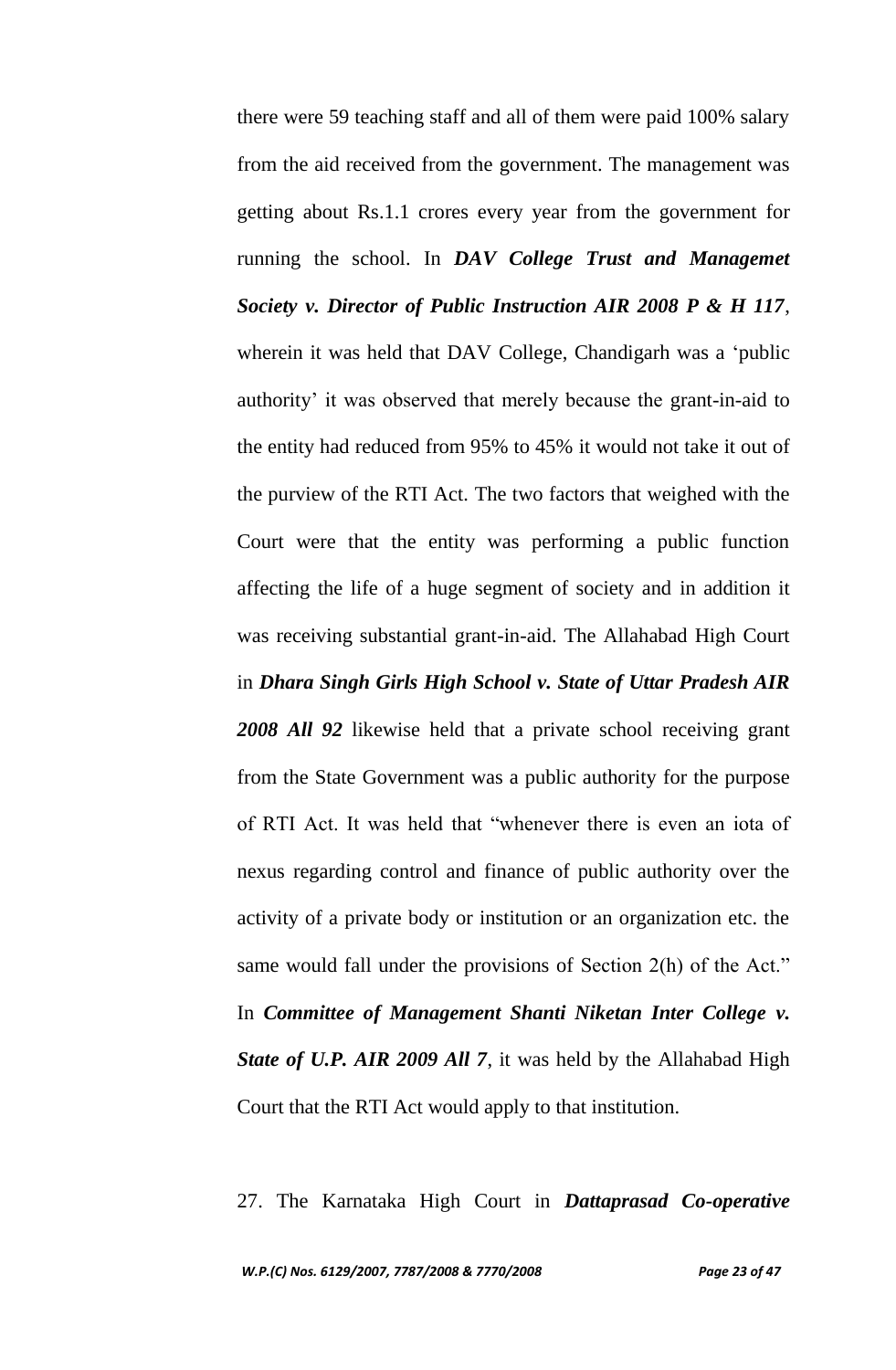*Housing Society Ltd. v. Karnataka Chief Information Commissioner & Registrar of Cooperative Societies, Govt. of Karnataka AIR 2009 Kant 1* held that a cooperative housing society was not a public authority within the meaning of the RTI Act. It was held that "solely on the basis of supervision and control by the Registrar of Societies; and definition of "public servant" in the cooperative societies and in the Karnataka Lokayukta Act, 1984 a society cannot be termed as public authority". It was noticed that in the said case the society in question "was neither owned nor funded or controlled by the State". However, in the context of present cases, it cannot be said that neither of these entities neither controlled nor funded by the State. This will be discussed shortly hereafter in respect of each petitioner. A second distinguishing feature is that the concerned statute under which the society was registered was not examined to determine if there was any control over the society by the government.

28. On the other hand, the Kerala High Court in *Thalapalam Service Co-operative Bank v. Union of India AIR 2010 Ker 6* held that co-operative societies registered under the Kerala Cooperative Societies Act are public authorities for the purposes of the RTI Act. It was held that a body substantially financed by the funds provided by the appropriate Government would fall within Section 2 (h). It was further held that the expression "substantially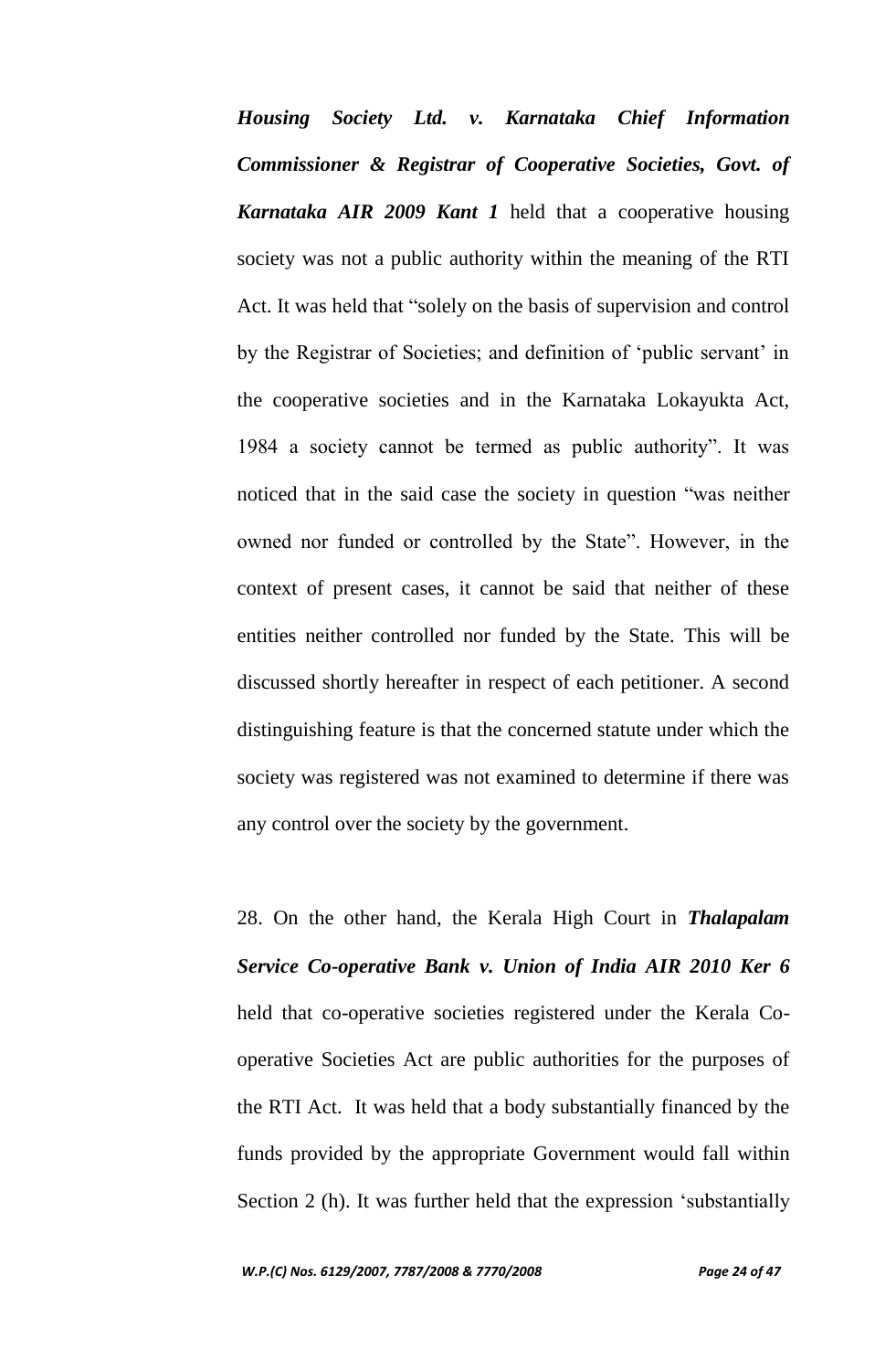financed" had no fixed meaning.

29. In *Tamil Nadu Road Development Co. Ltd. v. Tamil Nadu Information Commission [2008] 145 Comp Cas 248 (Mad)*, a Division Bench of the Madras High Court held that Tamil Nadu Road Development Company Ltd. was substantially controlled by the Government both in terms of the composition of the Board of Directors and also the manner in which the Articles of Association had been drawn up. Reliance was placed on the observations in *R. Anbazhagan, Dy. Manager (Mech.), Tamil Nadu Newsprint and Papers Ltd. v. State Information Commission 2009 (1) ID 7,*  whereby the Tamil Nadu Newsprint and Papers Ltd. was held to be a public authority.

30. Therefore for the purposes of Section 2 (h) (d) (i) for determining whether there is "control" over the entity or there is "substantial financing" of such entity by the appropriate government the approach should not be to ask if there is "predominant" or "majority" control or financing by the appropriate government. The financing may not be a majority one and yet be "substantial". The shareholding or the membership of the nominee directors on the board may not be in the majority and yet there may be 'control'. The provisions of the statute under which the entity is registered has also to be examined for this purpose.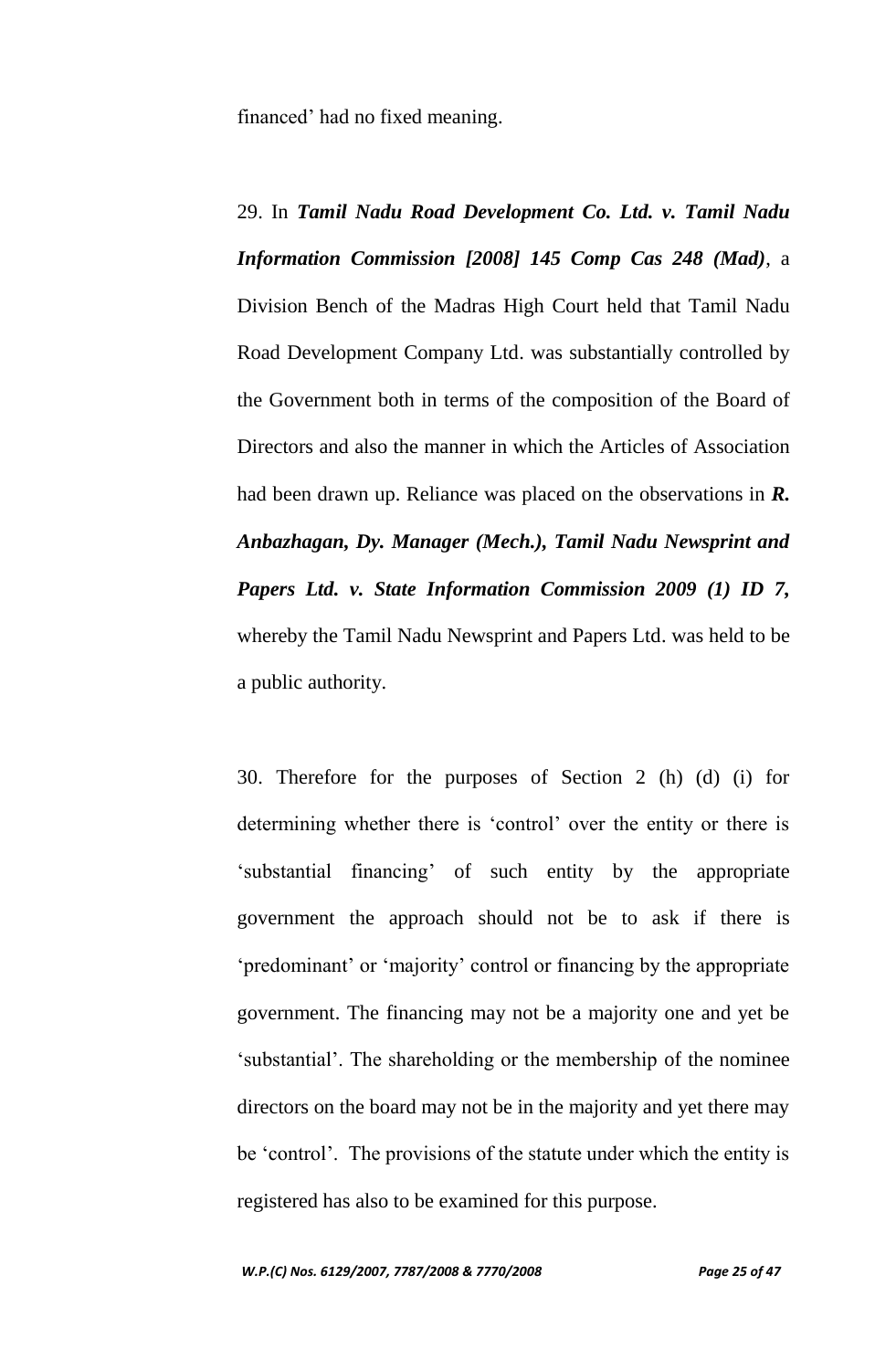31. One other aspect that needs to be mentioned is that the `control" or `substantial financing" need not necessarily be *in presenti*. An entity had in the past been controlled or substantially financed by the appropriate government, and has ceased to be so at present, need not cease to be a `public authority" as long as the potential for being so controlled or substantially financed in future exists. Also, once an entity has been established or substantially financed by the appropriate government at any point in time it acquires the tag of a `public authority" for the purposes of the RTI Act.

## *The MSCS Act*

32. That brings up the need to undertake an examination of the various provisions of the MSCS Act to determine if there is a control over these petitioners by the appropriate government. Chapter XV of the MSCS Act is relevant. Under Section 106 a copy of the bye-laws is to be kept open for inspection at the registered office of the society. Likewise the various registers including the register of members, copies of annual returns and the register of debenture holders are to be kept at the registered office, and is open for inspection by any member or debenture holder, without fee or by any other person, on payment of such sum as may be prescribed for each inspection. Under Section 108 the books of account and other books and papers are open to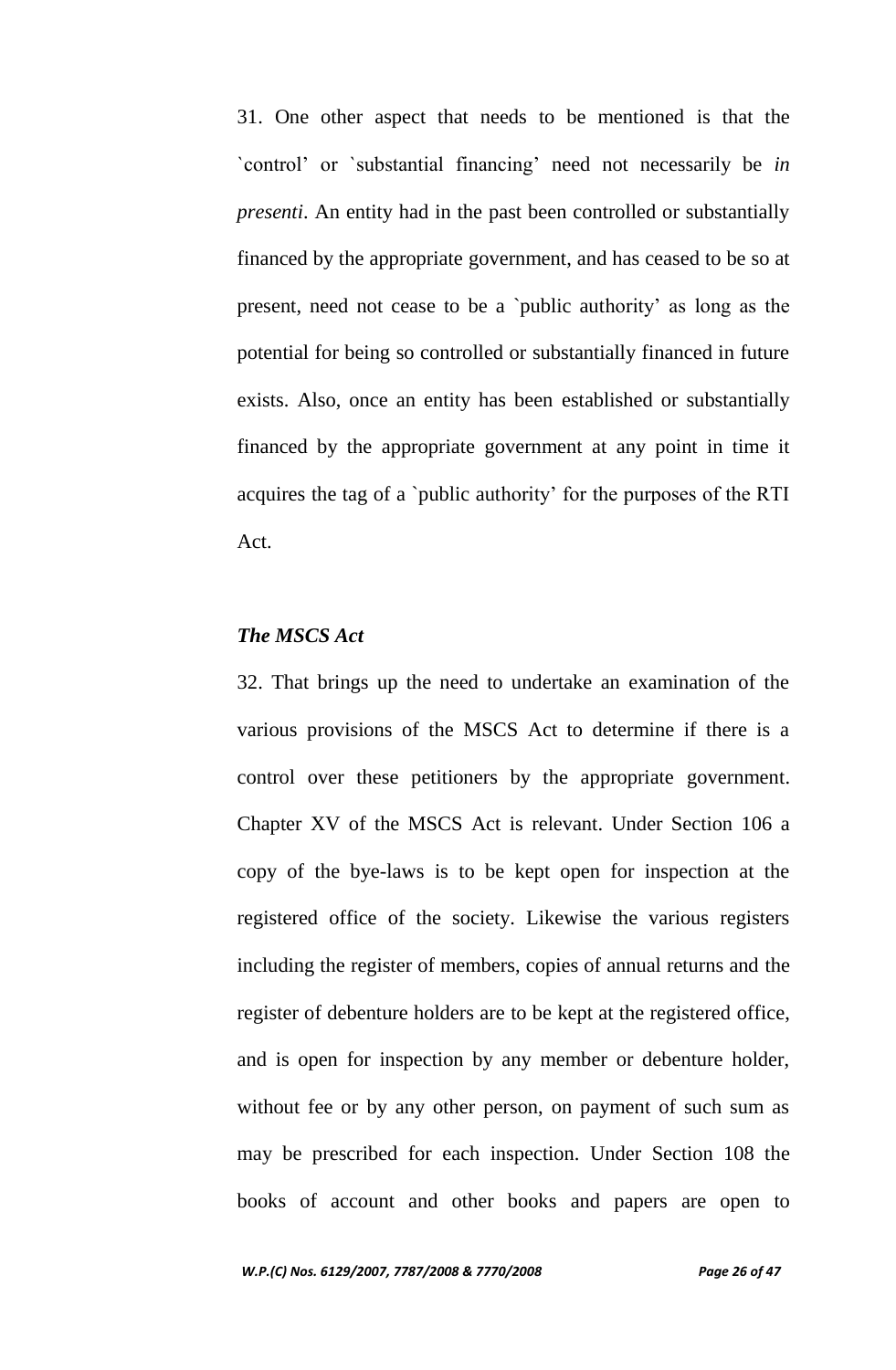inspection by the Central Registrar, by an officer of the Government and by members of the society. The annual accounts and balance-sheet are to be laid before the society. Under Section 113 the inspection of minutes" book of general meetings and meetings of the board is open to any of the members of a society. Therefore, barring the registers of members and debenture holders, the indexes, the annual returns and other certificates referred to in Section 106, the other documents referred to in Sections 108 onwards are not open to inspection by public.

33. Turning to the provisions that indicate some form of control by the government of a MSCS, it is seen that it is possible for a government to have "majority" shareholding in an MSCS which then is a "specified" MSCS under Section 122 and the central government can issue directions thereunder to such MSCS. It can also supersede the Board of such MSCS under Section 123. However, in terms of the 'Explanation' to Sections 122 and 123 the Central Government may not have the power to give directions to or supersede the board of a specified MSCS if the government's shares in it are below 50%. However, this by itself does not mean that there is no control whatsoever of the government over a nonspecified MSCS. Under Section 124 of the MSCS Act, the power to make rules which affects and controls the functioning of a MSCS is with the central government. The power of the Central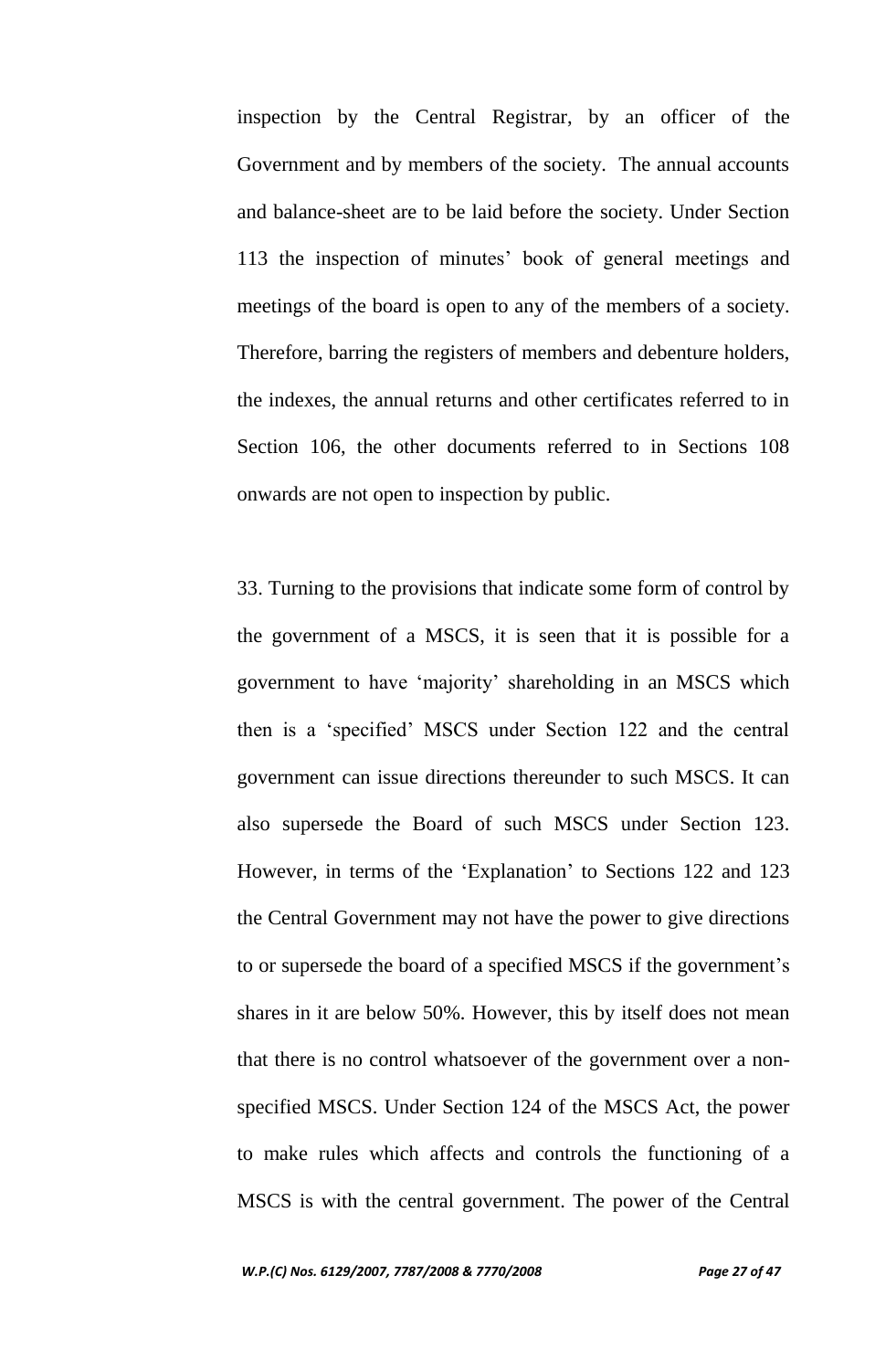Registrar, an appointee of the central government, is detailed in a range of provisions including Sections 78, 79, 80, 81, 82, 83, 86, 89, 93, 115 and 117. Further under Section 61 the Central Government on a request from a MSCS society can subscribe to the share capital of such MSCS. Under Section 77 the central government can direct a special audit of the MSCS in certain cases. Under Section 82 the debts due to the central government get a high priority in insolvency proceedings concerning the MSCS. Therefore through various provisions of the MSCS Act, the central government, or the state government where the context requires, exercises control over the MSCS.

34. The position in regard to each of the petitioners is examined next.

#### *KRIBHCO*

35. KRIBHCO is a national level MSCS deemed to be registered under the MSCS Act, 2002. It is engaged in manufacturing and selling, inter alia, chemical fertilizers and urea. It is stated that the authorized share capital of KRIBHCO is Rs. 500 crores and the subscribed and paid-up share capital is Rs. 396.50 crores. It had a membership of  $6306$  as on  $31<sup>st</sup>$  March 2007. It is stated that Government of India is a member of KRIBHCO and as on  $31<sup>st</sup>$ March 2007 had a shareholding worth Rs. 267.71 crores i.e.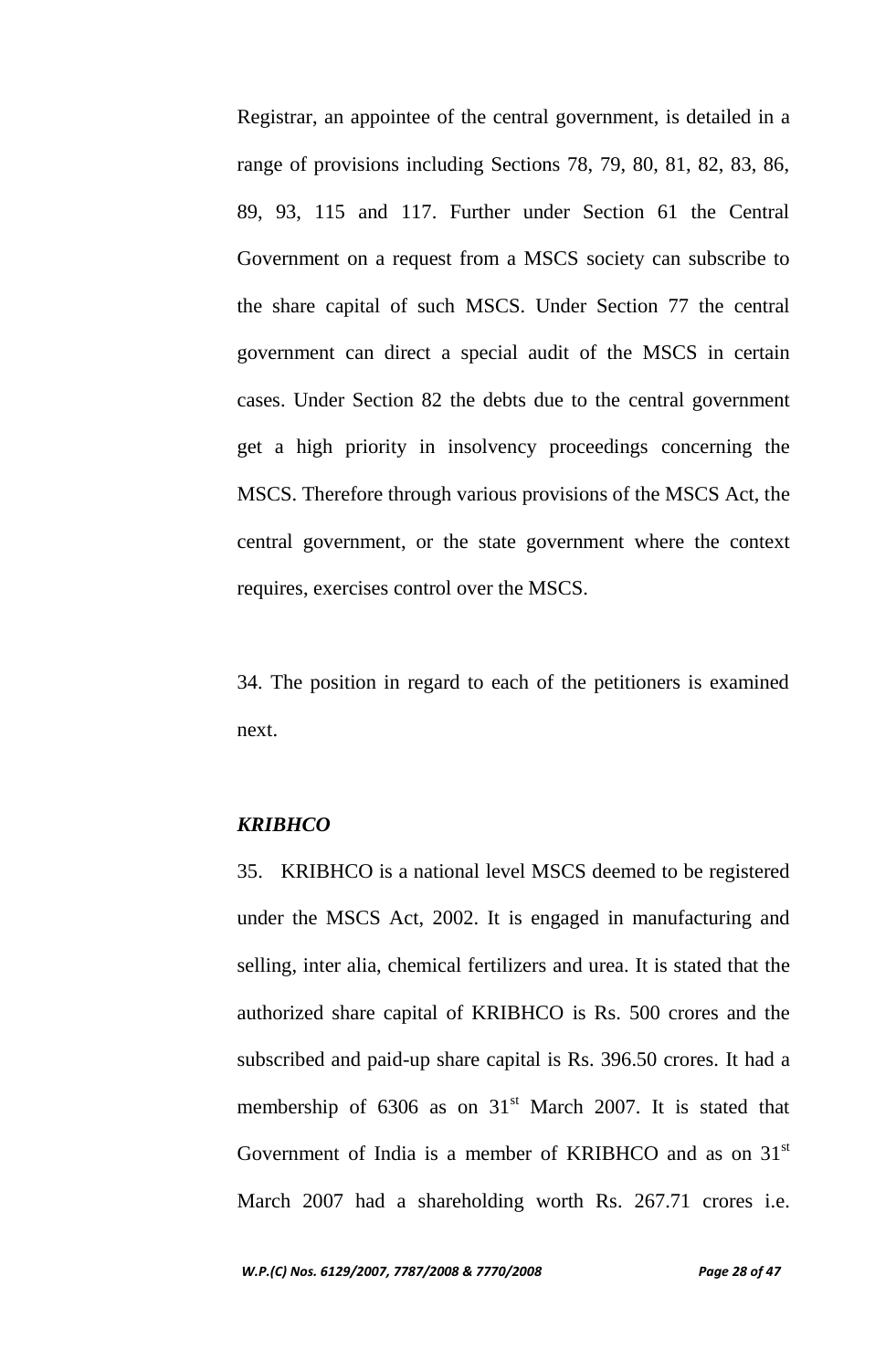67.59%. Subsequently, Government of India"s shareholding was reduced to Rs. 188.90 crores, i.e., 48.36%. KRIBHCO"S object is to promote economic and social betterment of its members by undertaking the business of manufacture, production, development, processing, conversion, sale, distribution, marketing, import, export, trade or otherwise deal in, store, or transport, build, construct, fabricate or otherwise turn to account, in India and abroad of chemical fertilizers, bio-fertilizers, man-made fibers, detergents, soaps, chemicals, petro-chemicals, refining hydrocarbons, drugs and pharmaceuticals, industrial products, cement, steel, electronic products, satellite receivers, pesticides, seeds, agricultural machinery and implements and other agricultural inputs/outputs, agricultural items, agro-based industrial items, food products, aquaculture, forestry products, power generation and distribution from conventional or non-conventional energy sources, automobiles, breweries, housing and real estate, construction and fabrication, and to provide/undertake the business of oil exploration, communication and telecommunication, information technology, shipping, trading, banking and insurance and to undertake such other activities which are conducive and incidental thereto, through self-help and mutual aid in accordance with cooperative principles. The membership of KRIBHCO is open among others to various cooperative societies as per bye-law 6 of KRIBHCO which are primarily engaged in development of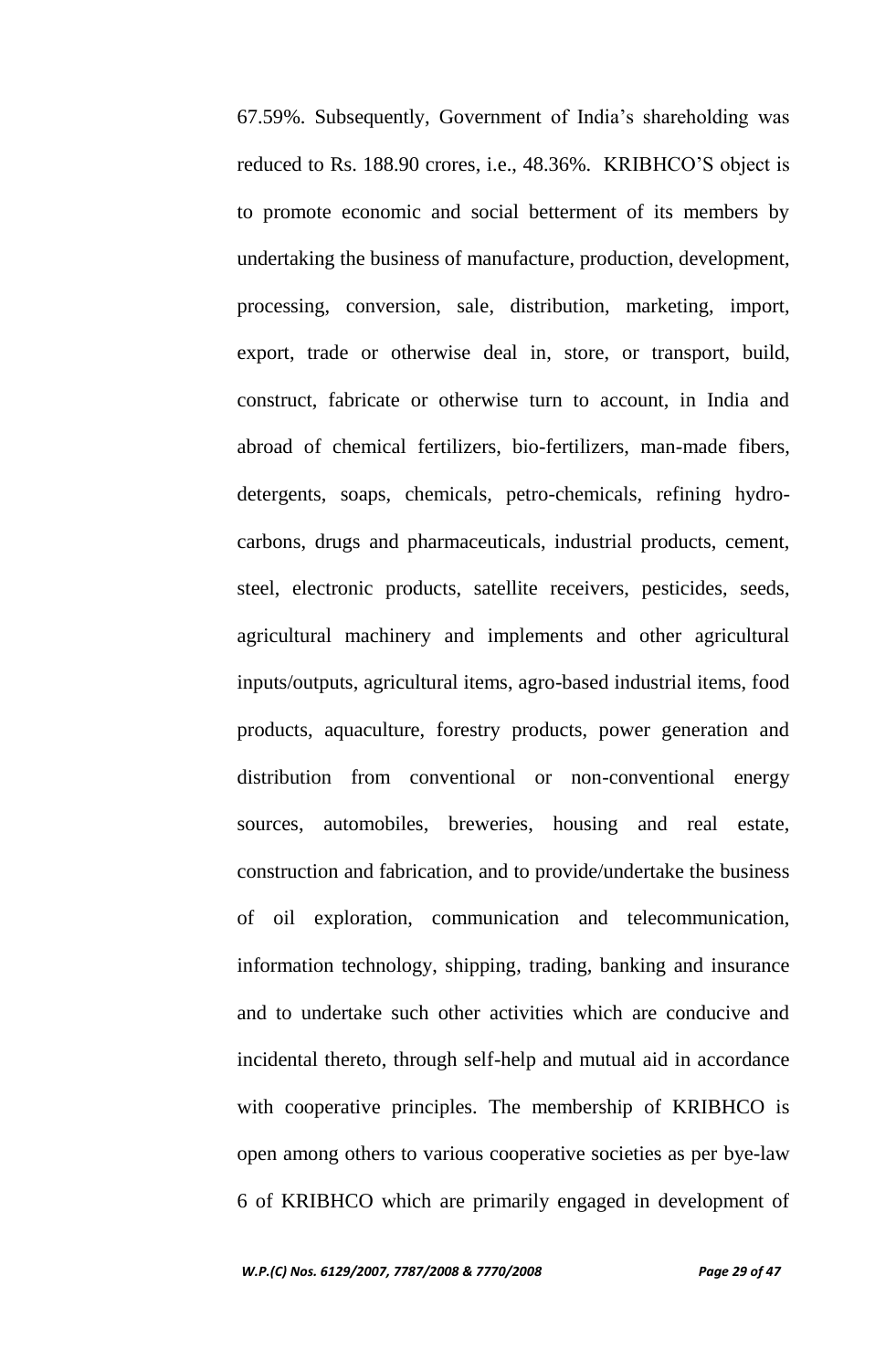agriculture. Bye-law 24 gives the source of funds of the society which includes loans and deposits, debentures, bonds, commercial papers within India and abroad, grant-in-aid and donation. Bye-law 27 provides that the final authority shall vest with its General body constituted under its bye-laws. There is a representative general body consisting of the members of the Board of Directors, one delegate to be nominated by each organization holding shares of the value of Rs. 5 lacs, and above and delegates to be elected from amongst their representatives of member society/organization in each State/Union Territory at the rate of one delegate for every 100 members. However, the maximum number of delegates from State/Union Territory shall not exceed 20.

36. Bye-law 30 enlists the powers of General body which includes powers like election and removal of Board of Directors, distribution of net profits, expulsion of members, review of operational deficit, approval of annual budget etc. Bye-law 38 sets out the composition of the Board of Directors of KRIBHCO. The maximum number of Directors is 21 excluding the functional and co-opted directors. 8 directors are to be elected by the General Body of whom 3 shall be representatives of the "Apex Marketing Federations" of the different States/Union Territories. Not more than 3 directors are to be nominated by the Government of India based on the equity share capital held by the Central Government.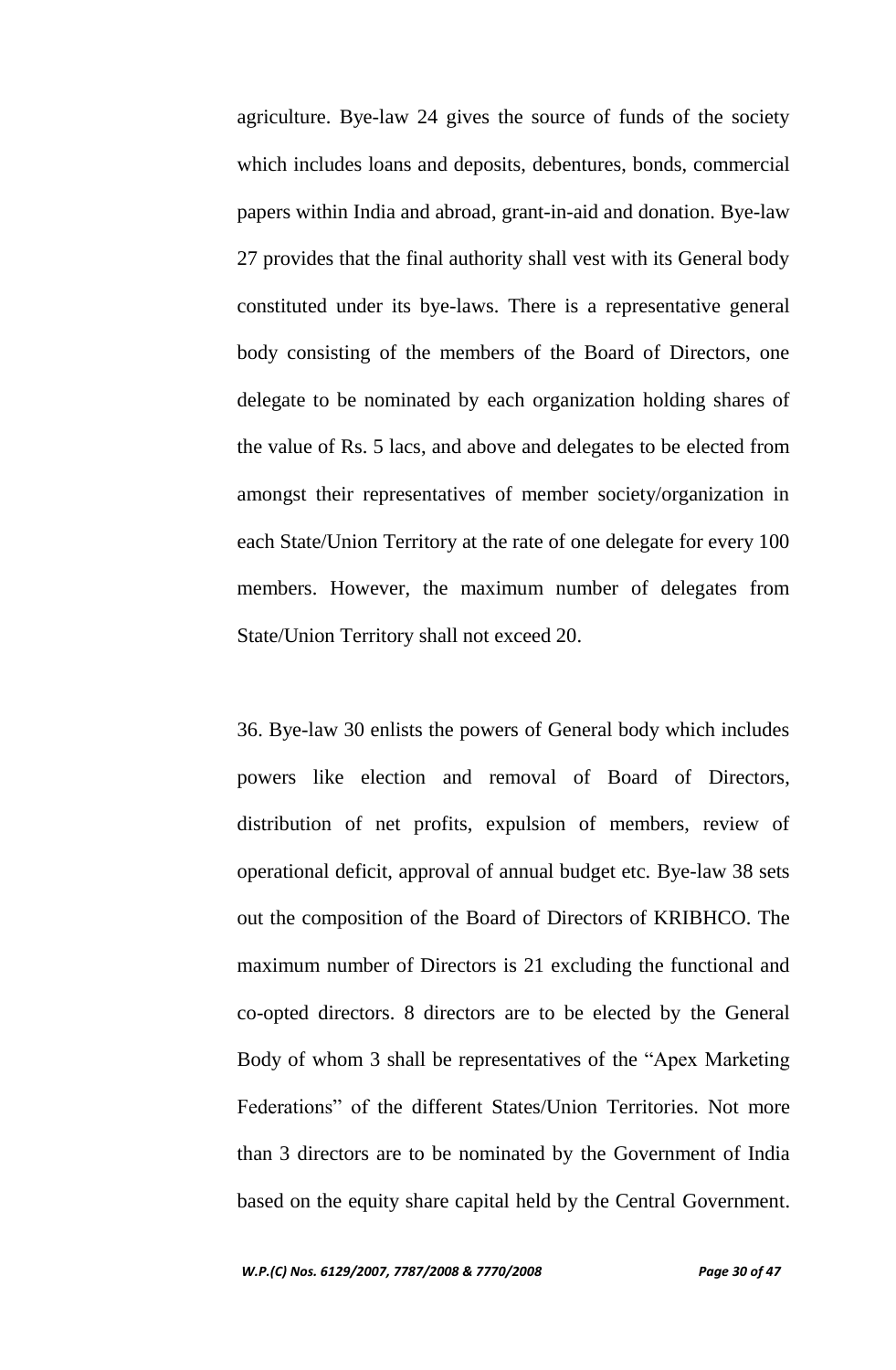If any organization is providing long term credit to KRIBHCO then it shall also be eligible to nominate one Director; 2 Experts as Directors from amongst eminent economists or management experts could be co-opted by Board, if there is a provision to that effect in the loan agreement.

37. Clause 47 gives a range of powers to the Board of Directors, which includes the power to admit members, convene meetings, fill up vacancies in the General Body amongst the elected delegates and to recommend to the General Body for distribution of profits, to appoint, suspend or remove the Managing Director or other directors and to take all important decisions relating to withdrawal, transfer or forfeiture of shares. Under Clause 55, there shall be an Audit Committee consisting of Chairman, Vice Chairman, 3 non official Directors, Managing Director and Finance Director.

38. KRIBHCO contends that in terms of its bye laws the final authority vests in the General Body in which the Non-Government Members far exceed the Government nominees. It is submitted that KRIBHCO functions independently and without any financial assistance or interference of any nature by the Government. It is submitted that transparency in discharge of day to day business is maintained by KRIBHCO in the normal course of its business in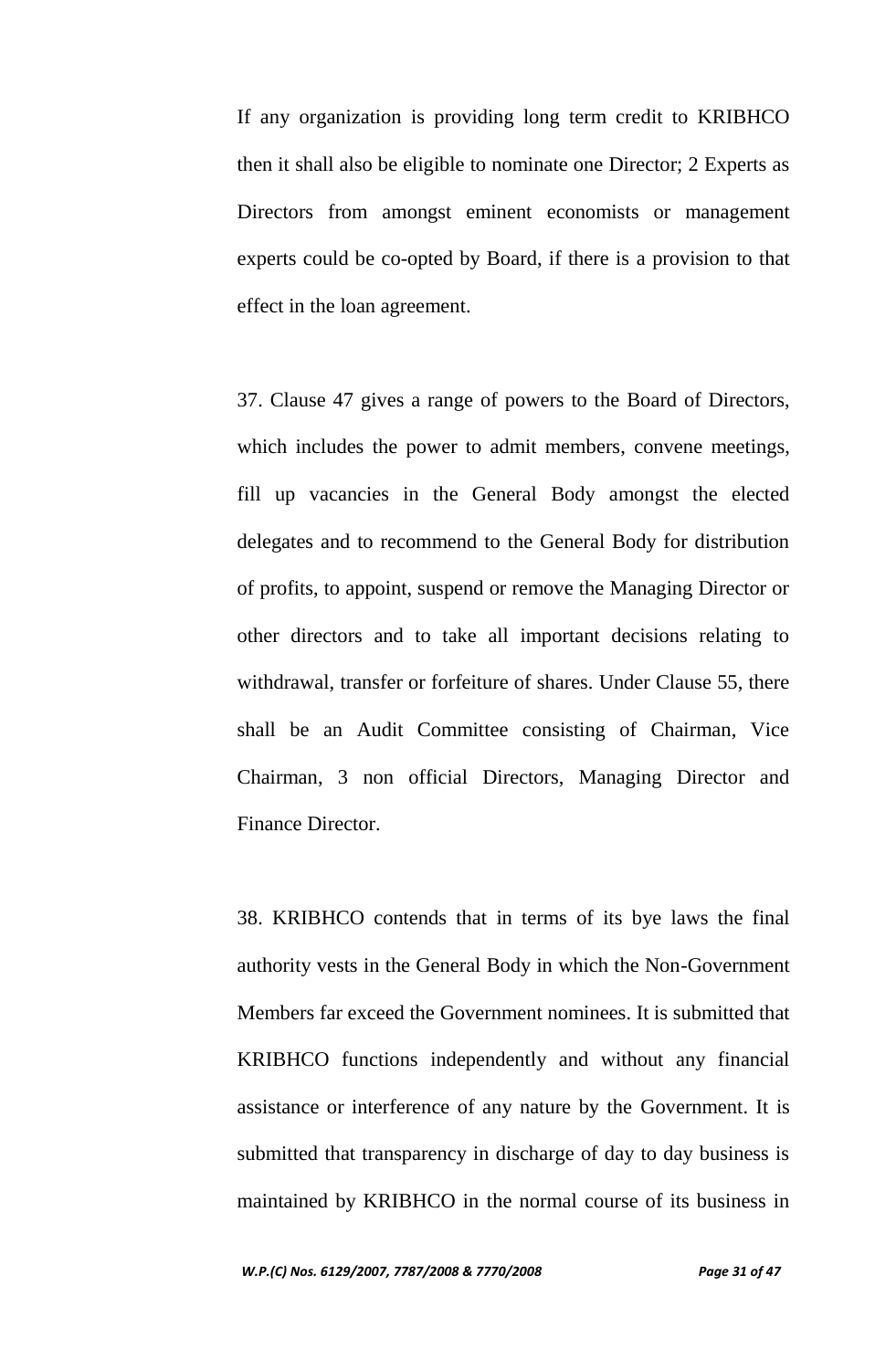terms of provisions contained under Chapter-XV of the MSCS Act.

39. To complete the narration of relevant facts concerning KRIBHCO it must be noted that the present case emanated from an application made by Respondent 2, who was an employee of KRIBHCO and had been transferred from Chandigarh to Bhopal for administrative reasons. While the litigation initiated by him challenging his transfer order was pending, he sought information from KRIBHCO. However, it was declined on the ground that KRIBHCO is not a public authority. Among other grounds urged by KRIBHCO is that the CIC had wrongly observed that "Department of Fertililzers of Government of India is one of the major promoters of the KRIBHCO". It is stated that this finding was entirely incorrect. There were 12 promoter members of KRIBHCO. It is submitted that KRIBHCO is neither dependent on the aid/fund or financial assistance of the Government or local body in any manner nor does it receive any financial assistance/grant for its day to day business. The employees of KRIBHCO are not subject to the disciplinary proceedings as applicable to government servants or employees of public sector undertakings. KRIBHCO is not a government organization or establishment and its employees are neither government servants nor public servants.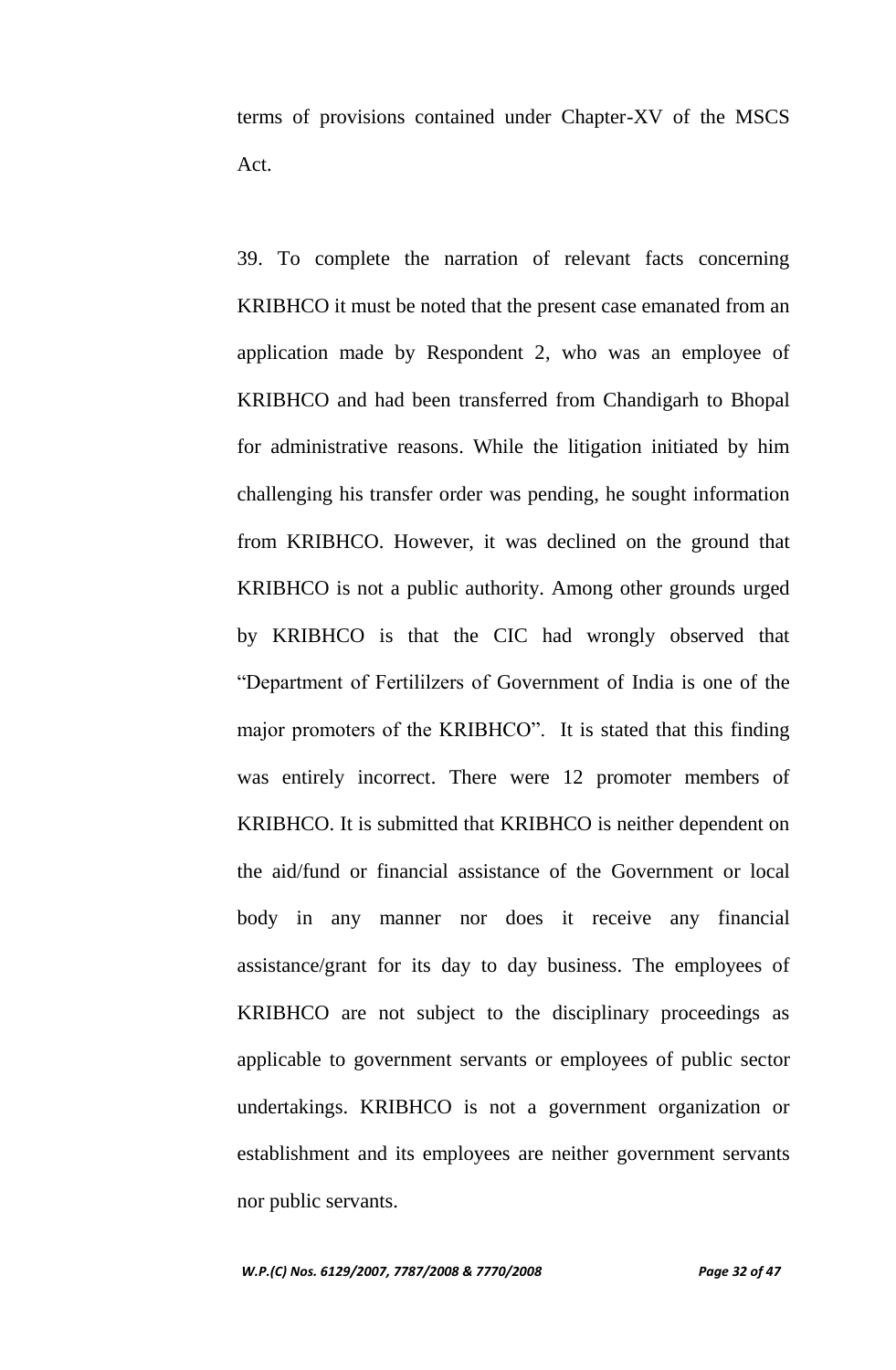40. KRIBHCO seeks to draw comparison with the Indian Farmer"s Fertilizer Cooperative Ltd. (IFFCO), which is also an MSCS registered under the MSCS Act. Reliance was placed on the judgment of Rajasthan High Court in *Chittar Singh v. IFFCO*  (CWP No. 139 of 1986) and *Bihar State Cooperative Marketing Union v. IFFCO* (CWP No. 7303 of 1993) of the Patna High Court in which it was held that IFFCO is not an authority within the meaning of Article 12 of the Constitution. Likewise, in *Ashok Kumar v. Union of India* (CM WP 21772 of 2006)**,** the Allahabad High Court held that KRIBHCO is not a State or other authority under Article 12 of the Constitution. Reliance was also placed on the decision of the Supreme Court in *S.S.Rana v. Registrar Co-op. Societies (2006) 11 SCC 634* where it was held that the Kangra Central Cooperative Bank Ltd., against whom an employee had filed a writ petition challenging an order terminating his services, was not amenable to Article 226. It was observed that a control by the State as a general regulation under the Cooperative Societies Act was only meant to ensure proper functioning of the societies and that the state "would have nothing to do with its day-to-day functioning." Here again, the emphasis was on examining whether the bank in question satisfied the tests laid down in *Pradeep Kumar Biswas*. As already noted before, this is not relevant in the present context of the RTI Act. The question whether a body is a "public authority" for the purposes of the RTI Act is not the same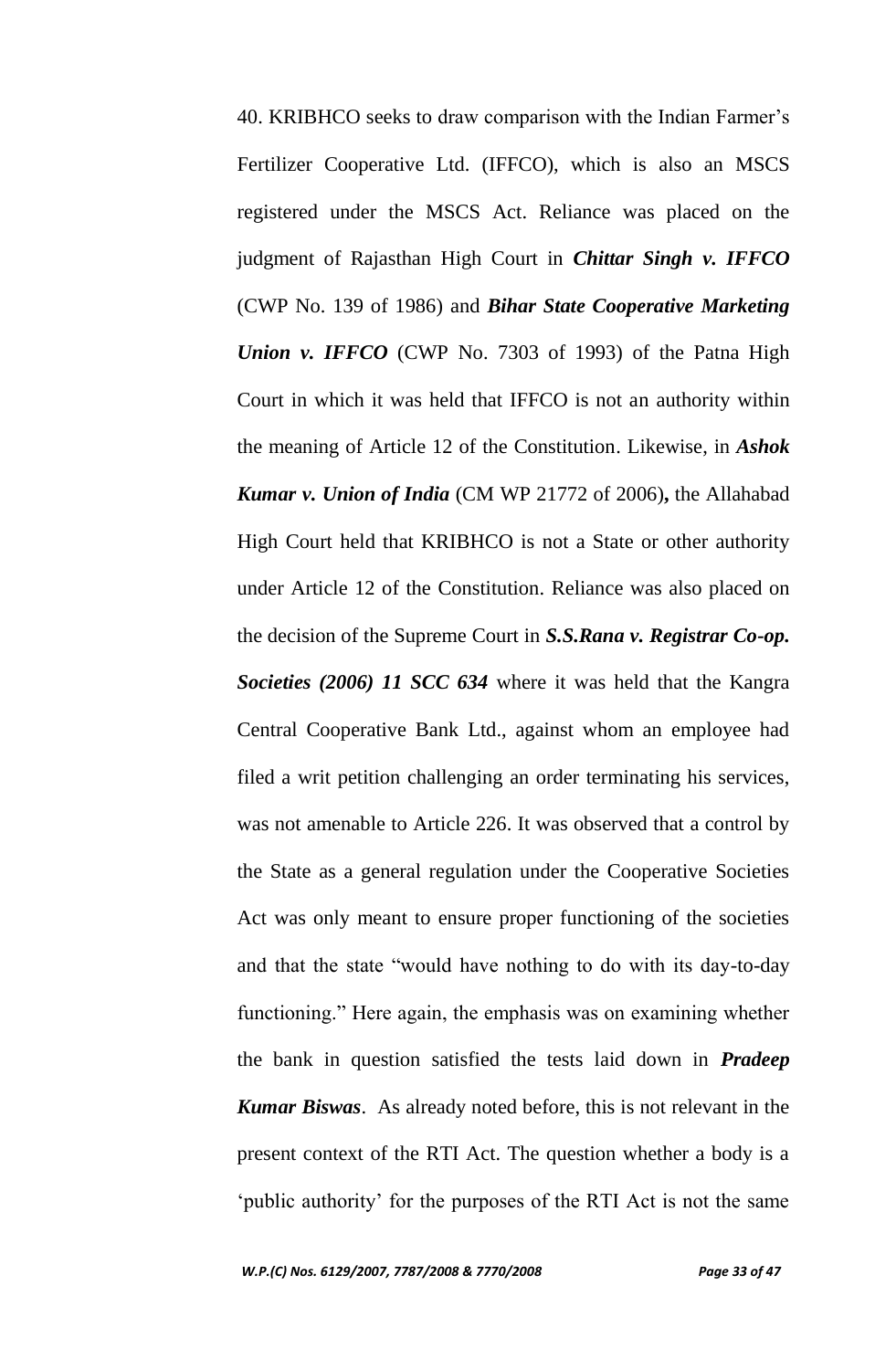as the question whether such body is a "state" under Article 12 or

discharging a public function for the purposes of Article 226.

41. In the instant case, the CIC has in its impugned order, noticed

the contentions of the respondents herein as under:

"Even if KRIBHCO does not receive any grant from the Government to meet its expenditure, it is covered u/s  $2(h)(d)(ii)$  of the RTI Act, as the Government is the major stakeholder by way of providing funds for its sustenance.

KRIBHCO is a public authority as defined under aforesaid section of the RTI Act as the total share capital of Govt. of India (excluding the share capital of 20 other States of India) in KRIBHCO is more than 68% and every year dividend is also given to all the share holders which includes the Govt. of India also. Section  $2(h)(d)(ii)$  of the RTIU Act is therefore duly applicable.

Govt. of India has both administrative and regulatory control over the affairs of KRIBHCO. The Registrar of Multi-State Co-operative Societies, an officer appointed by the Central Government, has a wide control over the affairs of the Co-operative Society like KRIBHCO.

As a major shareholder, the Govt. of India has a wide control, though indirectly, over the functioning of the respondent."

42. In the context of the present case, this court proceeds on the footing that the appropriate government for KRIBHCO would be the central government. It is significant that Government of India"s paid-up share capital in KRIBHCO in monetary terms was Rs. 268 crores as on  $31<sup>st</sup>$  March 2007. It was reduced to Rs.188.90 crores subsequently. Investing in share capital is a known means of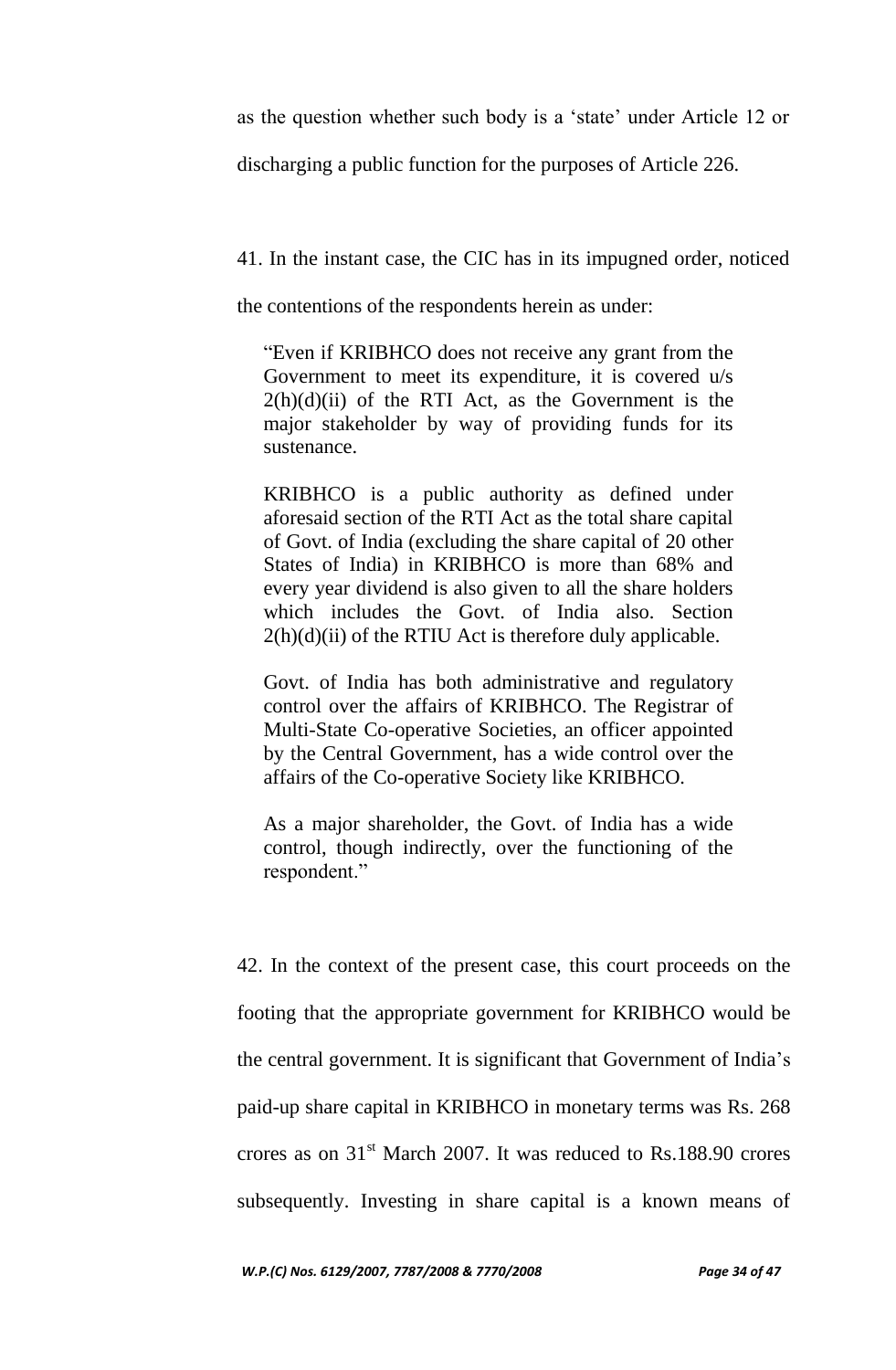financing an entity. A sum of Rs. 189 crores, cannot be said to be insubstantial financing. A shareholding of 48.36% cannot mean that government has no `control" over KRIBHCO. "Substantial" financing does not have to mean 'majority' or 'dominant' financing. A `controlling" interest through shareholding does not necessarily mean `majority" shareholding.

43. As regards "controlled", it is significant that the Registrar of the MSCS is an officer appointed by the Central Government. Direct or indirect control over the affairs of an MSCS like KRIBHCO is possible even through the nominee directors of the Central Government. The nominee Directors may not constitute a majority of the Board of Directors. However, they could well influence, directly or indirectly control its decisions. In the meeting of the Board of Directors, even if some members are in a minority, they may still be able to persuade the others to agree to their point of view. On a case by case, it is very difficult to say that three among 21 members of a Board do not or cannot exercise control over its decisions. There is a mistake in assuming that word "control" has to mean majority control. There can be a control by a minority as well. The controlling interest need not be numerically in the majority.

44. Therefore, the absence of any adjective like "deep" or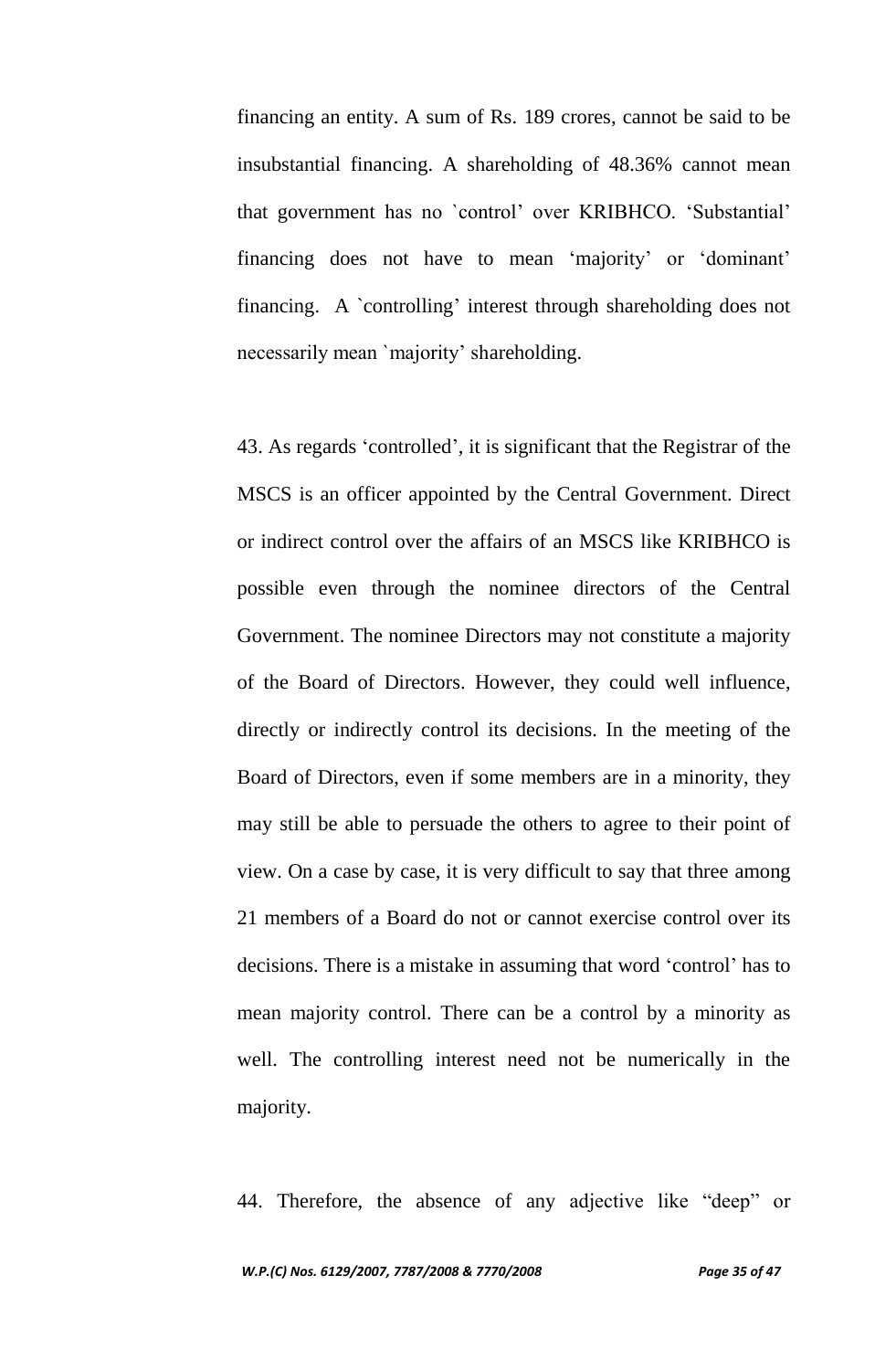"pervasive" qualifying the word "controlled" in Section 2 (h) of the RTI Act, means that any control over the body by the central government will suffice to make it a "public authority". On a reading of KRIBHCO"s bye laws, it is not possible to come to the conclusion that there is no control over the affairs of KRIBHCO by the Central Government. It was contended that Government of India no longer holds 51% of the paid-up share capital and, therefore Sections 122 and 123 do not apply to KRIBHCO. While, it is correct that in terms of the Explanation to Sections 122 and 123 the Central Government cannot issue directions, it can still make rules under Section 124 for various matters governing the functioning of KRIBHCO. Even if KRIBHCO has repatriated a substantial investment in its share capital by the Government of India, the latter still holds 48.38% of the total paid-up share capital of KRIBHCO. It would therefore not cease to be a "public authority" as this extent of shareholding is sufficient for government to "control" KRIBHCO. Financing through investment in share capital which is of a "substantial" kind cannot be ignored in this context. Also, the mere fact that the extent of shareholding might come down to less than 50% at a given point in time is not relevant. That KRBHCO is amenable to government control through various devices as spelt out in the MSCS Act itself, is what is significant. For the above reasons, this Court upholds the decision of the CIC that KRIBHCO is a public authority for the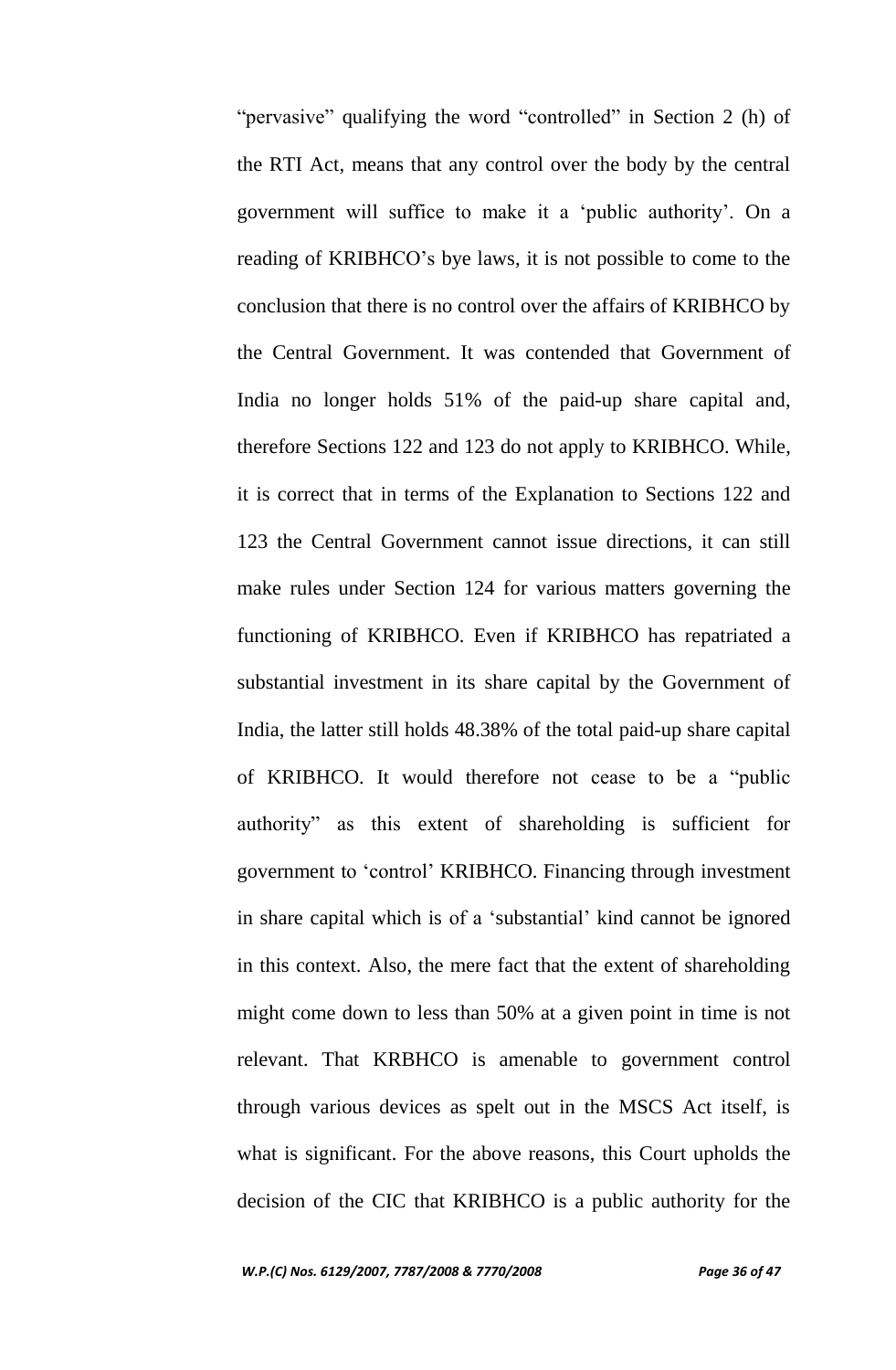purpose of Section 2 (h) of the RTI Act.

## *NCCF*

45. The NCCF describes itself as a co-operative society which was sponsored by the co-operative leaders with the main objective of promoting co-operative marketing and ensuring that farmers get ready market and remunerative prices for their produce. The objectives of NCCF are to organize, promote and develop marketing, processing and storage of agricultural, non-agricultural items, horticultural and forest produce, undertake inter-state, import and export trade and to act and assist the technical advice in agricultural, non-agricultural, non traditional production for the promotion and working of its members, partners, associates and co-operative marketing, processing and supply societies in India. The objectives include (i) carrying on importing and exporting activities relating to consumer goods such other articles; (ii) establishing, running or sponsoring processing and manufacturing units for the production of consumer goods; (iii) establishing trade connections with suppliers and manufacturers and other dealers, preferably co-operative organizations and arranging for the procurement and distribution of consumer goods, (iv) rendering technical guidance and assistance to its member institutions in particular and consumer societies in general in regard to grading, packaging, standardization, bulk-buying, storing, pricing, account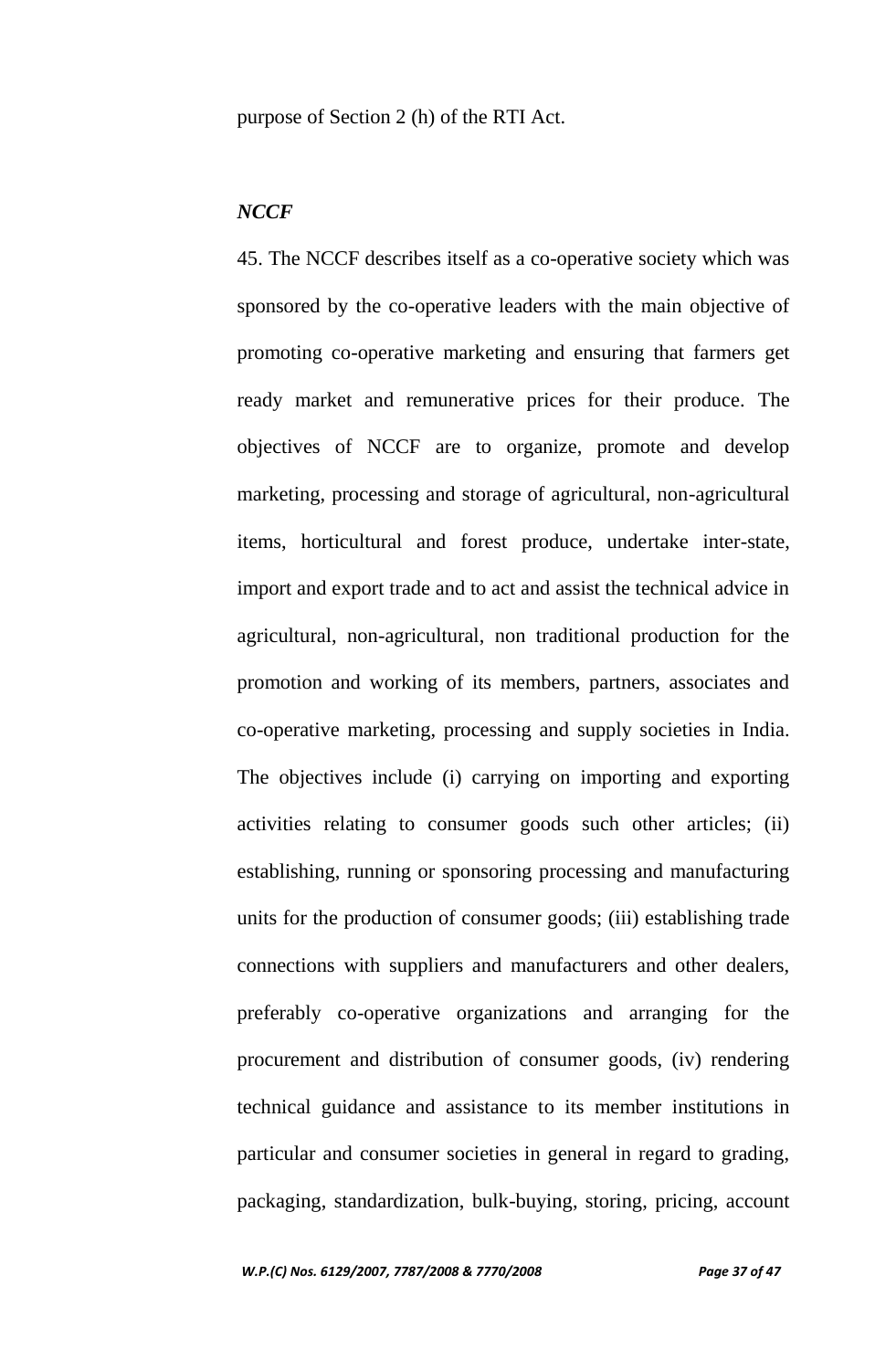keeping and other business techniques. It is also permitted to secure requisite facilities, assistance and financial aid both for itself and for its member institutions, either from the Government or from other sources. NCCF is also permitted to act as agents of Central/State Government or other undertakings or cooperative institutions or any other business enterprises for selling, storing and distributing the consumer goods.

46. The membership of NCCF is stated to be open. The members listed out in Bye law 5 are:

"(a) Apex Level Cooperative Marketing organizations for Union Territories,

(b) State Level general purpose cooperative marketing federation excluding Union territories.

(c) State and Regional level cooperative institutions like special cooperative federations, tribal cooperative federations and tribal cooperative development corporations engaged primarily in the marketing processing or distribution of agricultural, minor forest and allied produce agricultural requisites and consumer goods

(d) Cooperative marketing/Processing societies other than those covered above engaged primarily in the marketing, processing or distribution of agricultural, minor forest and allied produce, agricultural requisites and consumer goods and having a minimum turnover of Rs. 50 lacs and above during the year preceding the date of application.

(e) Government of India;

(f) National Cooperative Consumer"s Federation and any other national level cooperative organization;

(g) Any other National level Cooperative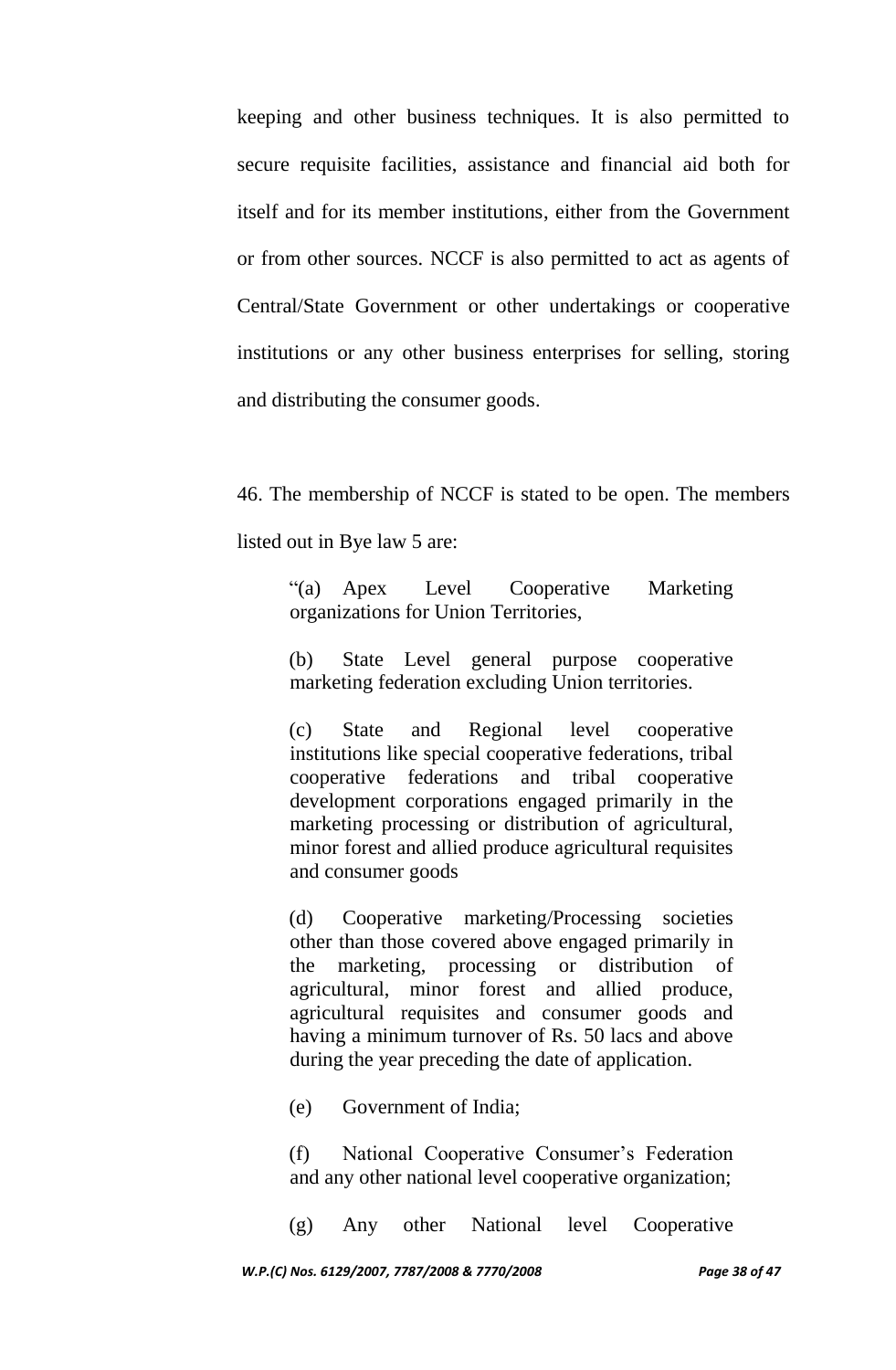Organisation on reciprocal basis."

47. It is claimed that NCCF has not received any assistance from the Government of India, either in the form of share capital contribution, loan or subsidy since 1996. As regards the share capital the position is as follows:

"The authorized share capital of the Federation is Rs. 20 crores consisting of one lakh shares of the value of Rs. 2000/- each to be subscribed by members. The government has also been holding 10,137 nonredeemable shares in the NCCF ever since 1994-95. On the other hand, the non-redeemable shares held by others were 13,725 during the year 1999-2000, 14,475 during the year 2000-01 and 14,550 during the year 2001-02 of Rs. 2000/- each, fully paid up. Thus, the contribution to the share capital by persons other than government is more than the contribution by the Government. The government has also been holding redeemable shares which arise from 35,875 held in the year 1994-95 to 72,625 in the year 2001-01 and reduced to 71,625 in 2001-2002. As on  $31<sup>st</sup>$  March 2007, the total paid share capital of NCCF was Rs. 13.79 crores of which the redeemable contribution made by the Government of India was of Rs. 10.74 crores. But what is significant about these shares is that they are redeemable after five years from the date of allotment in ten equal annual instalments. Therefore, the funding by the Government by way of redeemable shares is virtually a loan repayable in 10 installments by the NCCF."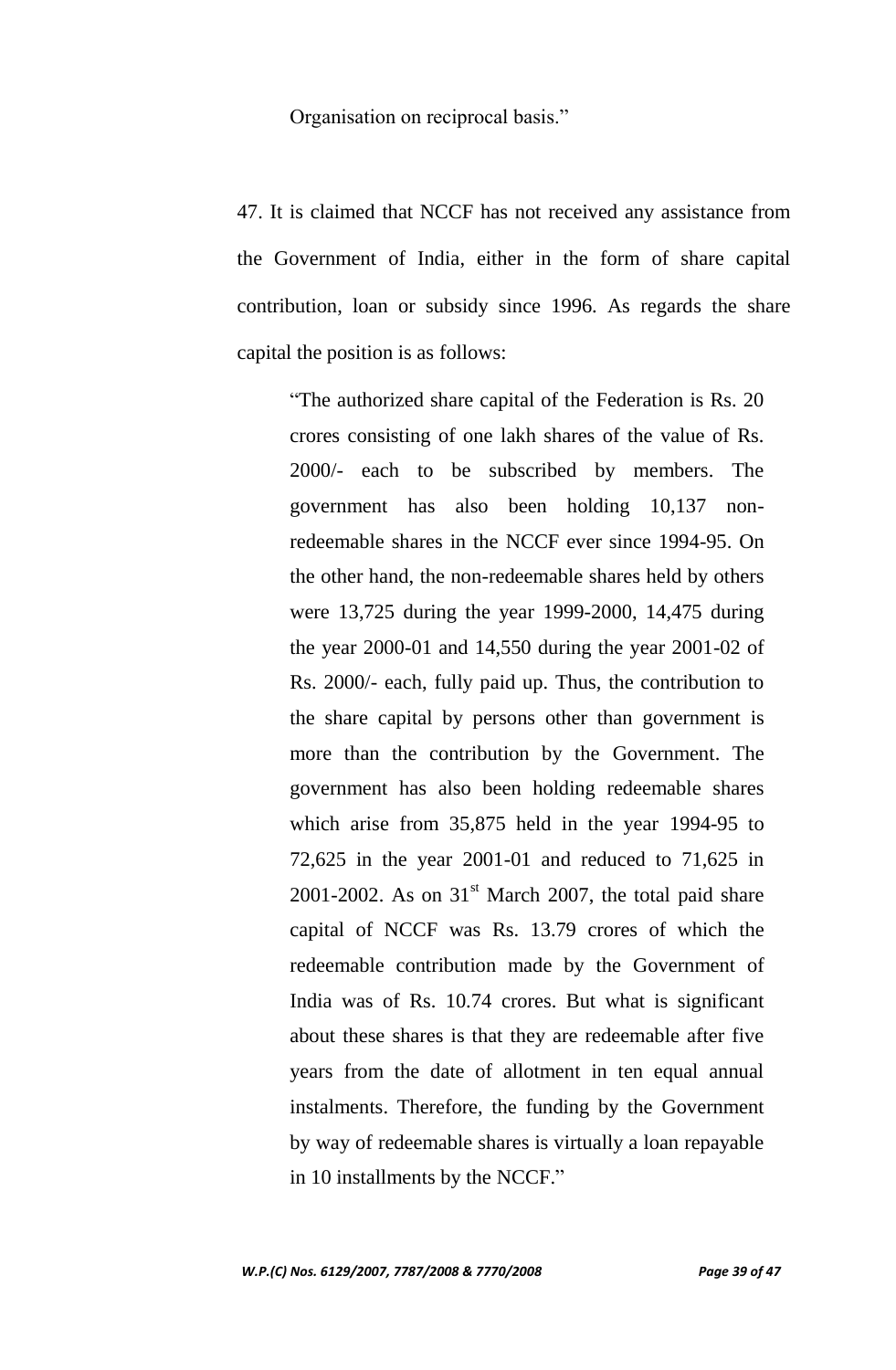48. As far as the Board of Directors are concerned, in terms of Bye law 24, there is one nominee each of National Cooperative Union of India, National Cooperation Development Corporation and NAFED on reciprocal basis. The membership of Non-Government members is stated to far exceed the Government Members. The question however is of the cumulative effect of the above factors. This Court is unable to accept the submission that because the government does not hold a majority of the shares or that its nominees do not constitute a majority of the Board of Directors, there is no control over the NCCF by the appropriate Government. Even as regards financing, the financing through the holding of shares cannot be said to be insubstantial. The total paid up capital is Rs. 13.79 crores in which the contribution of Government of India is Rs. 10.74 crores.

49. There is a third aspect of the matter as noticed by the CIC. NCCF provides technical guidance to its constituent members to sub-serve the interests of consumer cooperation movement in India. The Department of Agriculture & Cooperation, in its communication dated  $7<sup>th</sup>$  May 2008 informed the CIC about the objectives of the NCCF as under:

#### "2.2 Objective

The main object of the NCCF is to assist, aid and counsel its member institutions as per principle of cooperation and to facilitate their working including providing supply support to consumer cooperatives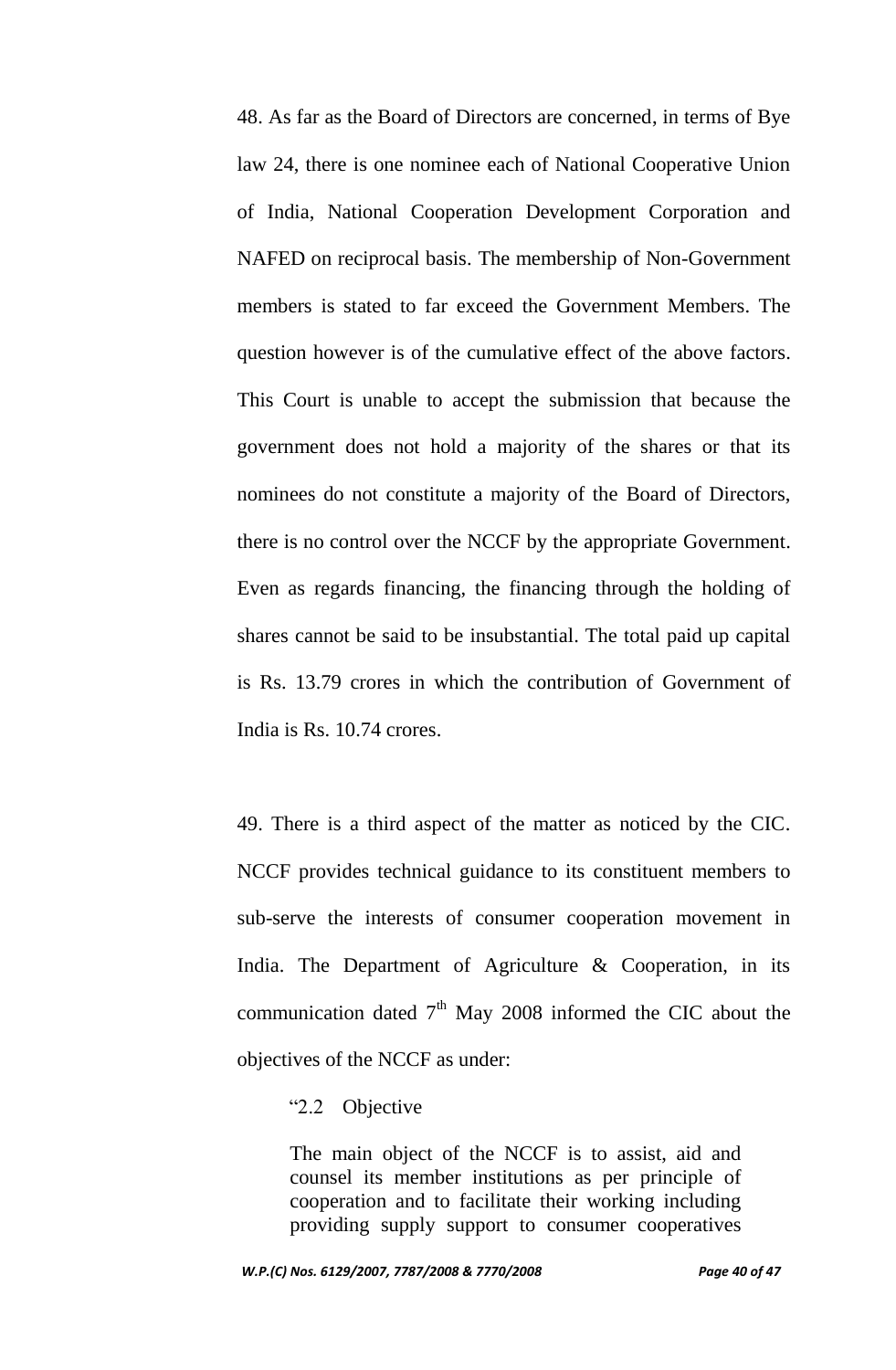and other distributing agencies for distribution of consumer goods at reasonable and affordable rates and rendering technical guidance and assistance to them for improving their managerial and operational efficiency and generally to act as spokesman of consumers" cooperative movement in India and also to assist organization and promotion of Consumer Cooperative Institutions in areas, where the State Consumer Federations or the Wholesale Stores are not functional."

50. On a conspectus of the above factors, this Court is unable to find any error in the conclusion of the CIC that NCCF is a public authority within the meaning of Section 2 (h) of the RTI Act.

## *NAFED*

51. As far as NAFED is concerned, the Department of Agricultural

& Cooperation, in its communicated dated  $7<sup>th</sup>$  May 2008, informed

the CIC about the role of the NAFED as under:-

"1.4 *Role of the Government*

1.4.1 NAFED is the Central nodal agency of the government of India to undertake procurement of oilseeds and pulses under Price Support Scheme (PPS). The objective of the scheme is to provide regular marketing support to the farmers to sustain and improve the production of oilseeds and pulses. The 100% loses incurred by NAFED in the implementation of the Price Support Scheme is borne by the Government of India.

1.4.2 NAFED is also the Central nodal agency of the Government of India to make purchase of horticultural/agricultural commodities (not covered under Price Support System) under Market Intervention Scheme (MIS). Purchases under MIF are made after the Government of India, on the specific request of the concerned State Government approves the proposal as per guidelines of the scheme. The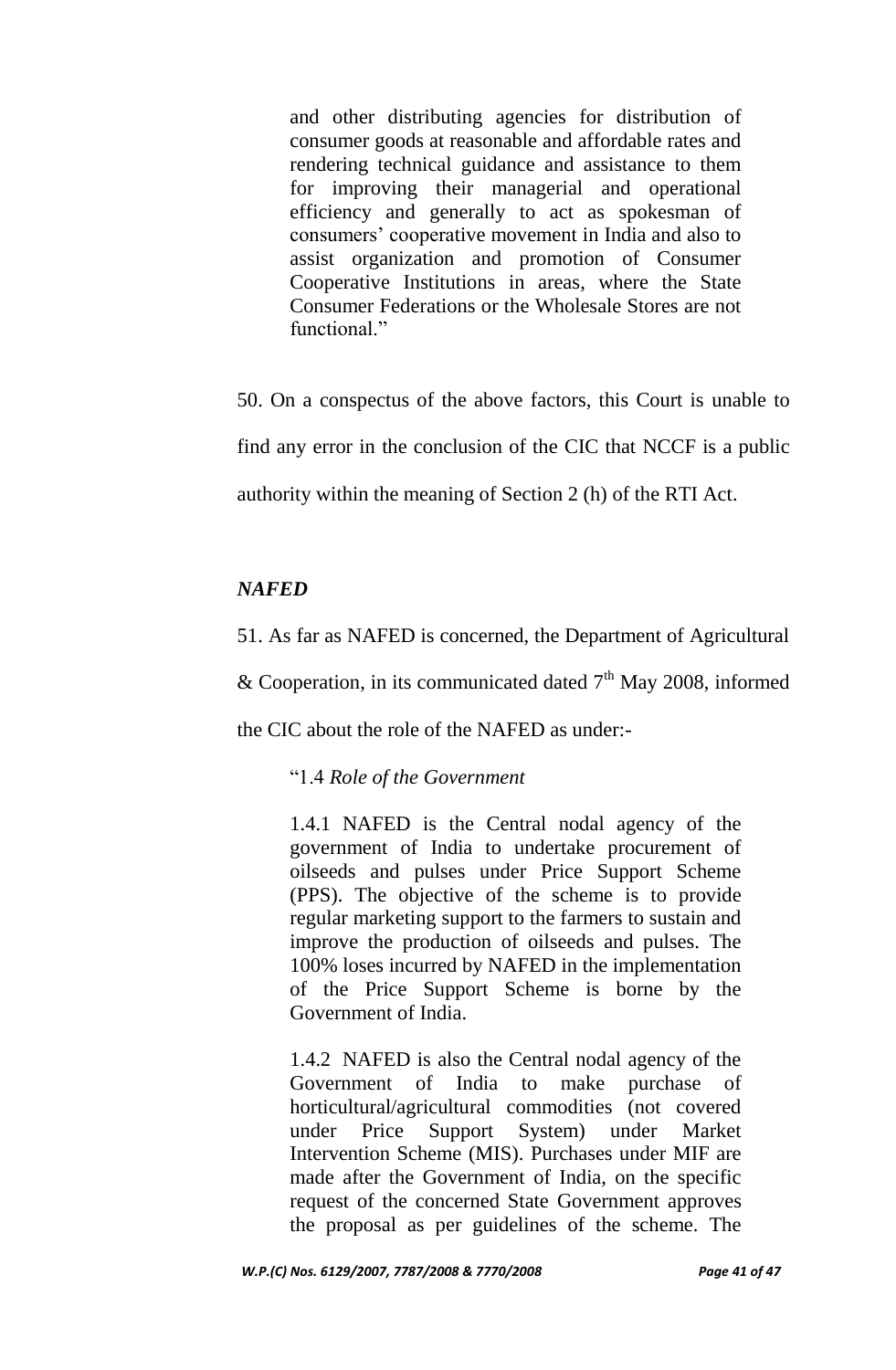losses in the implementation of the MIS are shared by the Government of India and the state Government concerned in ratio of 50:50 basis. (In case of the North Eastern Region States 75:25)

1.4.3 The business activities of NAFED may be broadly divided two categories: (1) NAFED functions as a Central agency for carrying out Minimum Support Price operations under Price Support Scheme & implementing Market Intervention Scheme; and (2) NAFED undertakes commercial activities on its own without policy guidelines, approval or monetary assistance from the Central Government. The officers of NAFED (including office bearers and members of the Board) discharge their functions within the ambit of its bye law, policies laid down by its General Body and guidelines of its Board of Directors. In this respect also NAFED discharges its functions as an autonomous body.

1.4.4 There is no shareholding of the Central Government in NAFED nor the Central Government provides any grants for its commercial operations. There is no role of the Central Government in the business programmes of NAFED for marketing of various agricultural and non-agricultural products considerations and under Public Private Partnership business with its business associates.

1.4.5 While reviewing the working of NAFED, the autonomy and self-governance of NAFED in respect of its all other commercial activities should be kept in view. The limited role of the Central Government is providing budgetary support to NAFED to meet the losses incurred on Price Support operations undertaken on behalf of the Government. A copy each of bye-laws and Annual Report of NAFED for the year 2006-07 are at Annexure-I & II respectively. (sic)"

52. It seems that even according to the petitioner the main objective of NAFED is to organize, promote and develop marketing, processing and storage of agricultural, non-agricultural and non-traditional items, horticultural and forest produce,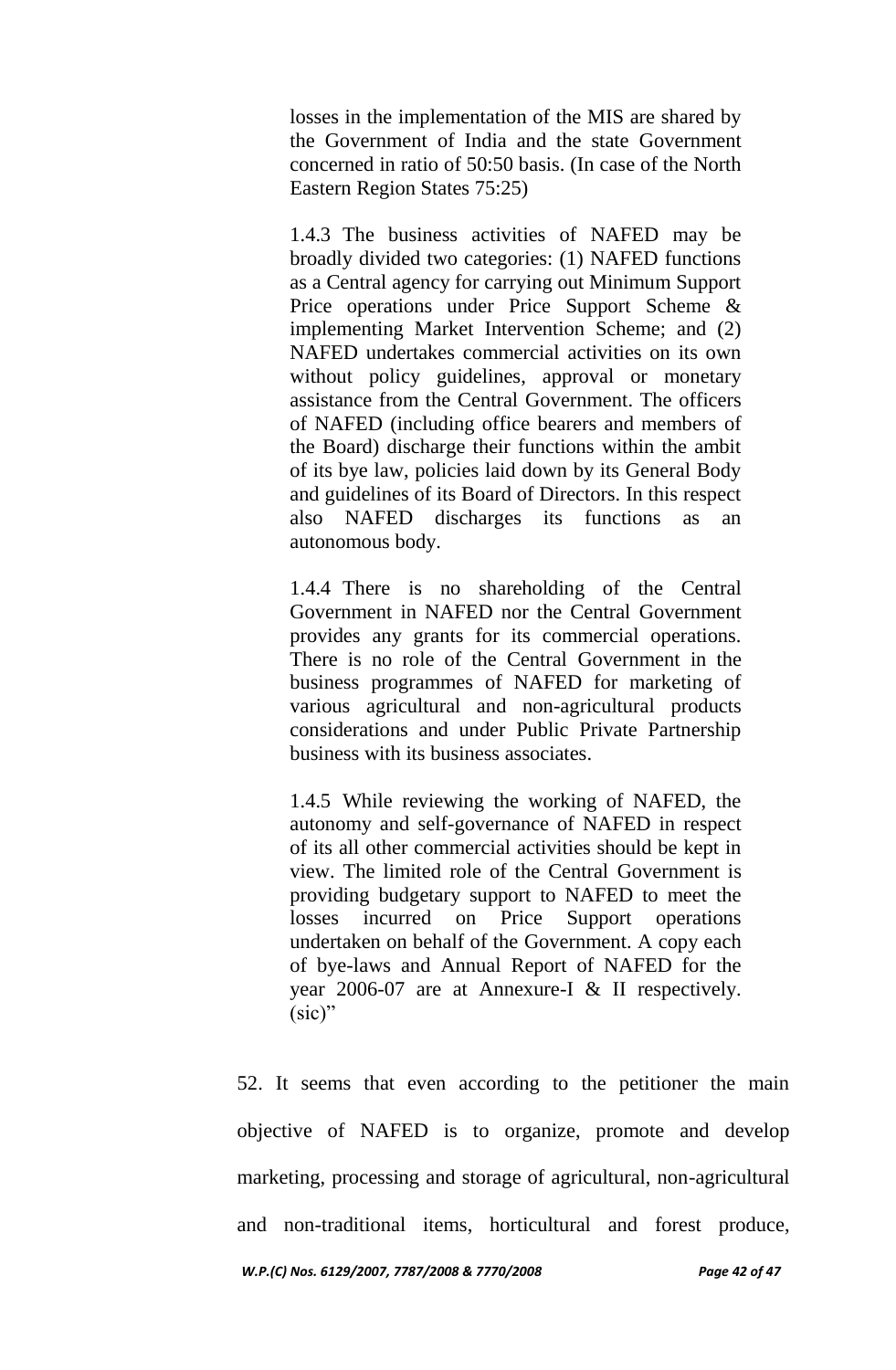undertake inter-state, import and export trade and to act and assist for technical advice in agricultural, non-agricultural, nontraditional production for the promotion and working of its members, partners, associates and co-operative marketing, processing and supply societies in India. Like the NCCF, the Byelaws of NAFED also contain similar provisions as regards its membership.

53. The shareholding pattern in NAFED is as under:-

"The authorized share capital of the Federation is Rs. 20 Crores consisting of 4000 shares of the value of Rs. 25,000/- each to be subscribed by members categorized under bye-law  $4(a)(i)$ ,  $4(A)(ii)$ ,  $4(a)(iii)$ and  $4(a)(v)$  and,  $40,000$  shares of Rs. 2,500/- each to be subscribed by the members categorized under Bye law  $4(A)(iv)$ . The entire share capital are held by the members

mentioned above and no share capital is held by the Government of India."

54. According to NAFED, they are neither financed nor administratively controlled or dominated by the Central Government or State Government. There is no shareholding of the Central Government, and Central Government has no role in the business programme of NAFED. Reliance was placed on the judgment of a Division Bench of this Court in *NAFED v. NPFCMFIEU* where it was held that NAFED is not an 'instrumentality' or 'State' and therefore not amenable to its jurisdiction under Article 226 of the Constitution.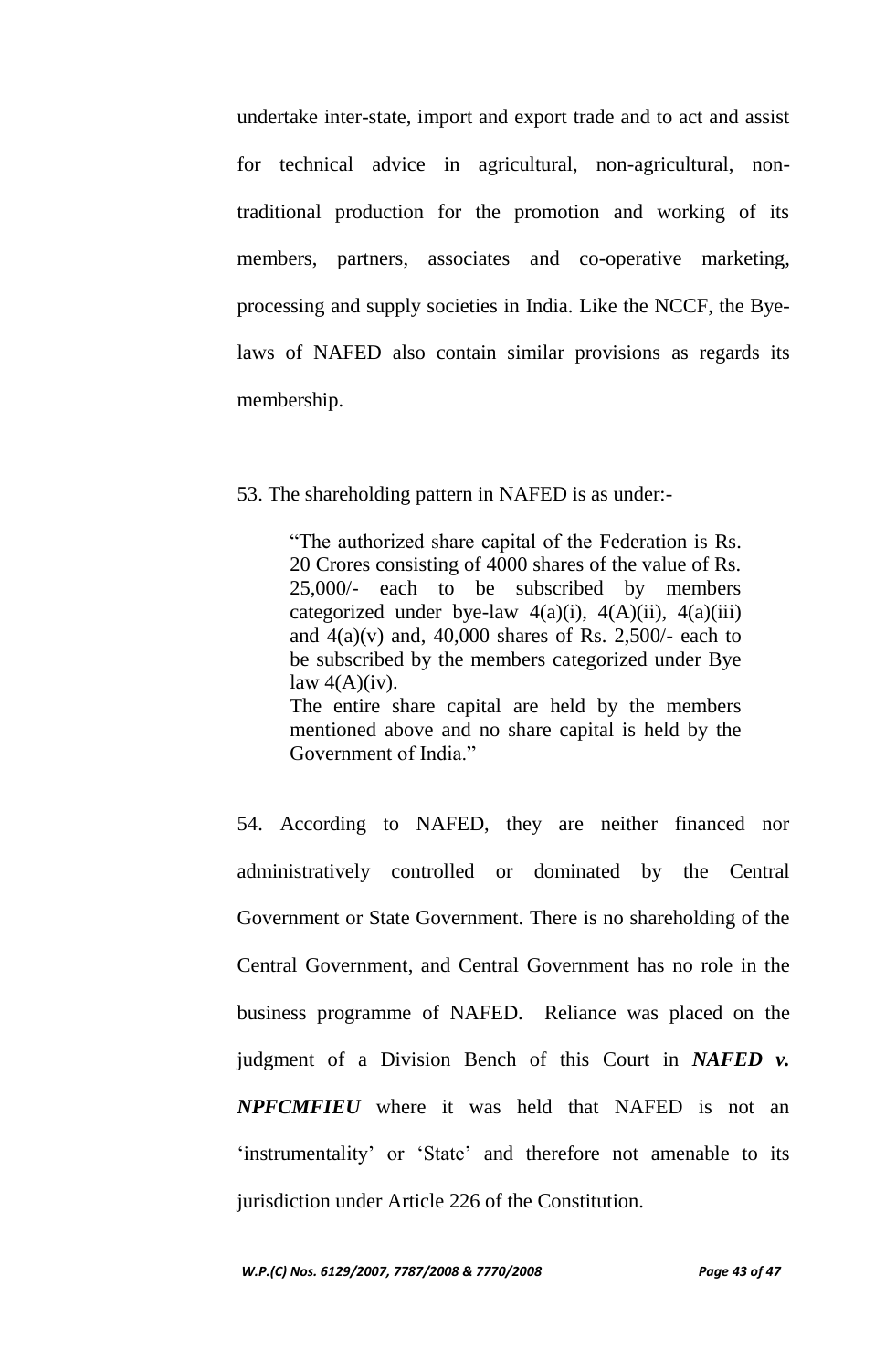55. The CIC observed that NAFED is a nodal agency of the Government of India for the purchase of agricultural and nonagricultural commodities (not covered under Price Support System) under Market Intervention Scheme and the losses incurred in the implementation of the schemes by NAFED are shared by the Government of India and the State Government concerned in the ratio of 50:50. It is contended by NAFED that "the limited role of the Central Government is providing budgetary support to NAFED to meet the losses incurred on Price Support operations undertaken on behalf of the Government".

56. However, the above features assume significance in the context of the RTI Act. The Market Intervention Schemes affect a large number of farmers all over the country. It has bearing on the vast market of agricultural commodities. It affects the way the agricultural commodities market behaves. NAFED plays a central role in this context. The cumulative effect of these factors go to show that there is control over the activities of NAFED by the Central Government. Further, even if at a given point in time there is no tangible, visible control, the structure of an MSCS like NAFED is such that it is always amenable to government control. This is what is relevant for the purpose of the definition of "public authority" under Section 2 (h) of the RTI Act.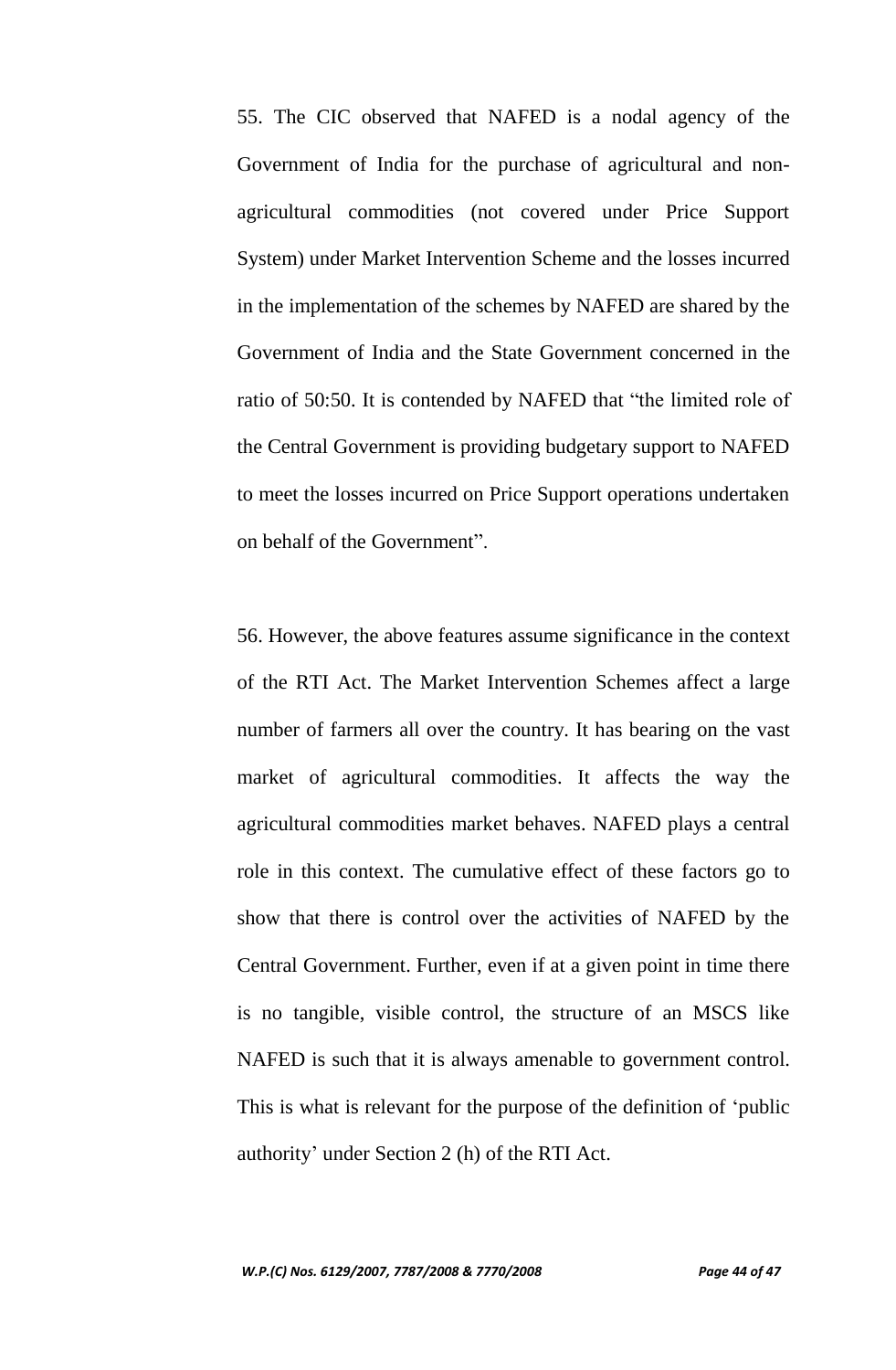## *Epilogue*

57. Waiting for little bits of information to percolate to them on urea prices, fertilizer stocks and their movements, the market position and availability of agricultural commodities are millions of farmers all over the country, some of whom may be members of the myriad co-operative societies that in an indirect manner participate in the functioning of multi-state co-operative societies like KRIBHCO, NCCF and NAFED. The information held by these entities is relevant not just to the farmers but millions of workers on land and traders in the agricultural commodities sector. The information held by these entities is also vital to the lives and livelihoods of millions of "little" persons that look to the sky every morning to hope that they will be able to survive the day. Then there are those who are interested in how the various schemes that are to be implemented through the multi-state co-operative societies are in fact being implemented. Are the monies well spent? Are the schemes benefiting those whom it should? And so on. This information too is held by these three and other multistate co-operative societies. That then is the significance of the CIC"s ruling that KRIBHCO, NCCF and NAFED are "public authorities" under the RTI Act, a decision with which this Court concurs.

*W.P.(C) Nos. 6129/2007, 7787/2008 & 7770/2008 Page 45 of 47* 58. Over three decades ago Justice Krishna Iyer speaking for the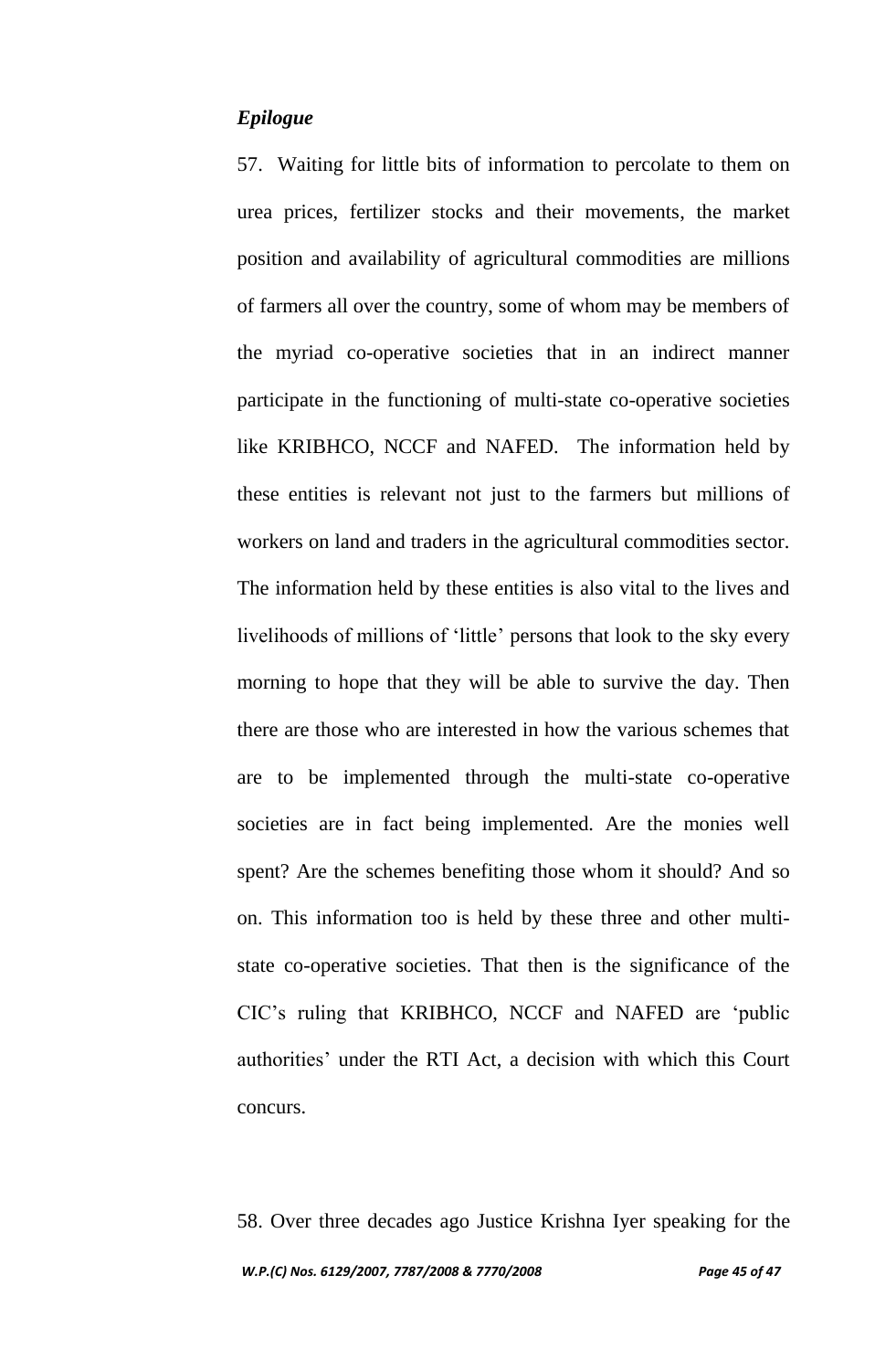Court in *Mohinder Singh Gill v. The Chief Election Commissioner (1978) 1 SCC 405* had occasion to talk of the "little man." He recalled the following words of Winston Churchill about the power of the vote of that little man:

> "At the bottom of all tributes paid to democracy is the little man, walking into a little booth, with a little pencil, making a little cross on a little bit of paper - no amount of rhetoric or voluminous discussion can possibly diminish the overwhelming importance of the point."

59. Just as the right to vote of the "little" citizen is of profound significance in a democracy, so is the right to information. It is another small but potent key in the hands of India"s "little" people that can "unlock" and lay bare the internal workings of public authorities whose decisions affect their daily lives in myriad unknown ways. What was said of the working of a government in a democracy in *S.P.Gupta v. Union of India (1981) Supp SCC 87*  should hold good for the working of a multi-state cooperative society too. The Court there said (SCC, p.453): "In a government of responsibility like ours, where all the agents of the public must be responsible for their conduct, there can be but few secrets. The people of this country have a right to know every public act, everything that is done in a public way, by their public functionaries." In the context of the working of multi-state cooperative societies, which by their very nature facilitate participatory decision-making through a network of elected bodies